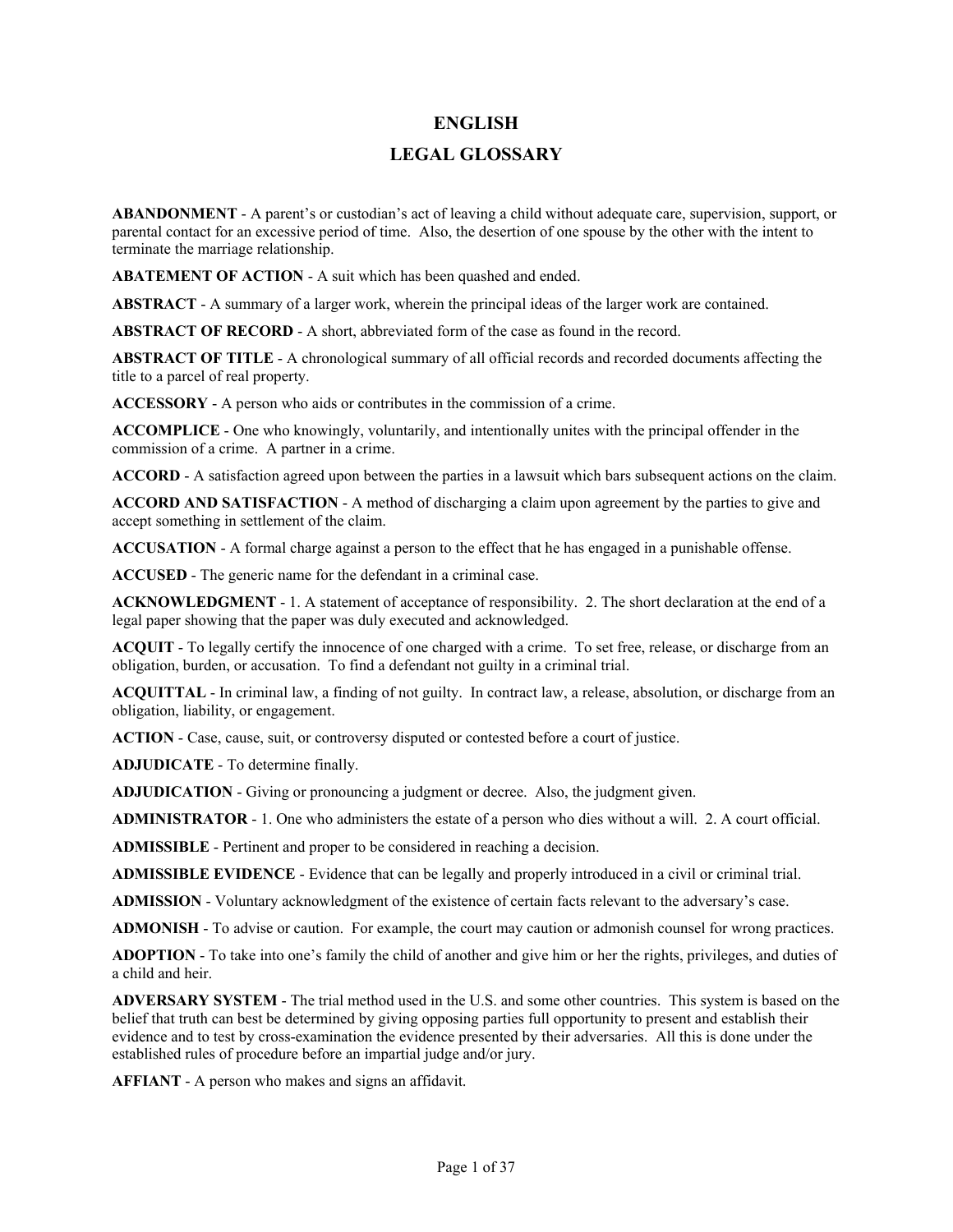**AFFIDAVIT** - A written statement of facts confirmed by the oath of the party making it before a notary or officer having authority to administer oaths. For example, in criminal cases affidavits are often used by police officers seeking to convince courts to grant a warrant to make an arrest or a search. In civil cases affidavits of witnesses are often used to support motions for summary judgment.

**AFFIRMATIVE DEFENSE** - Without denying the charge, the defendant raises circumstances such as insanity, self-defense, or entrapment to avoid civil or criminal responsibility.

**AFFIRMED** - In the practice of appellate courts, the word means that the decision of the trial court is correct.

**AGENT** - One who has authority to act for another.

**AGGRAVATED ASSAULT** - An attempt to cause serious bodily injury to another or purposely, knowingly, or recklessly causing such injury, or an attempt to cause or purposely or knowingly cause bodily injury to another with a deadly weapon.

**AGGRAVATED BATTERY** - The unlawful use of force against another with unusual or serious consequences, such as the use of a dangerous weapon.

**AGGRAVATING FACTORS** - Any factors associated with the commission of a crime which increase the seriousness of the offense or add to its injurious consequences.

**AGREED STATEMENT OF FACTS** - A statement of all important facts, which all the parties agree is true and correct, which is submitted to a court for ruling.

**AGREEMENT** - A mutual understanding and intention between two or more parties. The writing or instrument which is evidence of an agreement. (Although often used as synonymous with contract, agreement is a broader term.)

**AID AND ABET** - Help, assist, or facilitate the commission of a crime.

**ALFORD PLEA** - A special type of guilty plea by which a defendant does not admit guilt but concedes that the state has sufficient evidence to convict; normally made to avoid the threat of greater punishment. Source: Black's Law Dictionary (1996); *North Carolina v. Alford*, 400 U.S. 25 (1970).

**ALIBI** - A defense claim that the accused was somewhere else at the time a crime was committed.

**ALIMONY** - A court-ordered allowance that one spouse pays the other spouse for maintenance and support while they are either separated, pending suit for divorce, or after they are divorced.

**ALLEGATION** - The assertion of a party to an action setting out what he expects to prove.

**ALLEGE** - To state, recite, assert, claim, maintain, charge, or set forth. To make an allegation.

**ALLEGED** - Asserted to be true as depicted, or a person who is accused but has not yet been tried in court.

**ALLOCUTION** - A defendant's statement in mitigation of punishment.

**ALTERNATIVE DISPUTE RESOLUTION (ADR)** - Settling a dispute without a full, formal trial. Methods include *mediation, conciliation, arbitration, and settlement,* among others.

**AMEND** - To change, correct, revise, improve, modify, or alter.

**AMENDMENT** - The correction of an error admitted in any process.

**ANNOTATION** - A case summary or commentary on the law cases, statutes, and rules illustrating its interpretation.

**ANNUAL REVIEW** - Yearly judicial review, usually in juvenile dependency cases, to determine whether the child requires continued court supervision or placement.

**ANSWER** - The defendant's response to the plaintiff's allegations as stated in a complaint. An item-by-item, paragraph-by-paragraph response to points made in a complaint; part of the pleadings.

**APPEAL** - A request made after a trial, asking another court (usually the court of appeals) to decide whether the trial was conducted properly. To make such a request is "to appeal" or "to take an appeal."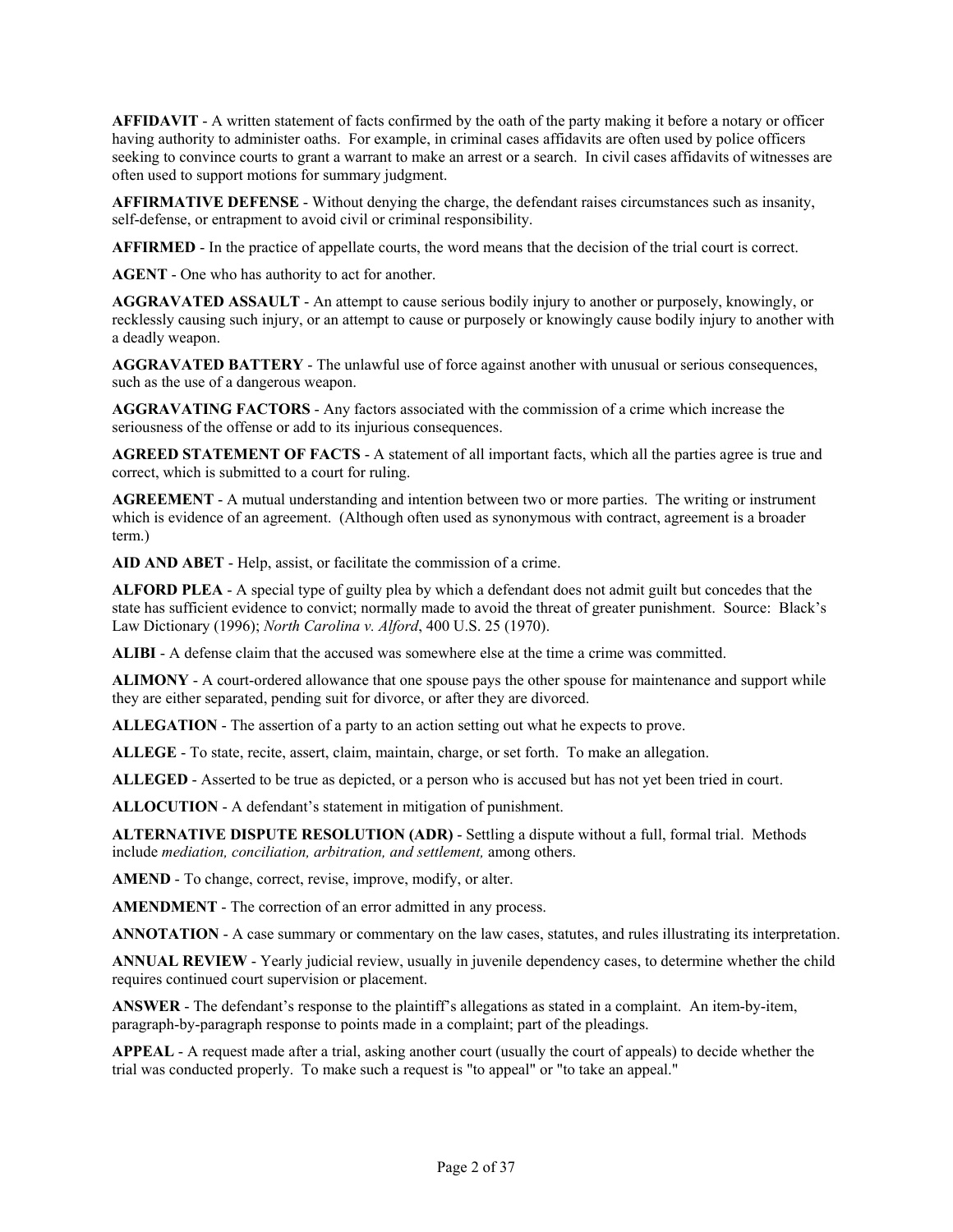**APPEARANCE** - A coming into court as party or interested person or as a lawyer on behalf of party or interested person.

**APPELLANT** - The party appealing a final decision or judgment.

**APPELLATE COURT** - A court having jurisdiction to hear appeals and review a trial court's procedure.

**APPELLATE JURISDICTION** - The appellate court has the right to review and revise the lower court decision.

**APPELLEE** - The party against whom an appeal is taken. Sometimes called a *respondent.* 

**ARBITRATION** - The referral of a dispute to an impartial third person chosen by the parties to the dispute who agree in advance to abide by the arbitrator's award issued after a hearing at which both parties have an opportunity to be heard.

**ARGUMENT** - Remarks addressed by attorney to judge or jury on the merits of case or on points of law.

**ARRAIGN** - The procedure where the accused is brought before the court to hear the criminal charge(s) against him or her and to enter a plea of either guilty, not guilty, or no contest.

**ARRAIGNMENT** - A proceeding in which the accused is brought before the court to plead to the criminal charge in the indictment or information. The charge is read to him or her, and he or she is asked to plead guilty or not guilty or, where permitted, *nolo contendere* (no contest). Another term for *preliminary hearing.* 

**ARREST** - To deprive a person of his liberty by legal authority.

**ARREST OF JUDGMENT** - Postponing the effect of a judgment already entered.

**ARSON** - The malicious burning of someone else's or one's own dwelling or of anyone's commercial or industrial property.

**ASSAULT** - Any willful attempt or threat to inflict injury upon the person of another, when coupled with the present ability to do so, and any intentional display of force such as would give a victim reason to fear or expect immediate bodily harm.

**ASSAULT WITH A DEADLY WEAPON - An aggravated unlawful assault in which there is threat to do bodily** harm without justification or excuse by use of any instrument calculated to do serious bodily harm or cause death.

**ASSAULT, AGGRAVATED** - An assault committed with the intention of committing some additional crime.

**ASSIGNEE** - The person to whom property rights or power are transferred by another, a grantee.

**ASSUMPTION OF RISK** - In tort law, a defense to a personal injury suit. The essence of an affirmative defense is that the plaintiff assumed the known risk of whatever dangerous condition caused the injury.

**AT ISSUE** - The time in a lawsuit when the complaining party has stated his or her claim and the other side has responded with a denial and the matter is ready to be tried.

**ATTACHMENT** - Taking a person's property to satisfy a court-ordered debt.

**ATTEMPT** - An endeavor or effort to do an act or accomplish a crime, carried beyond preparation but lacking execution.

**ATTEST** - To bear witness to, to affirm to be true or genuine, to certify.

**ATTORNEY** - Attorney at law, lawyer, counselor at law.

**ATTORNEY OF RECORD** - The lawyer who represents a client and is entitled to receive all formal documents from the court or from other parties. Also known as counsel of record.

**ATTORNEY-AT-LAW** - An advocate, counsel, or official agent employed in preparing, managing, and trying cases in the courts.

**ATTORNEY-IN-FACT** - A private person (who is not necessarily a lawyer) authorized by another to act in his or her place, either for some particular purpose, as to do a specific act, or for the transaction of business in general, not of legal character. This authority is conferred by an instrument in writing, called a letter of attorney or, more commonly, a power of attorney.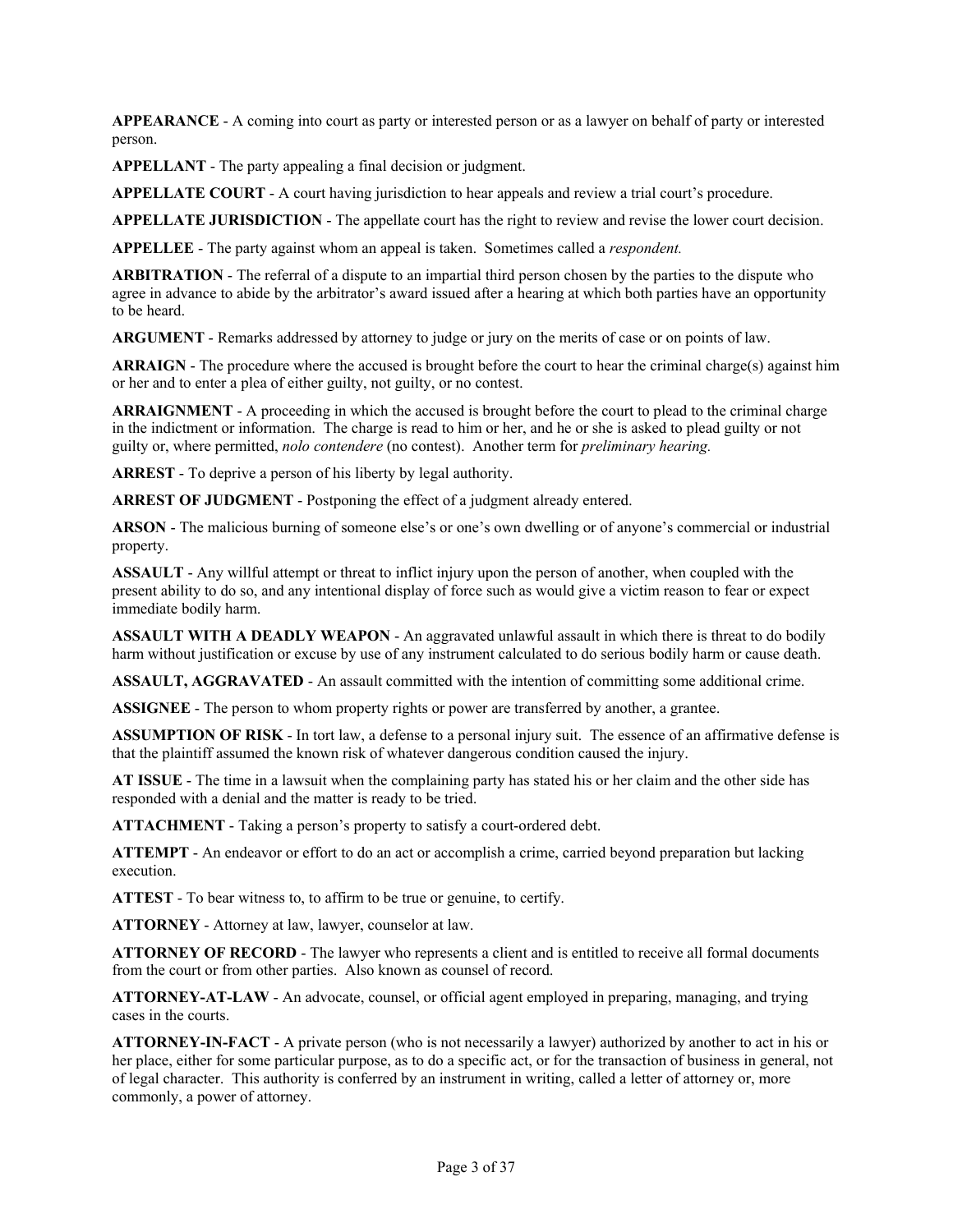**AUTHENTICATE** - To give authority or legal authenticity to a statute, record, or other written instrument.

**AUTO TAMPERING** - The manipulation of an automobile and its parts for a specific purpose.

**BAIL** - Money or other security (such as a bail bond) provided to the court to temporarily allow a person's release from jail and assure his or her appearance in court. *Bail* and *Bond* are often used interchangeably.

**BAIL BOND** - An obligation signed by the accused to secure his or her presence at the trial. This obligation means that the accused may lose money by not properly appearing for the trial. Often referred to simply as *bond.* 

**BAIL BONDSMAN** - A person who is the liable party in paying the bond for the defendant's release from jail.

**BAIL FORFEITURE** - Bail that is kept by the court as a result of not following a court order.

**BAIL REVIEW** - A hearing established to reevaluate the bail amount that was originally set for the accused.

**BAILIFF** - A court officer who has charge of a court session in the matter of keeping order and has custody of the jury.

**BANKRUPT** - The state or condition of a person who is unable to pay his or her debts as they are or become due.

**BANKRUPTCY** - Refers to statutes and judicial proceedings involving persons or businesses that cannot pay their debts and seek the assistance of the court in getting a fresh start. Under the protection of the bankruptcy court, debtors may be released from or "discharged" from their debts, perhaps by paying a portion of each debt. Bankruptcy judges preside over these proceedings. The person with the debts is called the debtor, and the people or companies to whom the debtor owes money are called creditors.

**BAR** - 1. Historically, the partition separating the general public from the space occupied by the judges, lawyers, and other participants in a trial. 2. More commonly, the term means the whole body of lawyers.

**BAR EXAMINATION** - A state examination taken by prospective lawyers in order to be admitted and licensed to practice law.

**BATTERED CHILD SYNDROME (B.C.S.)** - Physical condition of a child indicating that external or internal injuries result from acts committed by a parent or custodian.

**BATTERY** - An offensive touching or use of force on a person without the person's consent.

**BATTERY, SPOUSAL** - An offensive touching or use of force on one's spouse without the spouse's consent. See BATTERY.

**BENCH** - The seat occupied by judges in courts.

**BENCH CONFERENCE** - A meeting either on or off the record at the judge's bench between the judge, counsel, and sometimes the defendant, out of the hearing of the jury.

**BENCH TRIAL** - Trial without a jury in which a judge decides the facts.

**BENCH WARRANT** - An order issued by a judge for the arrest of a person.

**BENEFICIARY** - Someone named to receive property or benefits in a will. In a trust, a person who is to receive benefits from the trust.

**BEQUEATH** - To give a gift to someone through a will.

**BEQUESTS** - Gifts made in a will.

**BEST EVIDENCE** - Primary evidence; the best evidence available. Evidence short of this is "secondary." That is, an original letter is "best evidence," and a photocopy is "secondary evidence."

**BEYOND A REASONABLE DOUBT** - The standard in a criminal case requiring that the jury be satisfied to a moral certainty that every element of a crime has been proven by the prosecution. This standard of proof does not require that the state establish absolute certainty by eliminating all doubt, but it does require that the evidence be so conclusive that all reasonable doubts are removed from the mind of the ordinary person.

**BIAS** - Inclination, bent, a preconceived opinion or a predisposition to decide a cause or an issue a certain way.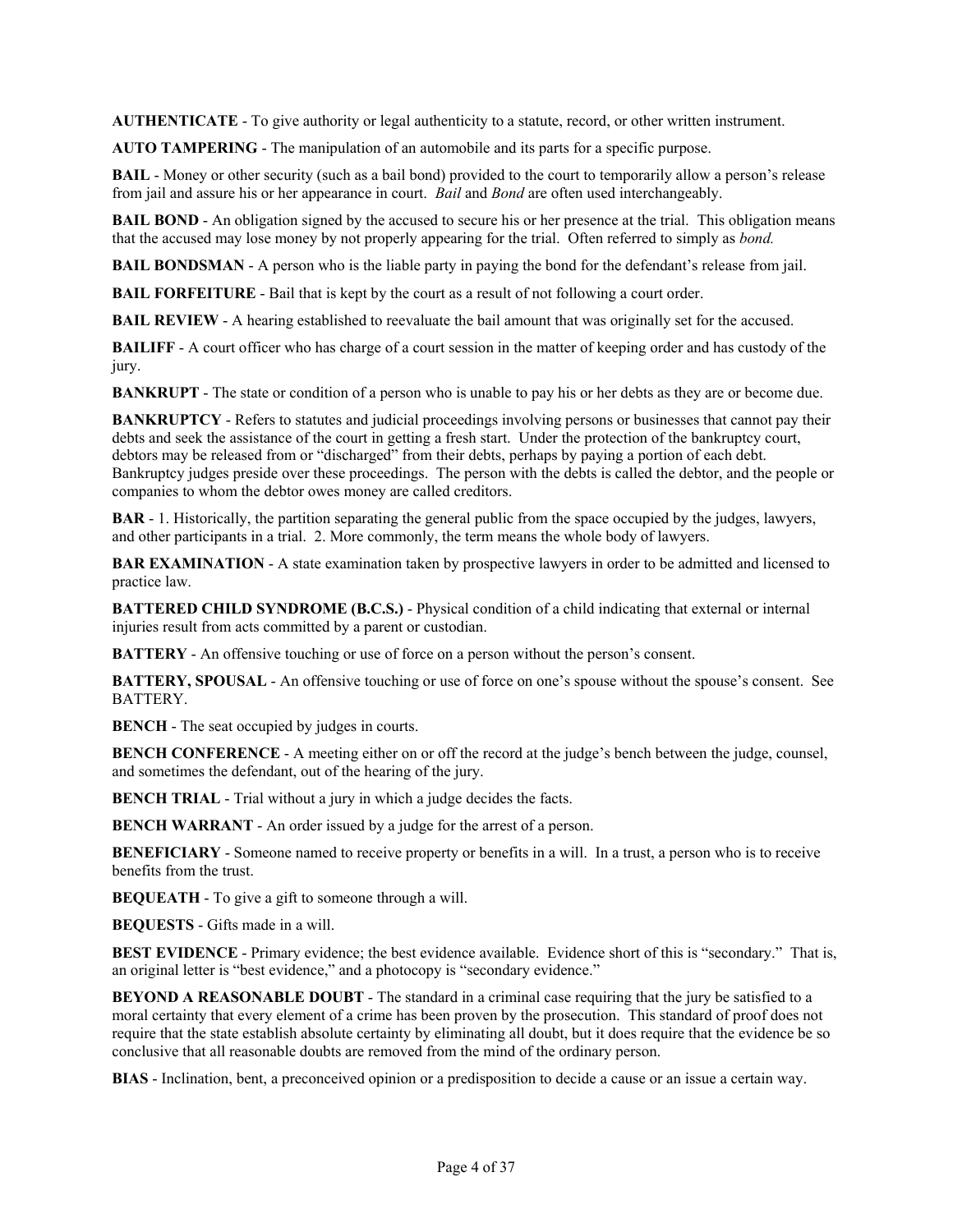**BIFURCATE** - To try issues separately, such as guilt and criminal responsibility in a criminal proceeding or liability and damages in a civil action.

**BILL OF PARTICULARS** - A statement of the details of the charge made against the defendant.

**BIND OVER** - To hold a person for trial on bond (bail) or in jail. If the judicial official conducting a hearing finds probable cause to believe the accused committed a crime, the official will bind over the accused, normally by setting bail for the accused's appearance at trial.

**BODY ATTACHMENT** - A written order issued by a court directing a sheriff or peace officer to take custody of and bring before the court: 1) a witness who fails to comply with a subpoena, 2) a party who fails to comply with a court order in a civil action, or 3) a material witness in a criminal case.

**BOND** - A certificate or evidence of a debt. Often used interchangeably with *bail*.

**BOOKING** - The process of photographing, fingerprinting, and recording identifying data of a suspect. This process follows the arrest.

**BOOKING NUMBER** - The number assigned to the criminal record that corresponds to the person's arrest.

**BOOKMAKING** - The act of collecting the bets of others or making odds on future gambling events.

**BRANDISHING A WEAPON** - The act of showing a weapon to another person, typically the police or the victim.

**BREACH** - The breaking or violating of a law, right, obligation, or duty either by doing an act or failing to do an act.

**BREAKING AND ENTERING** - Breaking and entering a dwelling of another with intent to commit a felony therein.

**BREATHALYZER TEST** – Test, by analyzing a breath sample, to determine content of alcohol in one arrested for operating a motor vehicle while under the influence of liquor.

**BRIBE** - A gift, not necessarily of monetary value, given to influence the conduct of the receiver.

**BRIEF** - A written statement prepared by the counsel arguing a case in court. It contains a summary of the facts of a case, the pertinent laws, and an argument of how the law applies to the facts supporting counsel's position.

**BURDEN OF PROOF** - The obligation of a party to establish by evidence a requisite degree of belief concerning a fact in the mind of the trier of fact or the court.

**BURGLARY** - The act of entering or remaining illegally in a movable or immovable structure, vehicle, or dwelling with intent to commit a felony.

**CALENDAR** - List of cases scheduled for hearing in court.

**CALLING THE DOCKET** - The public calling of the docket or list of causes at commencement of a term of court for setting a time for trial or entering orders.

**CAPITAL CASE** - A criminal case in which the allowable punishment includes death.

**CAPITAL CRIME** - A crime punishable by death.

**CAPITAL PUNISHMENT** - Punishment by death for capital crimes. *Death penalty.*

**CAPTION** - The heading on a legal document listing the parties, the court, the case number, and related information.

**CASE** - A general term for an action, cause, suit, or controversy brought before the court for resolution.

**CASE LAW** - Law established by previous decisions of appellate courts, particularly the Supreme Court.

**CASE NUMBER** - See DOCKET NUMBER.

**CAUSATION** - The act which produces an effect.

**CAUSE** - A lawsuit, litigation, or action. Any question, civil or criminal, litigated or contested before a court of justice.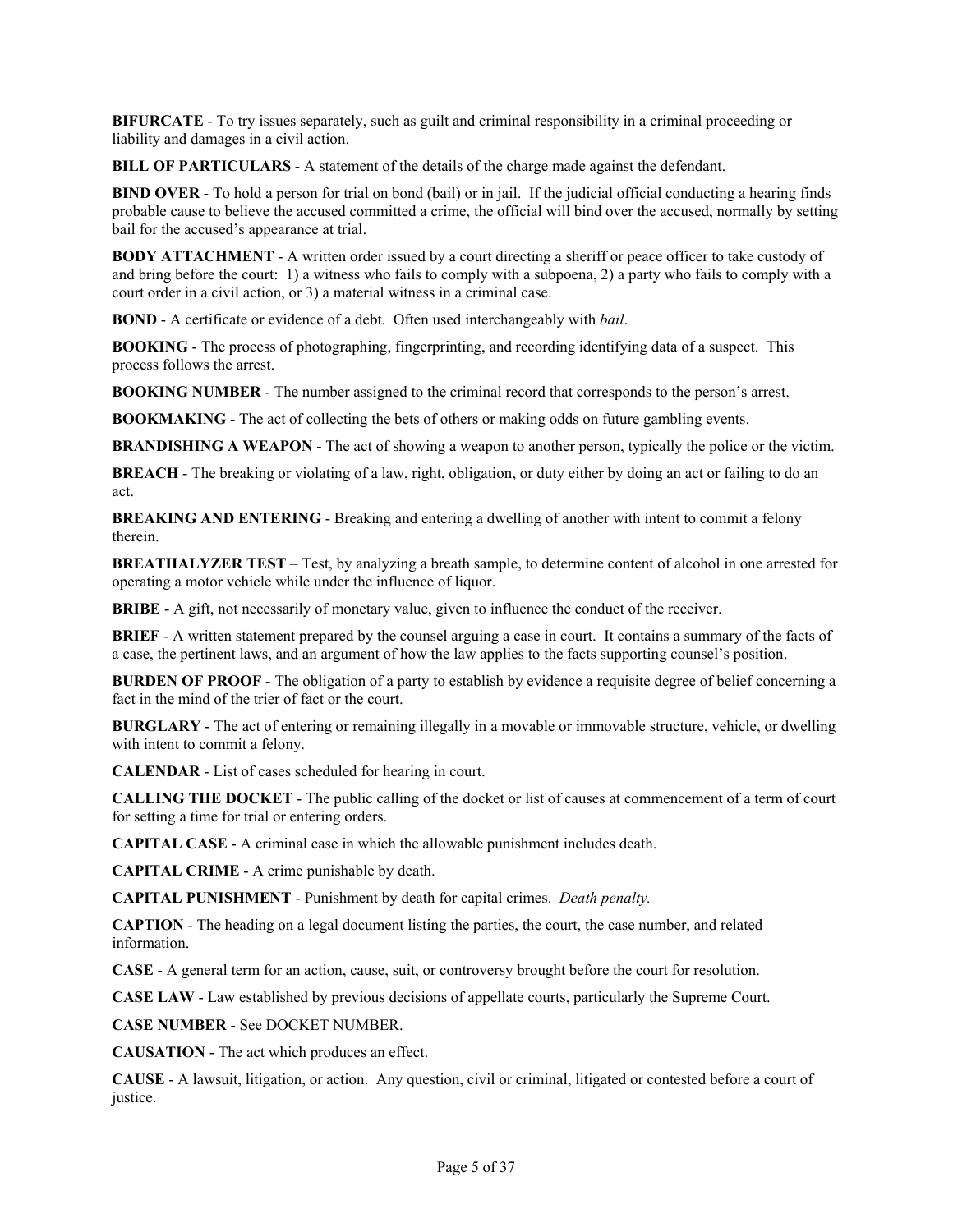**CAUSE OF ACTION** - The facts that give rise to a lawsuit or a legal claim.

**CEASE AND DESIST ORDER** - An order of an administrative agency or court prohibiting a person or business from continuing a particular course of conduct.

**CERTIFICATION** - 1. Written attestation. 2. Authorized declaration verifying that an instrument is a true and correct copy of the original.

**CERTIFIED** - Attested as being true or an exact reproduction.

**CHAIN OF CUSTODY** - An accounting for the whereabouts of the tangible evidence from the moment it is received in custody until it is offered in evidence in court.

**CHALLENGE** - An objection, such as when an attorney objects at a hearing to the seating of a particular person on a civil or criminal jury.

**CHALLENGE FOR CAUSE** - Objection to the seating of a particular juror for a stated reason (usually bias or prejudice for or against one of the parties in the lawsuit). The judge has the discretion to deny the challenge. This differs from peremptory challenge.

**CHALLENGE TO THE ARRAY** - Questioning the qualifications of an entire jury panel, usually on the ground of partiality or some fault in the process of summoning the panel.

**CHAMBERS** - A judge's private office. A hearing in chambers takes place in the judge's office outside the presence of the jury and the public.

**CHANGE OF VENUE** - Moving a lawsuit or criminal trial to another place for trial.

**CHARACTER EVIDENCE** - The testimony of witnesses who know the general character and reputation of a person in the community in which he or she lives. It may be considered by the jury in a dual respect: 1) as substantive evidence upon the theory that a person of good character and reputation is less likely to commit a crime than one who does not have a good character and reputation, and 2) as corroborative evidence in support of a witness's testimony as bearing upon credibility.

**CHARGE** - A formal allegation, as a preliminary step in prosecution, that a person has committed a specific offense, which is recorded in a complaint, information, or indictment. To charge; to accuse. See INSTRUCTIONS.

**CHARGE TO THE JURY** - The judge's instructions to the jury concerning the law that applies to the facts of the case on trial.

**CHARGING DOCUMENT** - A written accusation alleging a defendant has committed an offense. Includes a citation, an indictment, information, and statement of charges.

**CHIEF JUDGE** - Presiding or administrative judge in a court.

**CHILD ABUSE** - Any form of cruelty to a child's physical, moral, or mental well-being.

**CHILD MOLESTATION** - Any form of indecent or sexual activity on, involving, or surrounding a child under the state's designated age.

**CHILD SUPPORT** - The legal obligation of parents to contribute to the economic maintenance, including education, of their children. Money paid by one parent to another toward the expenses of the children of the marriage.

**CIRCUMSTANTIAL EVIDENCE** - All evidence except eyewitness testimony. One example is physical evidence, such as fingerprints, from which an inference can be drawn.

**CITATION** - A reference to a source of legal authority. A direction to appear in court, as when a defendant is cited into court, rather than arrested.

**CIVIL ACTION** - Noncriminal case in which one private individual or business sues another to protect, enforce, or redress private or civil rights.

**CIVIL CASE** - A lawsuit brought to enforce, redress, or protect private rights or to gain payment for a wrong done to a person or party by another person or party. In general, all types of actions other than criminal proceedings.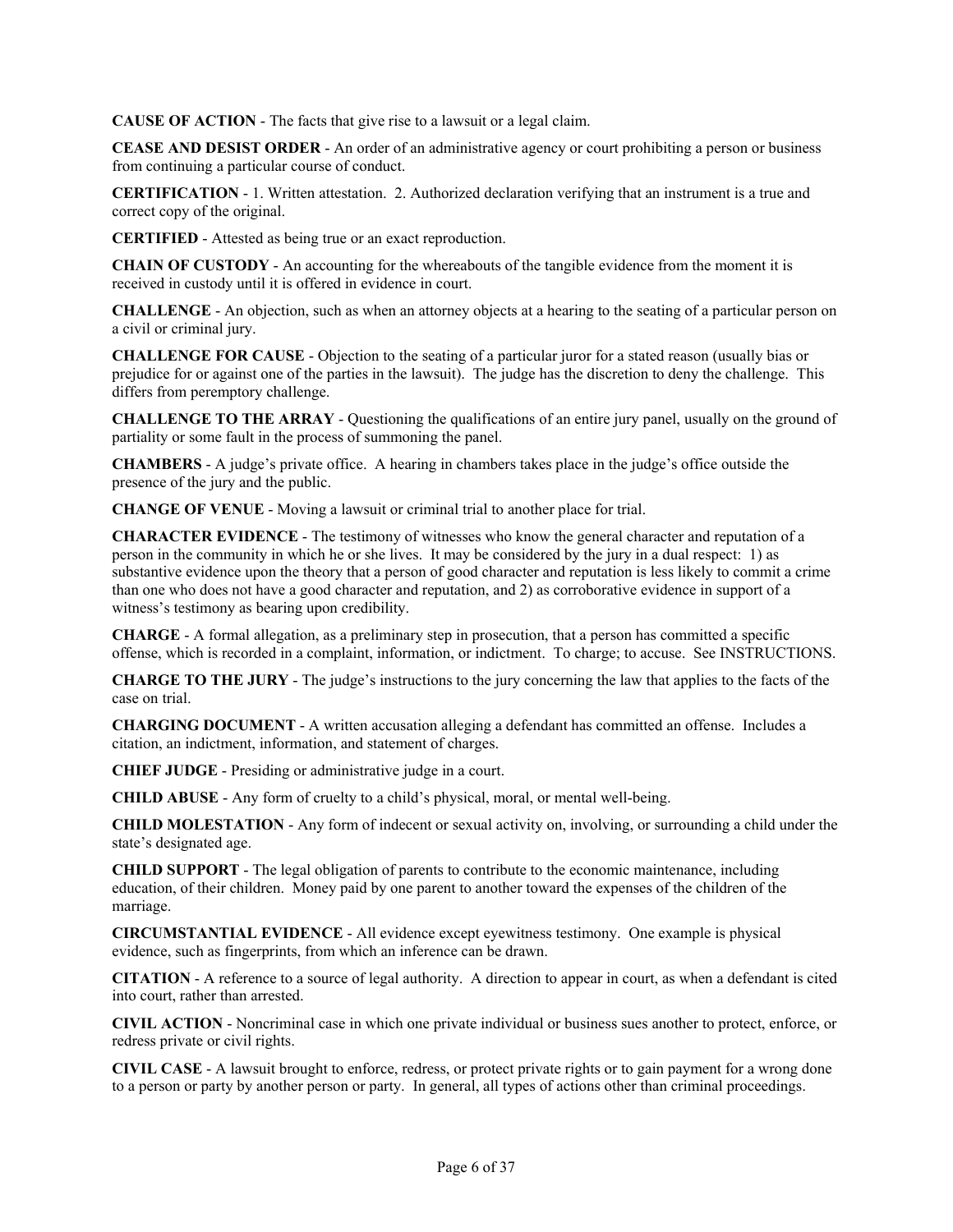**CIVIL PROCEDURE** - The rules and process by which a civil case is tried and appealed, including the preparations for trial, the rules of evidence and trial conduct, and the procedure for pursuing appeals.

**CLAIM** - The assertion of a right to money or property.

**CLASS ACTION** - A lawsuit brought by one or more persons on behalf of a larger group.

**CLEAR AND CONVINCING EVIDENCE** - Standard of proof commonly used in civil lawsuits and in regulatory agency cases. It governs the amount of proof that must be offered in order for the plaintiff to win the case.

**CLEMENCY OR EXECUTIVE CLEMENCY** - Act of grace or mercy by the president or governor to ease the consequences of a criminal act, accusation, or conviction. It may take the form of *commutation* or *pardon.* 

**CLERK** - Officer of the court who files pleadings, motions, judgments, etc., issues process, and keeps records of court proceedings.

**CLOSING ARGUMENT** - The closing statement, by counsel, to the trier of facts after all parties have concluded their presentation of evidence.

**CODE** - A collection, compendium, or revision of laws, rules, and regulations enacted by legislative authority.

**CODE OF CRIMINAL PROCEDURE** - Body of federal or state law dealing with procedural aspects of trial for criminal cases.

**CODE OF FEDERAL REGULATIONS (CFR)** - The CFR is the annual listing of executive agency regulations published in the daily Federal Register and the regulations issued previously which are still in effect. The CFR contains regulatory laws governing practice and procedure before federal administrative agencies.

**CODE OF PROFESSIONAL RESPONSIBILITY** - The rules of conduct that govern the legal profession. The Code contains general ethical guidelines and specific rules written by the American Bar Association.

**CODICIL** - An amendment to a will.

**COLLATERAL** - 1. Property that is pledged as security against a debt. 2. A person belonging to the same ancestral stock (a relation) but not in a direct line of descent.

**COLLATERAL ATTACK** - An attack on a judgment other than a direct appeal to a higher court.

**COMMISSIONER** - A person who directs a commission; a member of a commission. The officer in charge of a department or bureau of a public service.

**COMMIT** - 1. To execute, perpetrate, or carry out an act. To commit a crime. 2. To send a person to a prison, asylum, or reformatory by a court order.

**COMMITMENT** - 1. The action of sending a person to a penal or mental institution. 2. The order directing an officer to take a person to a penal or mental institution.

**COMMITMENT ORDER** - A court order directing that an individual be kept in custody, usually in a penal or mental facility.

**COMMON LAW** - The legal system that originated in England and is now in use in the United States. It is based on judicial decisions rather than legislative action.

**COMMUNITY PROPERTY** - Property owned in common by husband and wife, each having an undivided onehalf interest by reason of their marital status. For example, the earnings of one spouse during the marriage do not belong solely to that spouse; the earnings are community property.

**COMMUTATION** - The reduction of a sentence, such as from death to life imprisonment.

**COMPARATIVE NEGLIGENCE** - A legal doctrine by which acts of the opposing parties are compared to determine the liability of each party to the other, making each liable only for his or her percentage of fault. See also CONTRIBUTORY NEGLIGENCE*.* 

**COMPETENCY** - Mental capacity of a person, especially with regard to his or her ability to stand trial and to assist counsel in his or her defense.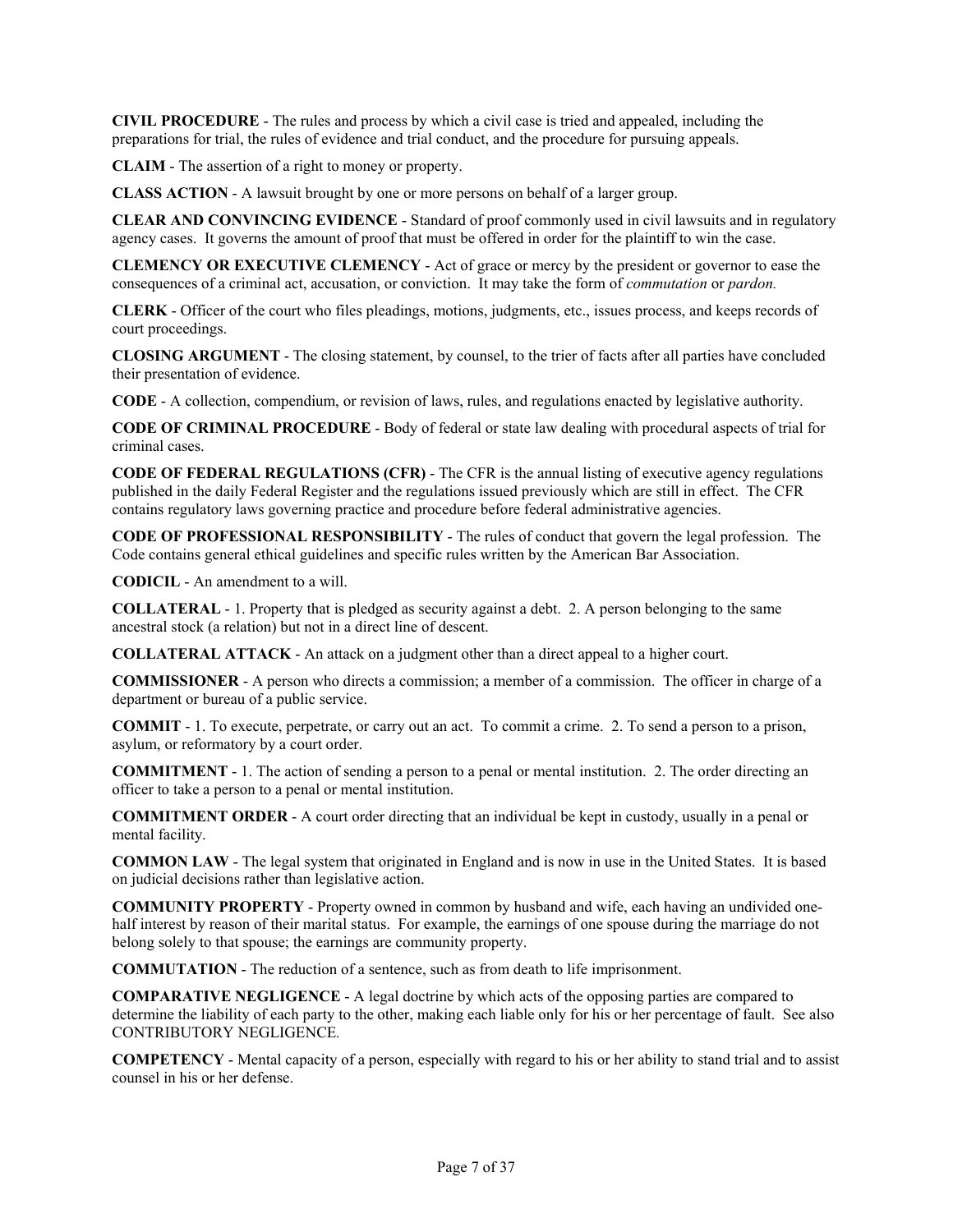**COMPLAINANT** - The party who complains or sues; one who applies to the court for legal redress. Also called the *plaintiff.* 

**COMPLAINT** - The legal document that usually begins a civil lawsuit. It states the facts and identifies the action the court is asked to take. 2. Formal written charge that a person has committed a criminal offense.

**COMPLY** - To act in accordance with, to accept, to obey.

**COMPOSITE DRAWING** - A picture of an alleged criminal created by a professional police artist using verbal descriptions given by the victim or a witness.

**CONCILIATION** - A form of alternative dispute resolution in which the parties bring their dispute to a neutral third party, who helps lower tensions, improve communications, and explore possible solutions. Conciliation is similar to mediation, but it may be less formal.

**CONCURRENT JURISDICTION** - The jurisdiction of two or more courts, each authorized to deal with the same subject matter.

**CONCURRENT SENTENCES** - Sentences for more than one crime that are to be served at the same time rather than one after the other. See also CUMULATIVE SENTENCES*.* 

**CONDEMNATION** - The legal process by which the government takes private land for public use, paying the owners a fair price. See EMINENT DOMAIN.

**CONDITIONAL RELEASE** - A release from custody which imposes regulations on the activities and associations of the defendant. If a defendant fails to meet the conditions, the release is revoked.

**CONFESSION** - Voluntary statement made by one who is a defendant in a criminal trial, which, if true, discloses his or her guilt.

**CONFISCATE** - To seize or take private property for public use (the police confiscated the weapon).

**CONFLICT OF INTEREST** - 1. A real or seeming incompatibility between one's private interests and one's public or fiduciary duties. 2. A real or seeming incompatibility between the interests of two of a lawyer's clients, such that the lawyer is disqualified from representing both clients if the dual representation adversely affects either client or if the clients do not consent.

**CONSECUTIVE SENTENCES** - Successive sentences, one beginning at the expiration of another, imposed against a person convicted of two or more violations.

**CONSERVATORSHIP -** Legal right given to a person to manage the property and financial affairs of a person deemed incapable of doing that for himself or herself. (Conservators have somewhat less responsibility than guardians. See also *guardianship.*)

**CONSIDERATION** - The cause, price, or impelling influence which induces a party to enter into a contract.

**CONSPIRACY** - An agreement by two or more persons to commit an unlawful act; in criminal law, conspiracy is a separate offense from the crime that is the object of the conspiracy.

**CONSTITUTIONAL RIGHT** - A right guaranteed by the U. S. Constitution, interpreted by the federal courts; also, a right guaranteed by some other constitution (such as a state constitution).

**CONTEMPT OF COURT** - The finding of the court that an act was committed with the intent of embarrassing the court, disobeying its lawful orders, or obstructing the administration of justice in some way.

**CONTINUANCE** - The adjournment or postponement of a session, hearing, trial, or other proceeding until a future date.

**CONTRACT** - A legally enforceable agreement between two or more competent parties made either orally or in writing.

**CONTRIBUTORY NEGLIGENCE** - A legal doctrine that says if the plaintiff in a civil action for negligence also was negligent, he or she cannot recover damages from the defendant for the defendant's negligence. Most jurisdictions have abandoned the doctrine of contributory negligence in favor of *comparative negligence.*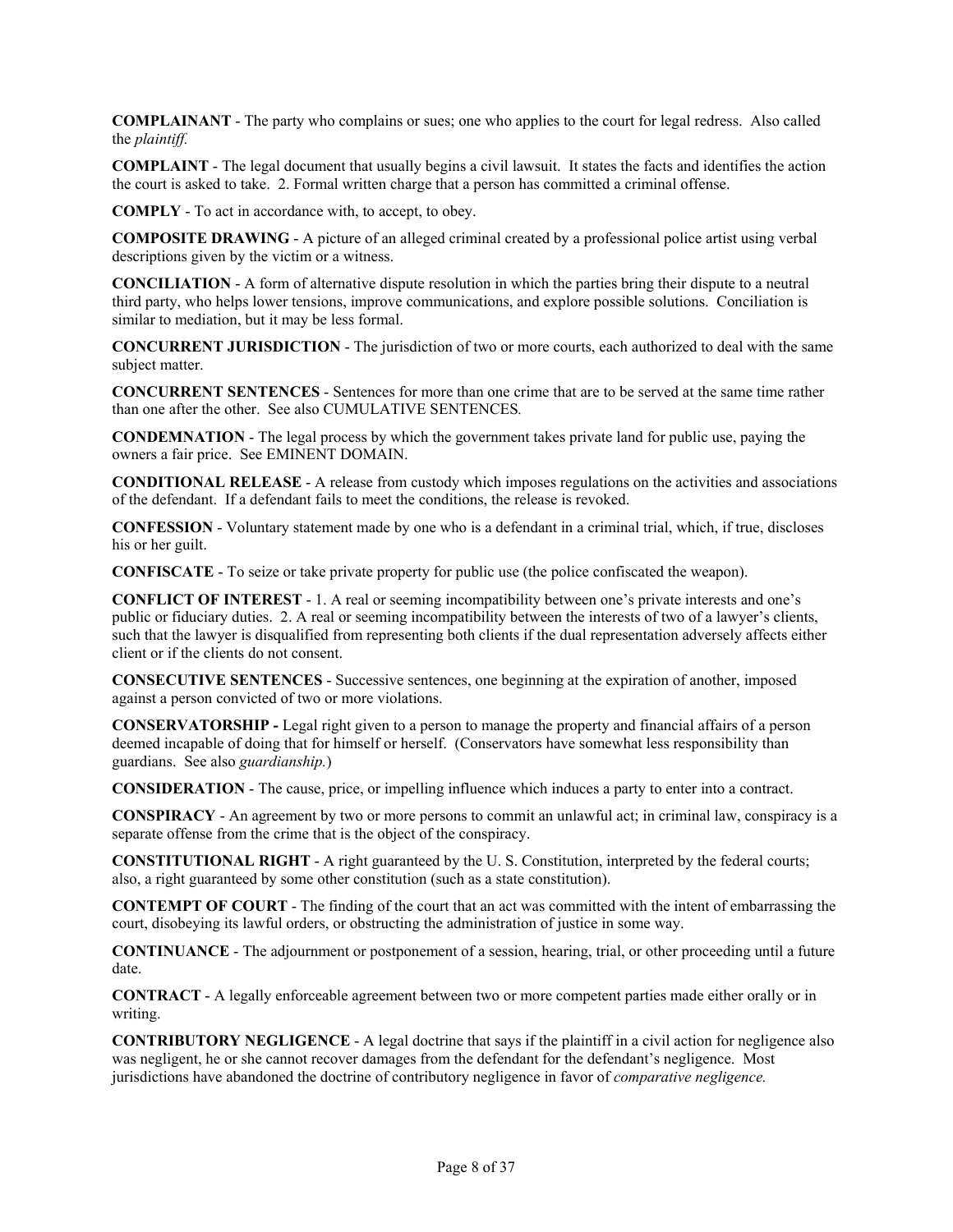**CONTROLLED SUBSTANCE** - Any of the drugs whose production and use are regulated by law, including narcotics, stimulants, and hallucinogens.

**CONVICT** - 1. A person who has been found guilty of a crime and is serving a sentence for that crime; a prison inmate. 2. To find a person guilty of an offense by either a trial or a plea of guilty.

**CONVICTION** - A judgment of guilty following a verdict or finding of guilty, a plea of guilty, or a plea of nolo contendere.

**CORONER** - Public official charged with duty to make inquiry into the causes and circumstances of any death which occurs through violence or suddenly with marks of suspicion.

**CORROBORATE** - To support with evidence or authority; make more certain.

**CORROBORATING EVIDENCE** - Supplementary evidence that tends to strengthen or confirm the initial evidence.

**CORROBORATION** - Confirmation or support of a witness's statement or other fact.

**COSTS** - An allowance for expenses in prosecuting or defending a suit. Ordinarily this does not include attorney fees.

**COUNSEL** - A legal representative, attorney, lawyer.

**COUNSEL TABLE** - The physical location where the defense and prosecuting parties are seated throughout the duration of the trial.

**COUNT** - Each of the allegations of an offense listed in a charging document.

**COUNTERCLAIM** - A claim presented by a defendant in a civil lawsuit against the plaintiff. In essence, a counterlawsuit within a lawsuit.

**COUNTERFEIT** - To forge, to copy, or imitate, without authority or right, and with the purpose to deceive or defraud, by passing off the copy as genuine.

**COUNTY JAIL** - A building or structure used to house alleged criminals and/or convicted criminals of local area crimes.

**COURT** - 1. A unit of the judiciary authorized to decide disputed matters of fact, cases, or controversies. 2. Figuratively, the judge or judicial officer. Judges sometimes use "court" to refer to themselves in the third person, as in "the court has read the briefs."

**COURT ADMINISTRATOR/CLERK OF COURT** - An officer appointed by the court or elected to oversee the administrative, nonjudicial activities of the court.

**COURT-APPOINTED COUNSEL** - A defense attorney designated by the court to represent a defendant who does not have the funds to retain an attorney.

**COURT COSTS** - The expenses of prosecuting or defending a lawsuit, other than the attorneys' fees. An amount of money may be awarded to the successful party (and may be recoverable from the losing party) as reimbursement for court costs.

**COURT OF RECORD** - A court in which the proceedings are recorded, transcribed, and maintained as permanent records.

**COURT ORDER** - A written direction or command delivered by a court or judge.

**COURT REPORTER** - A person who makes a word-for-word record of what is said in court and produces a transcript of the proceedings upon request.

**COURT, APPEALS** - In some states, the highest appellate court, where it is the court's discretion whether to hear the case on appeal.

**COURT, DISTRICT** - 1. Federal - A trial court with general federal jurisdiction. 2. State - Meaning varies from state to state.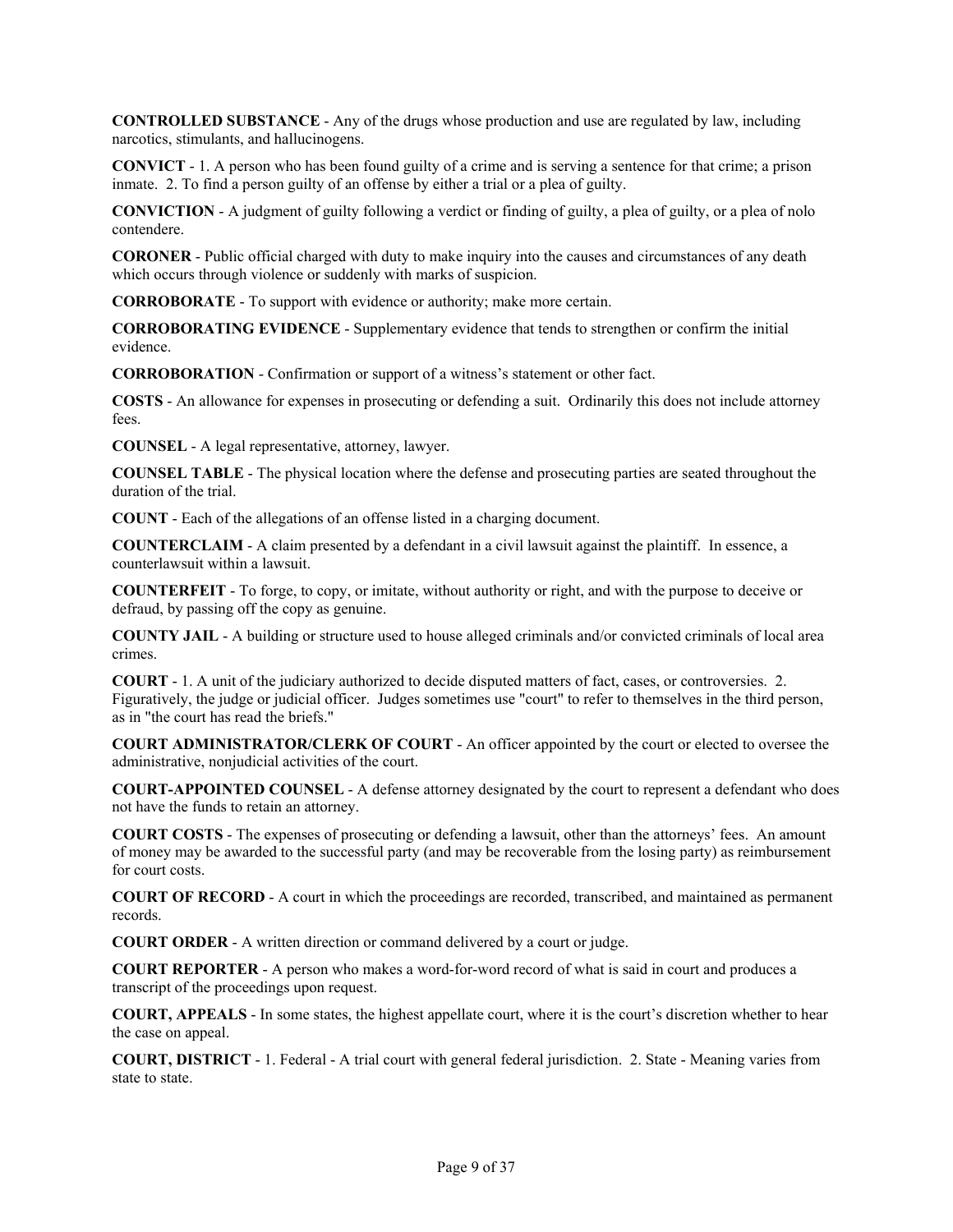**COURT, JUVENILE** - A court having jurisdiction over cases involving children under a specified age, usually 18. Cases generally involve delinquent, dependent, and neglected children.

**COURT, MUNICIPAL** - A court having jurisdiction (usually civil and criminal) over cases arising within the city or community in which it sits.

**COURT, NIGHT** - A specialized court that deals with cases during the late evening and early morning hours.

**COURT, SUPERIOR** - Meaning varies from state to state.

**COURT, TRAFFIC** - A specialized court that hears crimes dealing with traffic offenses.

**COURTROOM** - The section of a courthouse in which the judge presides over the proceedings.

**CREDIBILITY** - The quality in a witness which makes his or her testimony believable.

**CRIME** - 1. An act of omission or commission in violation of law which carries criminal consequences. 2. Criminal activity in general relating to a specific time or place.

**CRIMINAL** - 1. One who has been convicted of a criminal offense. 2. That which is connected with the law of crimes; that which has the character of a crime (criminal justice, criminal intent).

**CRIMINAL CASE** - A case brought by the government against a person accused of committing a crime.

**CRIMINAL INSANITY** - Lack of mental capacity to do or abstain from doing a particular act; inability to distinguish right from wrong.

**CRIMINAL RECORD** - 1. Arrest record. A written account listing all the instances in which a person has been arrested. 2. A form completed by a police officer when a person is arrested.

**CRIMINAL SUMMONS** - An order commanding an accused to appear in court.

**CROSS-CLAIM** - A claim by codefendant(s) or coplaintiff(s) against each other and not against persons on the opposite side of the lawsuit.

**CROSS-EXAMINATION** - The questioning of a witness produced by the other side.

**CUMULATIVE SENTENCES** - Sentences for two or more crimes to run consecutively rather than concurrently.

**CUSTODY** - 1. The care and control of a thing or person for inspection, preservation, or security. 2. The care, control, and maintenance of a child awarded by a court to one of the parents in a divorce or separation proceeding. 3. The detention of a person by virtue of lawful process or authority.

**DAMAGES** - Money awarded by a court to a person injured by the unlawful act or negligence of another person.

**DEATH PENALTY** - State-imposed death as punishment for a serious crime. *Capital punishment.*

**DEATH ROW** - The area of a state or federal prison where criminals who are sentenced to death are confined until their sentence is commuted or carried out.

**DECISION** - The judgment reached or given by a court of law.

**DECLARATORY JUDGMENT** - A judgment of the court that explains what the existing law is or expresses the opinion of the court without the need for enforcement.

**DECREE** - An order of the court. A final decree is one that fully and finally disposes of the litigation. An *interlocutory* decree is a preliminary order that often disposes of only part of a lawsuit.

**DEFAMATION** - That which tends to injure a person's reputation. *Libel* is published defamation, whereas *slander*  is spoken.

**DEFAULT** - A failure to respond to a lawsuit within the specified time.

**DEFAULT-JUDGMENT** - A judgment entered against a party who fails to appear in, respond to the charges, or does not comply with an order, especially an order to provide or permit discovery.

**DEFENDANT** - 1. In a criminal case, the person accused of the crime. 2. In a civil case, the person being sued.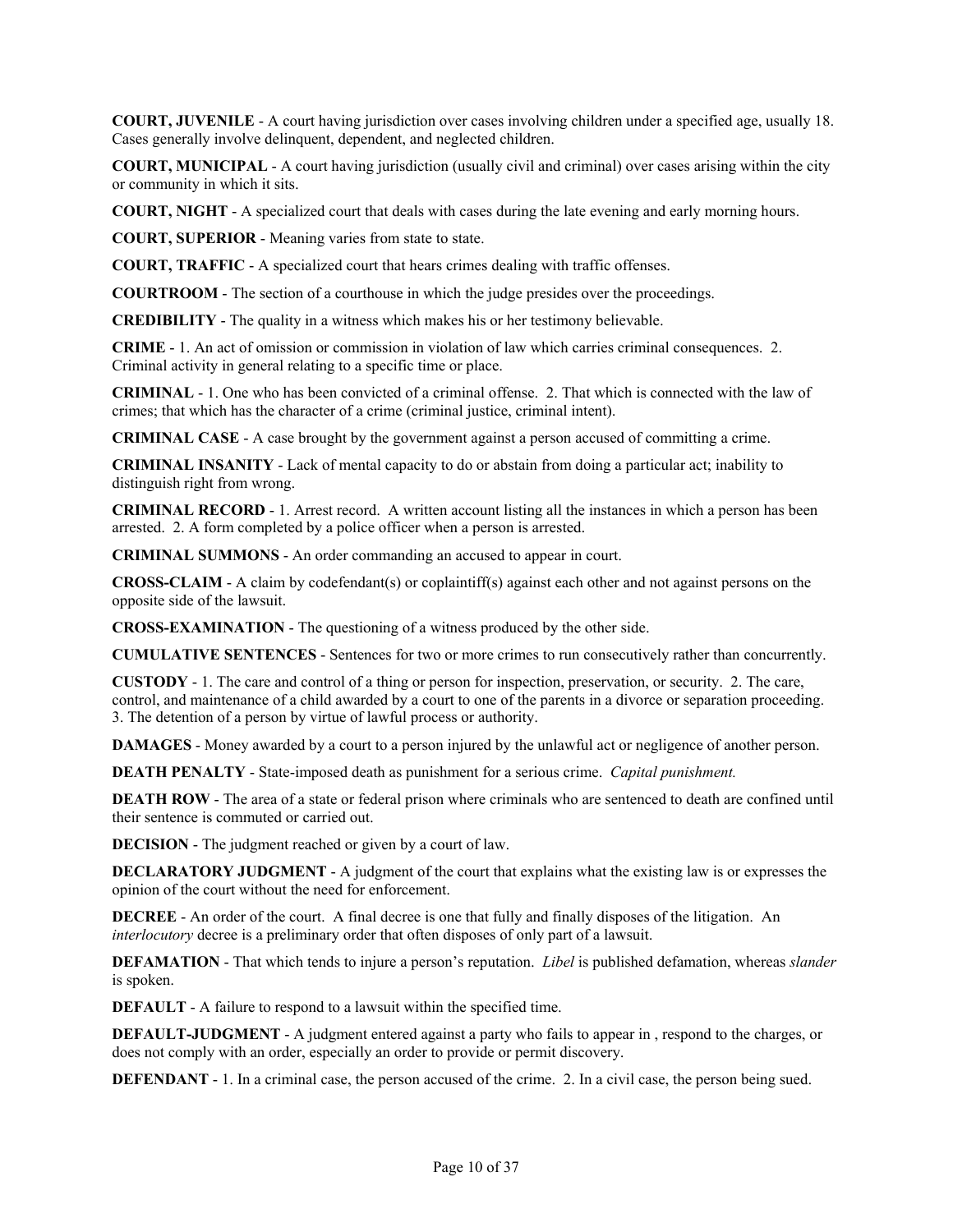**DEFENSE** - 1. Defendant's statement of a reason why the plaintiff or prosecutor has no valid case against defendant, especially a defendant's answer, denial, or plea. 2. Defendant's method and strategy in opposing the plaintiff or the prosecution. 3. One or more defendants in a trial.

**DEFENSE ATTORNEY** - An attorney who represents the defendant.

**DELIBERATE** - 1. To discuss, ponder, or reflect upon before reaching a decision. A judge will usually deliberate before announcing a judgment. 2. Intentional, characterized by consideration and awareness.

**DELIBERATION** - The jury's decision-making process after hearing the evidence and closing arguments and being given the court's instructions.

**DELINQUENCY, JUVENILE** - Antisocial behavior by a minor, especially behavior that would be criminally punishable if the actor were an adult but instead is usually punished by special laws pertaining only to minors.

**DEMURRER** - A motion to dismiss a civil case because of the legal insufficiency of a complaint.

**DEPENDENT CHILD** - A child who is homeless or without proper care through no fault of the parent, guardian, or custodian.

**DEPORTATION** - The act of removing a person to another country. Order issued by an immigration judge expelling an alien from the United States. A deportation has certain consequences regarding the number of years within which a deportee may not legally immigrate. There are also criminal consequences for reentry within a prescribed time period.

**DEPOSITION** - A pretrial discovery device by which one party questions the other party or a witness for the other party. It usually takes place in the office of one of the lawyers in the presence of a court reporter, who transcribes what is said. Questions are asked and answered orally as if in court with opportunity given to the adversary to crossexamine. Occasionally, the questions are submitted in writing and answered orally.

**DEPRIVATION OF CUSTODY** - The court transfer of legal custody of a person from parents or legal guardian to another person, agency, or institution. It may be temporary or permanent.

**DEPUTY D.A.** - An assistant lawyer to the district attorney.

**DESCENT AND DISTRIBUTION STATUTES** - State laws that provide for the distribution of estate property of a person who dies without a will. Same as *intestacy laws.* 

**DETENTION** - The act or fact of holding a person in custody; confinement or compulsory delay.

**DETENTION HEARING** - In juvenile court, a judicial hearing, usually held after the filing of a petition, to determine interim custody of a minor pending a judgment.

**DIRECT EVIDENCE** - Proof of facts by witnesses who saw acts done or heard words spoken.

**DIRECT EXAMINATION** - The first questioning of witnesses by the party on whose behalf they are called.

**DIRECTED VERDICT** - Now called Judgment as a Matter of Law. An instruction by the judge to the jury to return a specific verdict.

**DISBARMENT** - Form of discipline of a lawyer resulting in the loss (often permanently) of that lawyer's right to practice law. It differs from censure (an official reprimand or condemnation) and from suspension (a temporary loss of the right to practice law).

**DISCLAIM** - To refuse a gift made in a will.

**DISCOVERY** - The procedure by which one or both parties disclose evidence which will be used at trial. The specific tools of discovery include depositions, interrogatories, and motions for the production of documents.

**DISMISS** - To terminate legal action involving outstanding charges against a defendant in a criminal case.

**DISMISSAL WITH PREJUDICE** - The dismissal of a case by which the same cause of action cannot be brought against the defendant again at a later date.

**DISMISSAL WITHOUT PREJUDICE** - The dismissal of a case without preventing the plaintiff from bringing the same cause of action against the defendant in the future.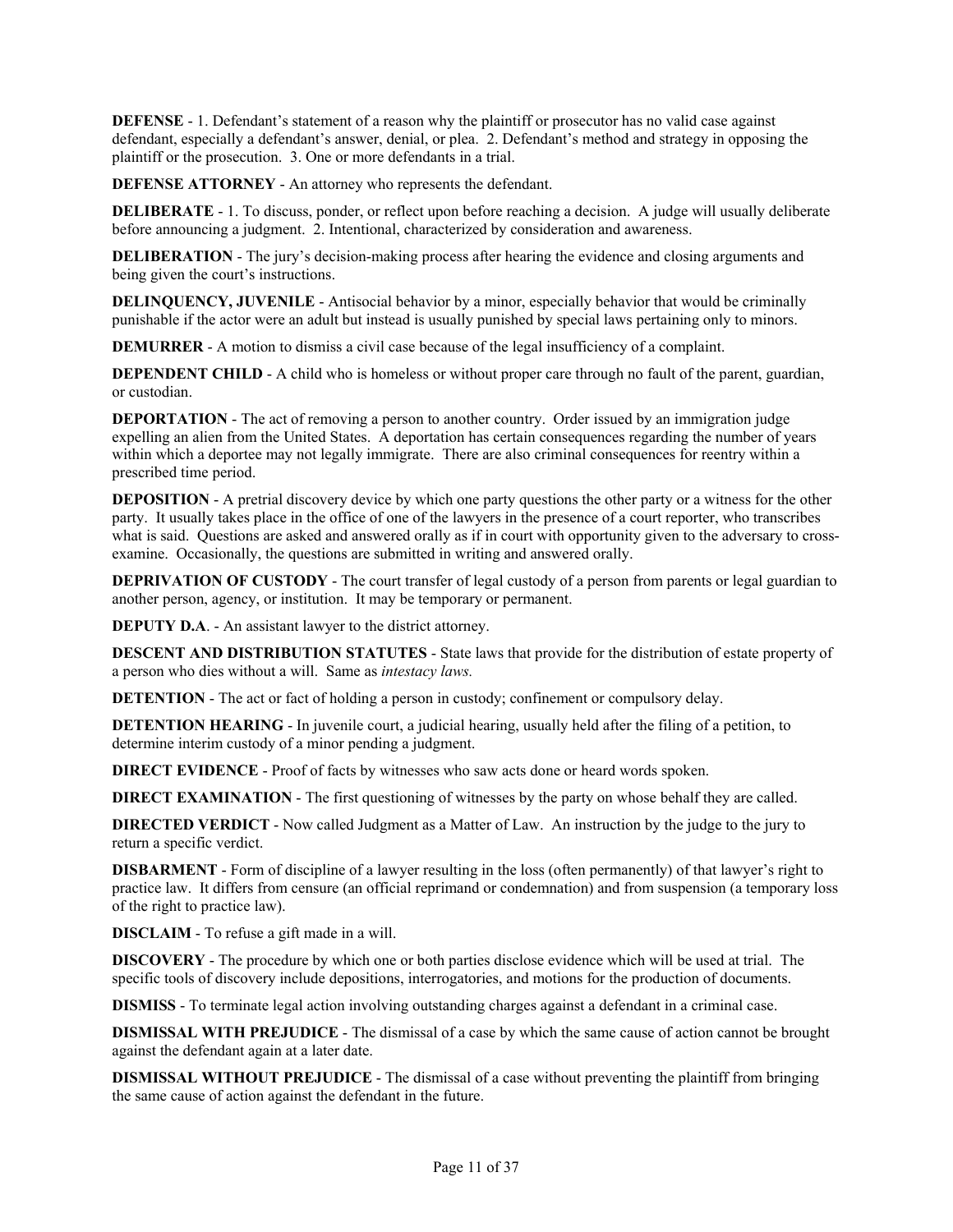**DISORDERLY CONDUCT** - Any behavior, contrary to law, which disturbs the public peace or decorum, scandalizes the community, or shocks the public sense of morality.

**DISPOSITION** - A final settlement or determination. The court decision terminating proceedings in a case before judgment is reached or the final judgment.

**DISSENT** - To disagree. An appellate court opinion setting forth the minority view and outlining the disagreement of one or more judges with the decision of the majority.

**DISSOLUTION** - The act of bringing to an end; termination. The dissolution of a marriage or other relationship.

**DISTRICT ATTORNEY** - A lawyer appointed or elected to represent the state in criminal cases in his or her respective judicial district. See PROSECUTOR.

**DISTURBING THE PEACE** - Conduct which tends to annoy all citizens, including unnecessary and distracting noisemaking.

**DIVERSION** - 1. The process of removing some minor criminal traffic or juvenile cases from the full judicial process on the condition that the accused undergo some sort of rehabilitation or make restitution for damages. 2. Unauthorized use of funds.

**DIVORCE** - Legal dissolution of a marriage by a court. Also termed *dissolution* of marriage.

**DOCKET** - A list of cases to be heard by a court or a log containing brief entries of court proceedings.

**DOCKET NUMBER** - The designation assigned to each case filed in a particular court. Also called a *case number.* 

**DOMESTIC VIOLENCE** - An assault committed by one member of a household against another.

**DOMICILE** - The place where a person has his or her permanent legal home. A person may have several residences but only one domicile.

**DOUBLE JEOPARDY** - The constitutional prohibition under the Fifth Amendment against a person being put on trial more than once for the same offense.

**DRIVING WHILE INTOXICATED (DWI)** - The unlawful operation of a motor vehicle while under the influence of drugs or alcohol. In some jurisdictions it is synonymous with DRIVING UNDER THE INFLUENCE (DUI), but in others driving while intoxicated is a more serious offense than driving under the influence.

**DRUNK DRIVING** - The operation of a vehicle in an impaired state after consuming alcohol that, when tested, is above the state's legal alcohol limit.

**DUE PROCESS OF LAW** - The right of all persons to receive the guarantees and safeguards of the law and the judicial process. It includes such constitutional requirements as adequate notice, assistance of counsel, the right to remain silent, the right to a speedy and public trial, the right to an impartial jury, and the right to confront and secure witnesses.

**ELEMENTS OF A CRIME** - Specific factors that define a crime which the prosecution must prove beyond a reasonable doubt in order to obtain a conviction. The elements that must be proven are: 1) that a crime has actually occurred, 2) that the accused intended the crime to happen, and 3) a timely relationship between the first two factors.

**EMBEZZLE** - To willfully take or convert to one's own use another's money or property, which the wrongdoer initially acquired lawfully because of some office, employment, or some position of trust.

**EMINENT DOMAIN** - The power of the government to take private property for public use through *condemnation.* 

**EN BANC** - All the judges of a court sitting together. Appellate courts can consist of a dozen or more judges, but often they hear cases in panels of three judges. If a case is heard or reheard by the full court, it is heard en banc.

**ENHANCE** - To make greater in value, to increase.

**ENJOINING** - An order by the court telling a person to stop performing a specific act.

**ENTER A GUILTY PLEA** - The formal statement before the court that the accused admits committing the criminal act.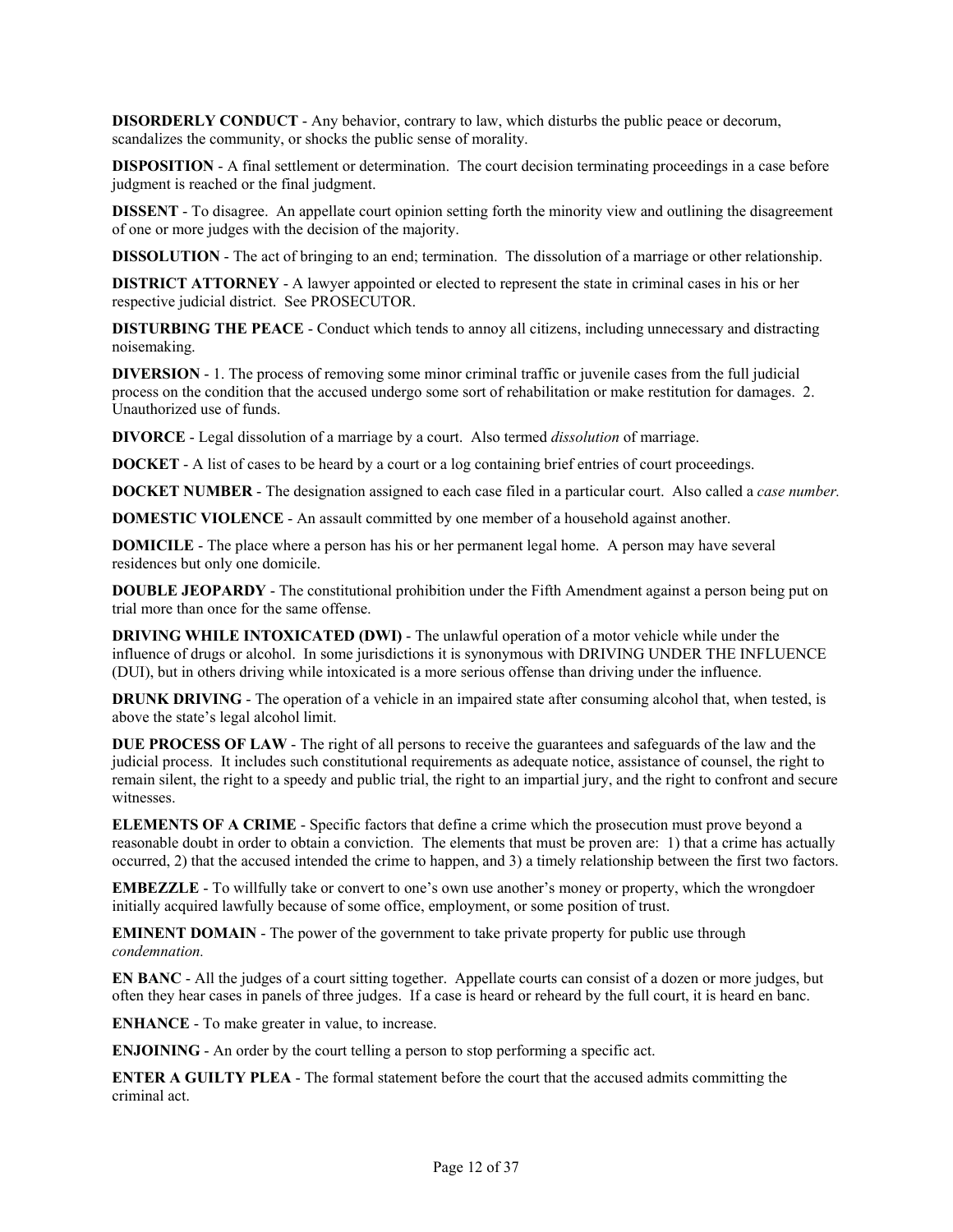**ENTRAPMENT** - A defense to criminal charges alleging that agents of the government induced a person to commit a crime he or she otherwise would not have committed.

**EQUAL PROTECTION** - The guarantee in the Fourteenth Amendment to the U.S. Constitution that all persons be treated equally by the law.

**EQUITABLE ACTION** - An action which may be brought for the purpose of restraining the threatened infliction of wrongs or injuries and the prevention of threatened illegal action.

**EQUITY** - Generally, justice or fairness. Historically, equity refers to a separate body of law developed in England in reaction to the inability of the common-law courts, in their strict adherence to rigid writs and forms of action, to consider or provide a remedy for every injury. The king, therefore, established the court of chancery to do justice between parties in cases where the common law would give inadequate redress. The principle of this system of law is that equity will find a way to achieve a lawful result when legal procedure is inadequate. Equity and law courts are now merged in most jurisdictions.

**ESCHEAT** - The process by which a deceased person's property goes to the state if no heir can be found.

**ESCROW** - Money or a written instrument such as a deed that, by agreement between two parties, is held by a neutral third party (held in escrow) until all conditions of the agreement are met.

**ESTATE** - An estate consists of personal property (car, household items, and other tangible items), real property, and intangible property, such as stock certificates and bank accounts, owned in the individual name of a person at the time of the person's death. It does not include life insurance proceeds (unless the estate was made the beneficiary) or other assets that pass outside the estate (like joint tenancy assets).

**ESTATE TAX** - Generally, a tax on the privilege of transferring property to others after a person's death. In addition to federal estate taxes, many states have their own estate taxes.

**ESTOPPEL** - A person's own act, or acceptance of facts, which preclude his or her later making claims to the contrary.

**EVICTION** - Recovery of land or rental property from another by legal process.

**EVIDENCE** - Information presented in testimony or in documents that is used to persuade the fact finder (judge or jury) to decide the case for one side or the other.

**EVIDENCE, CIRCUMSTANTIAL** - Inferences drawn from proven facts.

**EVIDENCE, DIRECT** – Real, tangible, or clear evidence or eyewitness testimony of a fact, happening, or thing.

**EVIDENCE, EVANESCENT** - Evidence which can disappear relatively quickly, such as the amount of alcohol in a person's blood.

**EXAMINATION, DIRECT** - The first examination of a witness by the counsel who called the witness to testify.

**EXAMINATION, RECROSS-** - A second examination of a witness by the opposing counsel after the second examination (or redirect examination) by the counsel who called the witness to testify is completed.

**EXAMINATION, REDIRECT** - A second examination of a witness by the counsel who called the witness to testify. This examination is usually focused on certain matters that were discussed by the opposing counsel's examination.

**EXCEPTIONS** - Declarations by either side in a civil or criminal case reserving the right to appeal a judge's ruling upon a motion. Also, in regulatory cases, objections by either side to points made by the other side or to rulings by the agency or one of its hearing officers.

**EXCLUSION OF WITNESSES** - An order of the court requiring all witnesses to remain outside the courtroom until each is called to testify, except the plaintiff or defendant. The witnesses are ordered not to discuss their testimony with each other and may be held in contempt if they violate the order.

**EXCLUSIONARY RULE** - The rule preventing illegally obtained evidence to be used in any trial.

**EXCLUSIVE JURISDICTION** - The matter can only be filed in one court.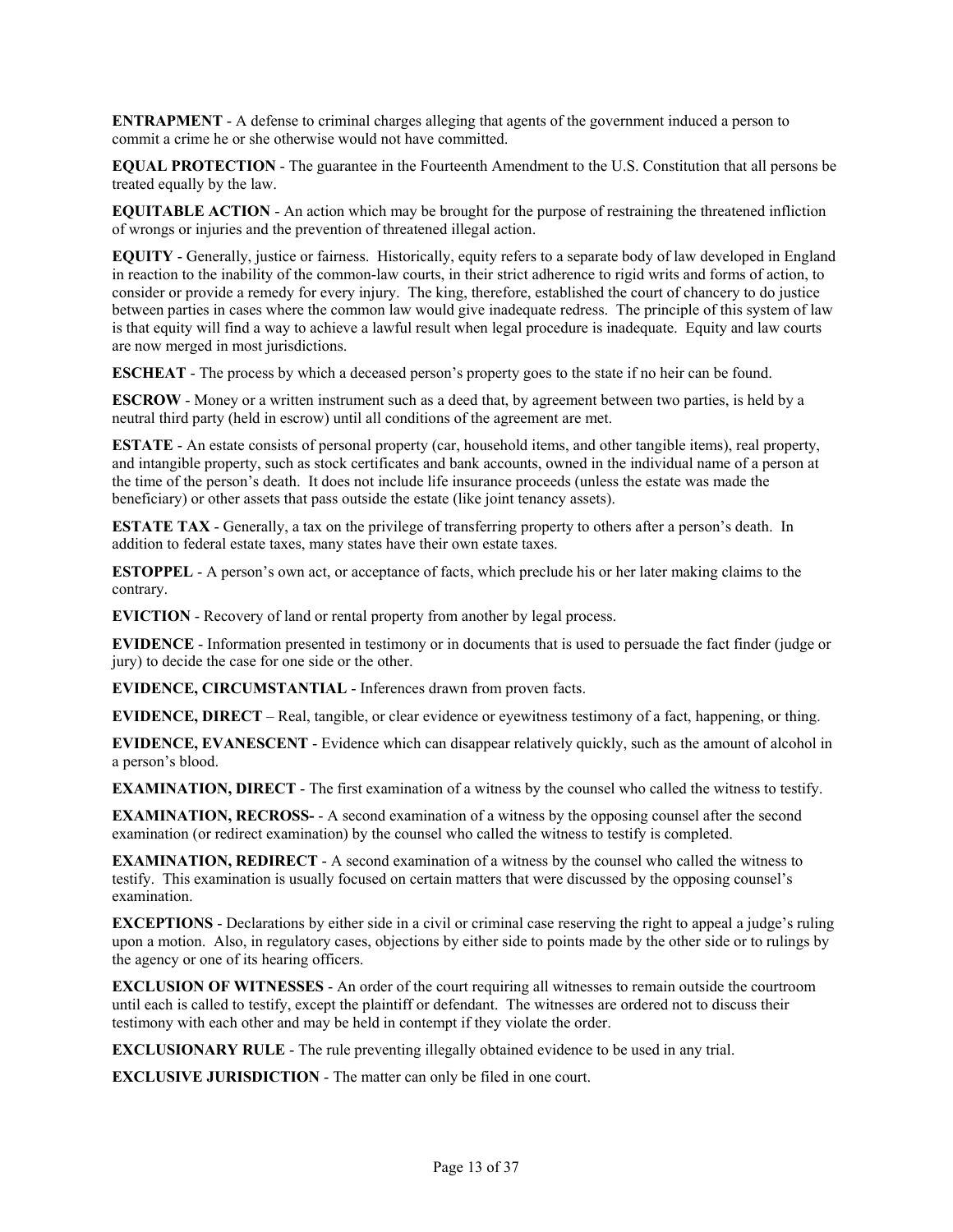**EXCULPATORY EVIDENCE** - Evidence which tends to indicate that a defendant did not commit the alleged crime.

**EXECUTE** - To complete the legal requirements (such as signing before witnesses) that make a will valid. Also, to execute a judgment or decree means to put the final judgment of the court into effect.

**EXECUTOR** - A personal representative, named in a will, who administers an estate.

**EXHIBIT** - A document or other item introduced as evidence during a trial or hearing.

**EXHIBIT, PEOPLE'S** - Exhibit and/or evidence that is offered by the prosecution.

**EXONERATE** – Free from blame; removal of a charge, responsibility, or duty.

**EXPERT TESTIMONY** - Testimony given in relation to some scientific, technical, or professional matter by experts, i.e., person qualified to speak authoritatively by reason of his or her special training, skill, or familiarity with the subject.

**EXPUNGEMENT** - Official and formal erasure of a record or partial contents of a record.

**EXTENUATING CIRCUMSTANCES** - Circumstances which render a crime less aggravated, heinous, or reprehensible than it would otherwise be.

**EXTORTION** - The act of obtaining the property of another person through wrongful use of actual or threatened force, violence, or fear.

**EXTRADITION** - The process by which one state or country surrenders to another state a person accused or convicted of a crime in the other state.

**EXTRAORDINARY WRIT** - A writ, often issued by an appellate court, making available remedies not regularly within the powers of lower courts. They include writs of habeas corpus, mandamus, prohibition, and quo warranto.

**EYEWITNESS** - One who saw the act, fact, or transaction to which he or she testifies.

**FAILURE TO APPEAR** - The act of not appearing in court after being presented with a subpoena or summons.

**FAILURE TO COMPLY** - The act of not following an order that is directed by the court.

**FAIR HEARING** - A hearing in which certain rights are respected, such as the right to present evidence, to crossexamine, and to have findings supported by evidence.

**FALSE ARREST** - Any unlawful physical restraint of another's personal liberty, whether or not carried out by a peace officer.

**FALSE IMPRISONMENT** - The unlawful restraint by one person of another person's physical liberty.

**FALSE PRETENSES** - Representation of some fact or circumstance which is not true and is calculated to mislead, whereby a person obtains another's money or goods.

**FAMILY ALLOWANCE** - A small amount of money set aside from the estate of the deceased. Its purpose is to provide for the surviving family members during the administration of the estate.

**FEE SIMPLE** - The most complete, unlimited form of ownership of real property, which endures until the current holder dies without heir.

**FELONY** - A crime of a more serious nature than a misdemeanor, usually punishable by imprisonment in a penitentiary for more than a year and/or substantial fines.

**FELONY MURDER** - A murder committed during the commission of a felony such as robbery, burglary, or kidnapping.

**FIDELITY BOND** - See SURETY BOND.

**FIDUCIARY** - A person having a legal relationship of trust and confidence to another and having a duty to act primarily for the other's benefit, e.g., a guardian, trustee, or executor.

**FIELD SOBRIETY TEST** - A method of determining whether a person is intoxicated using a motor skills test which is administered by testing the driver's speaking ability and/or physical coordination.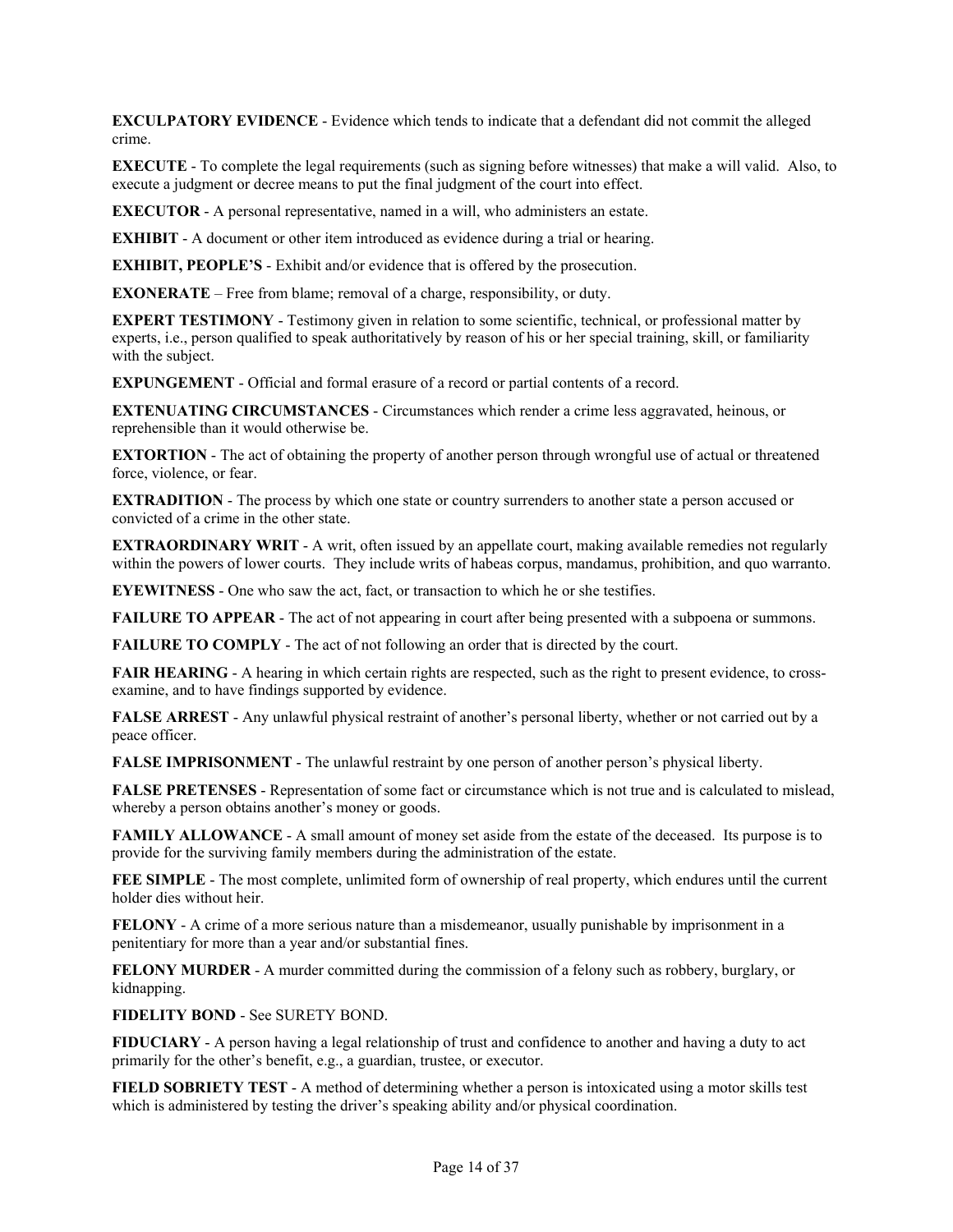**FIFTH AMENDMENT** - Among other rights, the Fifth Amendment to the U.S. Constitution guarantees that a person cannot be compelled to present self-incriminating testimony in a criminal proceeding.

**FILE** - To place a paper in the official custody of the clerk of court to enter into the files or records of a case.

**FIND GUILTY** - For the judge or jury to determine and declare the guilt of the defendant.

**FINDING** - Formal conclusion by a judge or jury on issues of fact.

**FINE** - To sentence a person convicted of an offense to pay a penalty in money.

**FINGERPRINT** - The distinctive pattern of lines on human fingertips that are used as a method of identification in criminal cases.

**FIREARM** - A weapon which acts by force of gunpowder, such as a rifle, shotgun, or revolver.

**FIRST APPEARANCE** - The initial appearance of an arrested person before a judge to determine whether there is probable cause for his or her arrest. Generally the person comes before a judge within hours of the arrest and is informed of the charges against him or her and of his or her rights to a preliminary hearing, to counsel, and to bail. No plea is asked for at this stage. Also called *initial appearance.* 

**FORCIBLE ENTRY AND DETAINER** - Ordinarily refers to a summary proceeding for restoring possession of land to one who has been wrongfully deprived of possession.

**FORECLOSURE** - Procedure by which mortgaged property is sold on default of the mortgagor in satisfaction of mortgage debt.

**FORFEIT** - To lose or lose the right to.

**FORFEITURE** - The loss of money or property resulting from failure to meet a legal obligation or from the illegal nature or use of the money or property.

**FORGERY** - The act of claiming one's own writing to be that of another.

**FOSTER CARE** - A program of parental care for children who do not have an in-home parental relationship with either biological or adoptive parents.

**FOUNDATION** - In a trial, a foundation must be laid to establish the basis for the admissibility of certain types of evidence. For example, an expert witness's qualifications must be shown before expert testimony will be admissible.

**FOURTEENTH AMENDMENT** - Among other matters, the Fourteenth Amendment to the U.S. Constitution prohibits states from depriving any person of life, liberty, or property without adequate *due process.*

**FRAUD** - Intentional, unlawful deception to deprive another person of property or to injure that person in some other way.

**GAMBLING** - The act of staking money, or other thing of value, on an uncertain event or outcome.

**GARNISH** - To withhold a debtor's money and turn it over to another in order to pay a debt. Typically, the one withholding the money is the debtor's employer.

**GARNISHMENT** - A legal proceeding in which a debtor's money, in the possession of another (the garnishee*),* is applied to the debts of the debtor, such as when an employer garnishes a debtor's wages.

**GENERAL ASSIGNMENT** - The voluntary transfer by a debtor of all property to a trustee for the benefit of all of his or her creditors.

**GENERAL JURISDICTION** - Refers to courts that have no limit on the types of criminal and civil cases they may hear.

**GLUE SNIFFING** - The act of inhaling glue in order "to get high."

**GOOD CAUSE** - Substantial reason, one that affords a legal excuse.

**GOOD FAITH** - An honest belief, the absence of malice, and the absence of design to defraud.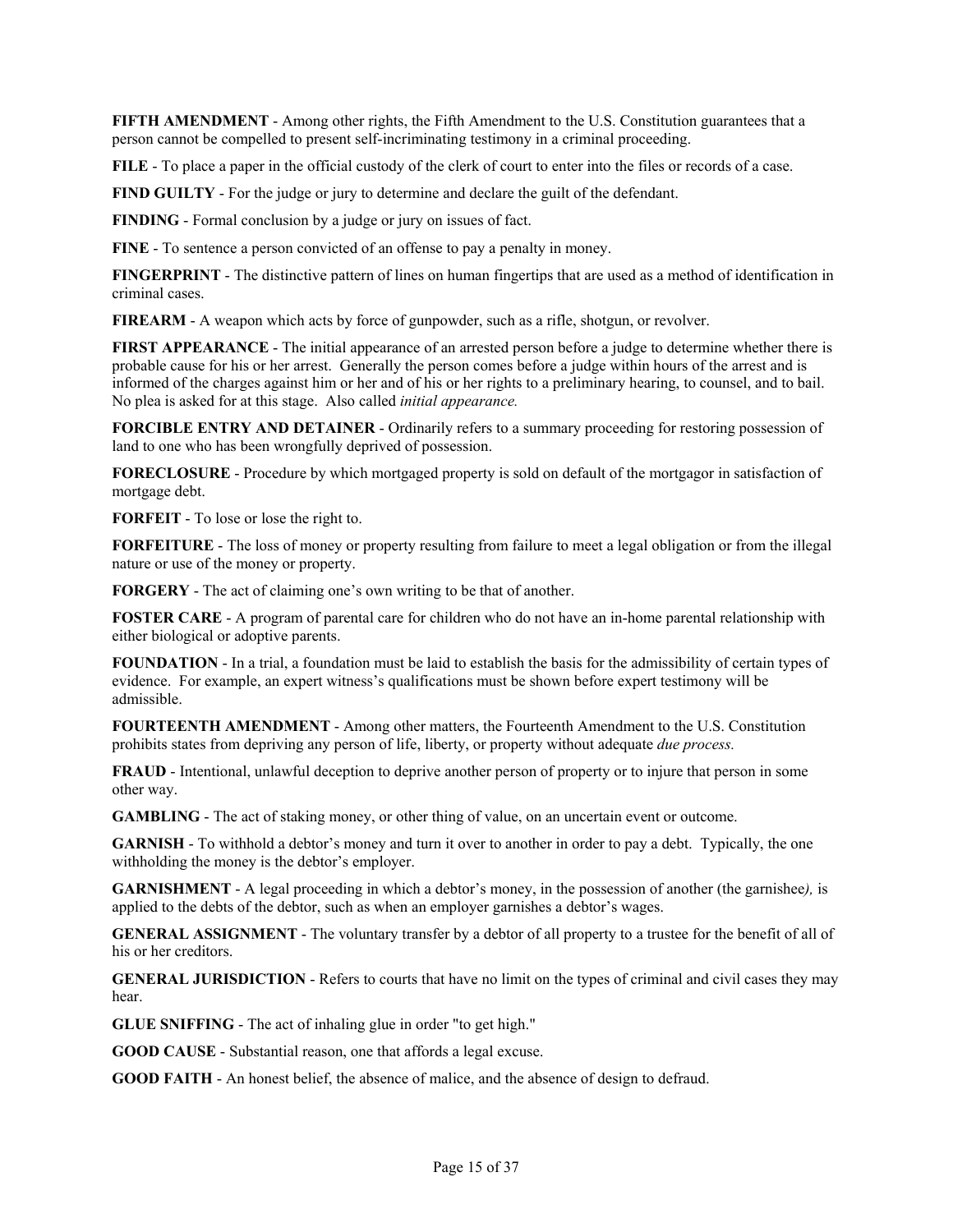**GOOD TIME** - A reduction in sentenced time in prison as a reward for good behavior. It usually is one-third to one-half off the maximum sentence.

**GRAND JURY** - Jury of inquiry. The jury which determines which charges, if any, are to be brought against a defendant.

**GRAND THEFT** - Taking and carrying away the personal property of another person of a value in excess of an amount set by law with the intent to deprive the owner or possessor of it permanently.

**GRANTOR OR SETTLOR** - The person who sets up a trust.

**GROUNDS** - A foundation or basis; points relied on.

**GUARDIAN** - A person appointed by will or by law to assume responsibility for incompetent adults or minor children. If a parent dies, this will usually be the other parent. If both die, it probably will be a close relative.

**GUARDIANSHIP** - Legal right given to a person to be responsible for the food, housing, health care, and other necessities of a person deemed incapable of providing these necessities for him- or herself, usually an incompetent adult or minor child.

**GUILTY** - Responsible for a delinquency, crime, or other offense; not innocent.

**HANDCUFFS** - Chains or shackles for the hands to secure prisoners.

**HARASSMENT** - Words, gestures, and actions which tend to annoy, alarm, and verbally abuse another person.

**HARMLESS ERROR** - An error committed during a trial that was corrected or was not serious enough to affect the outcome of a trial and therefore was not sufficiently harmful (prejudicial) to be reversed on appeal.

**HEARING** - A proceeding similar to a trial, without a jury, and usually of shorter duration.

**HEARING, CONTESTED** - A hearing held for the purpose of deciding issues or facts of law that both parties are disputing.

**HEARING, PRELIMINARY** - The hearing given to person accused of crime, by a magistrate or judge, to determine whether there is enough evidence to warrant the confinement and holding to bail the person accused.

**HEARSAY** - Statements by a witness who did not see or hear the incident in question but heard about it from someone else. Hearsay is usually not admissible as evidence in court.

**HIT AND RUN** - Crime in which the driver of a vehicle leaves the scene of an accident without identifying himself or herself.

**HOLDING CELL** - A temporary location that is meant to secure the accused while waiting for trial to begin or continue.

**HOLOGRAPHIC WILL** - A will entirely written, dated, and signed by the testator in his/her own handwriting.

**HOME MONITORING** - An alternative to incarceration where an individual is confined to his or her home and monitored electronically.

**HOMICIDE** - The unlawful killing of one human being by another.

**HOSPITAL WARRANT** - A warrant that a court issues under Health-General Article Section 12-120 after a probable cause determination that the named defendant has violated a conditional release under Title 12 of the Health-General Article.

**HOSTILE WITNESS** - A witness whose testimony is not favorable to the party who calls him or her as a witness. A hostile witness may be cross-examined and asked leading questions by the party who calls him or her to the stand.

**HUNG JURY** - A jury whose members cannot agree upon a verdict.

**HYPOTHETICAL QUESTION** - An imaginary situation, incorporating facts previously admitted into evidence, upon which an expert witness is permitted to give an opinion as to a condition resulting from the situation.

**ILLEGAL** - Against or not authorized by law; unlawful.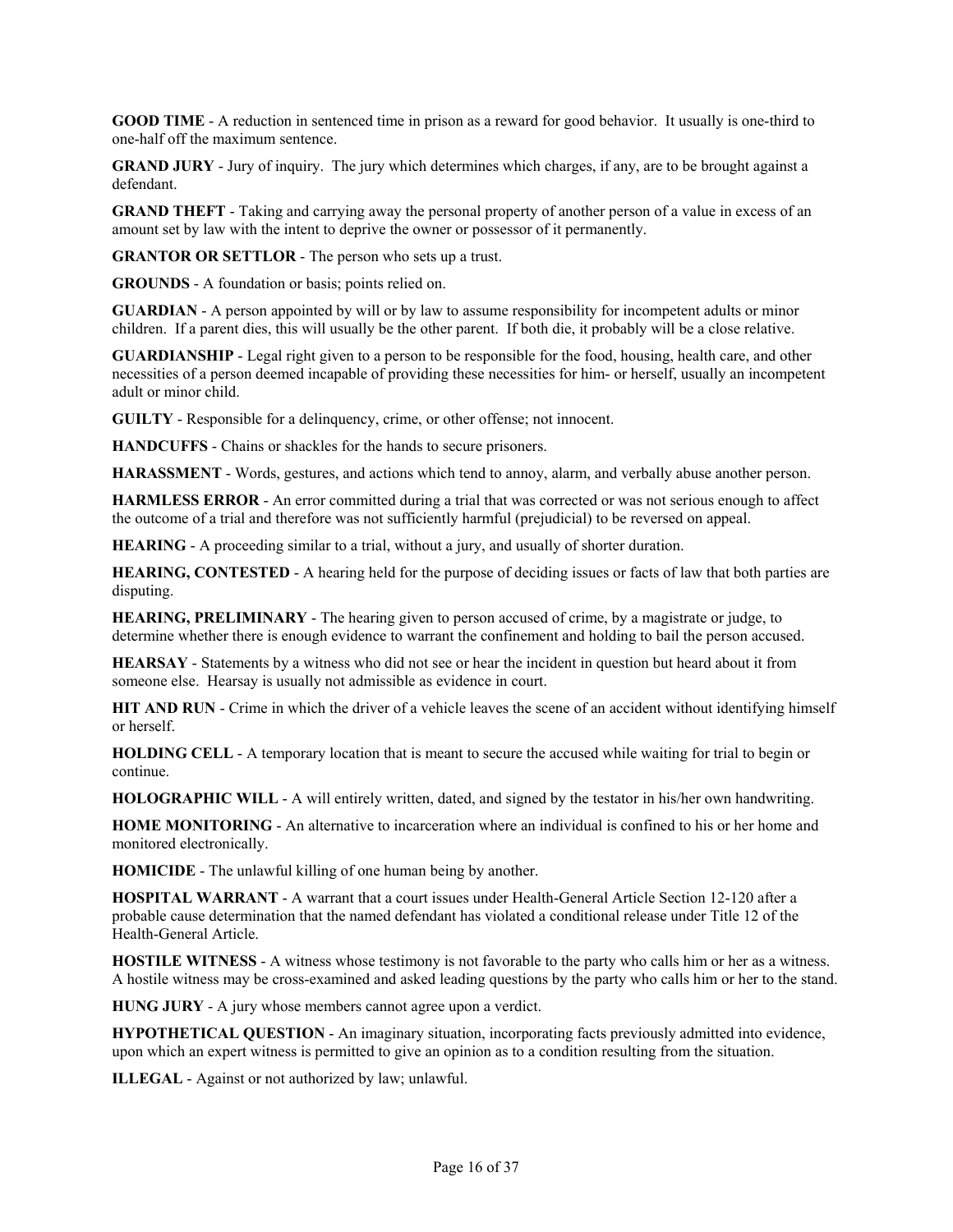**IMMUNITY** - Grant by the court which assures someone will not face prosecution in return for providing evidence in a criminal proceeding.

**IMPANEL** - To seat a jury. When voir dire is finished and both sides have exercised their challenges, the jury is impaneled. The jurors are sworn in, and the trial is ready to proceed.

**IMPEACHMENT OF WITNESS** - To call into question the truthfulness of a witness.

**IMPLIED CONTRACT** - A contract in which the promise made by the obligor is not expressed but inferred by one's conduct or implied in law.

**INADMISSIBLE** - That which under the rules of evidence cannot be admitted as evidence in a trial or hearing.

**INCAPACITY** - The lack of power or the legal ability to act.

**INCARCERATE** - To confine in jail.

**INCEST** - Sexual intercourse between persons so closely related that marriage between them would be unlawful.

**INCOMPETENCY** - Lack of capacity to understand the nature and object of the proceedings, to consult with counsel, and to assist in preparing a defense.

**INCRIMINATE** - To make it appear that one is guilty of a crime.

**INDECENT EXPOSURE** - Exposure to sight of the private parts of the body in a lewd or indecent manner in a public place.

**INDEMNIFY** – To guarantee against any loss which another might suffer.

**INDEPENDENT EXECUTOR** - A special kind of executor, permitted by the laws of certain states, who performs the duties of an executor without intervention by the court.

**INDETERMINATE SENTENCE** - A sentence of imprisonment to a specified minimum and maximum period of time, specifically authorized by statute, subject to termination by a parole board or other authorized agency after the prisoner has served the minimum term.

**INDICTMENT** - A formal written accusation, issued by a grand jury, charging a party with a crime.

**INDIGENT** - Needy and poor. A defendant who can demonstrate his or her indigence to the court may be assigned a court-appointed attorney at public expense.

**INFORMANT** - An undisclosed person who confidentially discloses material information of a crime to the police, which is usually done in exchange for a reward or special treatment.

**INFORMATION** - A formal written document filed by the prosecutor detailing the criminal charges against the defendant. An alternative to an indictment, it serves to bring a defendant to trial.

**INFRACTION** - A violation of law, not punishable by imprisonment. Minor traffic offenses are generally considered infractions.

**INHERITANCE TAX** - A state tax on property that an heir or beneficiary under a will receives from a deceased person's estate. The heir or beneficiary pays this tax.

**INITIAL APPEARANCE** - In criminal law, the hearing at which a judge determines whether there is sufficient evidence against a person charged with a crime to hold him or her for trial. The Constitution bans secret accusations, so initial appearances are public unless the defendant asks otherwise; the accused must be present, though he or she usually does not offer evidence. Also called *first appearance.* 

**INJUNCTION** - Writ or order by a court prohibiting a specific action from being carried out by a person or group.

**INMATE** - A person confined to a prison, penitentiary, or jail.

**INNOCENT UNTIL PROVEN GUILTY** - A belief, in the American legal system, which states that all people accused of a criminal act are considered not to have committed the crime until the evidence leaves no doubt in the mind of the court or the jury that the accused did or did not commit the crime.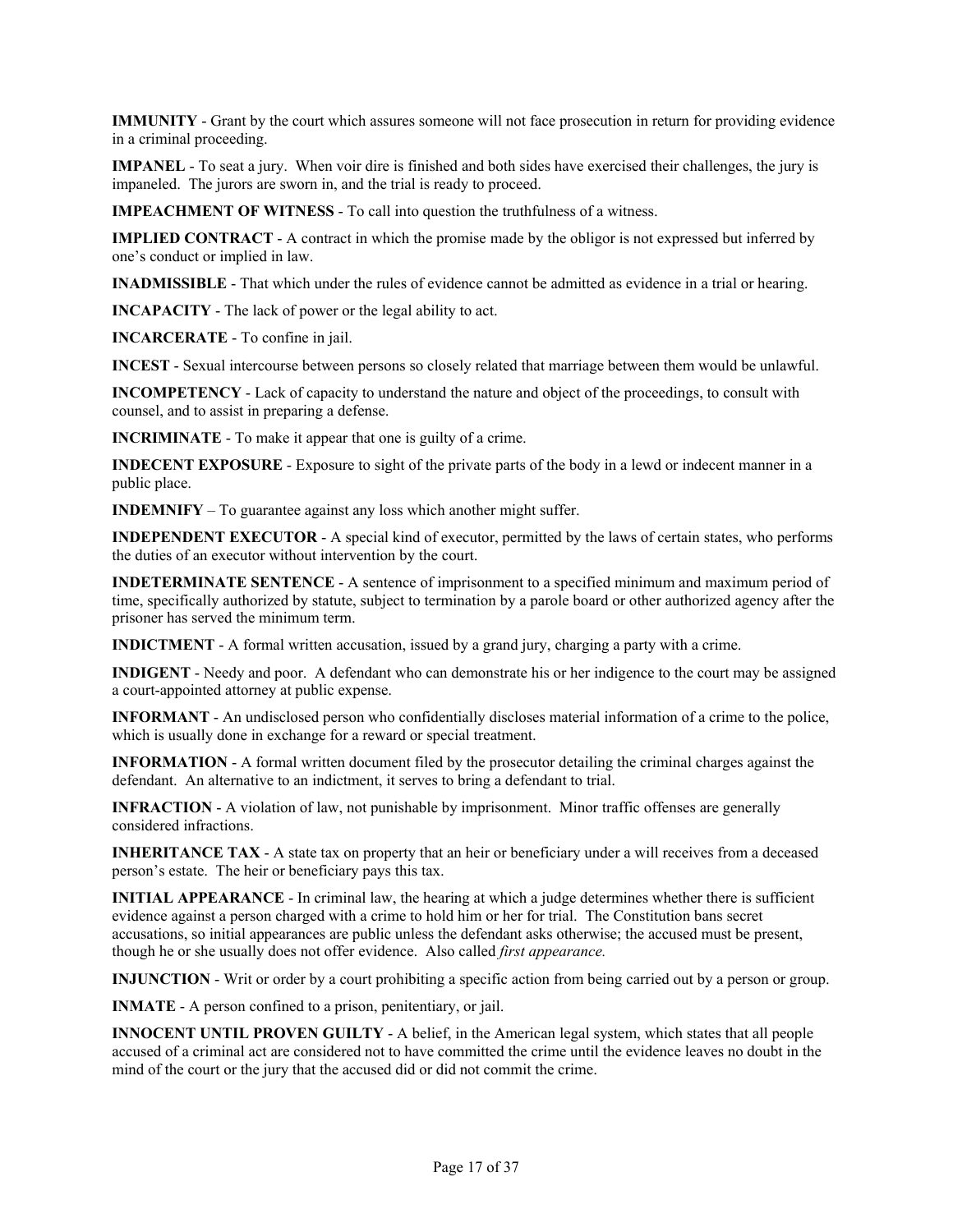**INSANITY PLEA** - A claim by a defendant that he or she lacks the soundness of mind required by law to accept responsibility for a criminal act.

**INSTRUCTIONS** – Judge's explanation to the jury before it begins deliberations of the questions it must answer and the applicable law governing the case. Also called *charge.* 

**INTANGIBLE ASSETS** - Nonphysical items, such as stock certificates, bonds, bank accounts, and pension benefits, that have value and must be taken into account in estate planning.

**INTENT** - The purpose to use a particular means to bring about a certain result.

**INTERLOCUTORY** - Provisional; not final. An interlocutory order or an interlocutory appeal concerns only a part of the issues raised in a lawsuit. Compare to *decree*.

**INTERROGATORIES** - Written questions asked by one party in a lawsuit for which the opposing party must provide written answers.

**INTERVENTION** - An action by which a third person who may be affected by a lawsuit is permitted to become a party to the suit. Differs from the process of becoming an *amicus curiae.* 

**INTESTACY LAWS** - See DESCENT AND DISTRIBUTION STATUTES.

**INTESTATE** - Dying without a will.

**INTESTATE SUCCESSION** - The process by which the property of a person who has died without a will passes on to others according to the state's descent and distribution statutes. If someone dies without a will and the court uses the state's interstate succession laws, an heir who receives some of the deceased's property is an intestate heir*.* 

**INVESTIGATION** - A legal inquiry to discover and collect facts concerning a certain matter.

**IRRELEVANT** - Evidence not sufficiently related to the matter in issue.

**IRREVOCABLE TRUST** - A trust that, once set up, the grantor may not revoke.

**ISSUE** - 1) The disputed point in a disagreement between parties in a lawsuit. 2) To send out officially, as in to issue an order.

**JAIL** - A place of confinement that is more than a police station and less than a prison. It is usually used to hold persons convicted of misdemeanors or persons awaiting trial.

**JEOPARDY** - The peril in which an accused is placed when he is properly charged with a crime before a court. Jeopardy normally attaches when the petit jury is impaneled. After such time, the accused may not be released and tried at a later date for the same offense. Subject to exception. See DOUBLE JEOPARDY.

**JOIN** - To unite, to combine, to enter into an alliance.

**JOINT AND SEVERAL LIABILITY** - A legal doctrine that makes each of the parties who are responsible for an injury liable for all the damages awarded in a lawsuit if the other parties responsible cannot pay.

**JOINT TENANCY** - A form of legal co-ownership of property (also known as *survivorship*). At the death of one co-owner, the surviving co-owner becomes sole owner of the property. Tenancy by the entirety is a special form of joint tenancy between a husband and wife.

**JOINT VENTURE** - An association of persons jointly undertaking some commercial enterprise. Unlike a partnership, a joint venture does not entail a continuing relationship among the parties.

**JOYRIDING** - The illegal taking of an automobile without intent to deprive the owner permanently of the vehicle, often involving reckless driving.

**JUDGE** - An elected or appointed public official with authority to hear and decide cases in a court of law.

**JUDGMENT** - The final decision of the court resolving the dispute; an opinion; an award.

**JUDICIAL NOTICE** - A court's recognition of the truth of basic facts without formal evidence.

**JUDICIAL REVIEW** - The authority of a court to review the official actions of other branches of government. Also, the authority to declare unconstitutional the actions of other branches.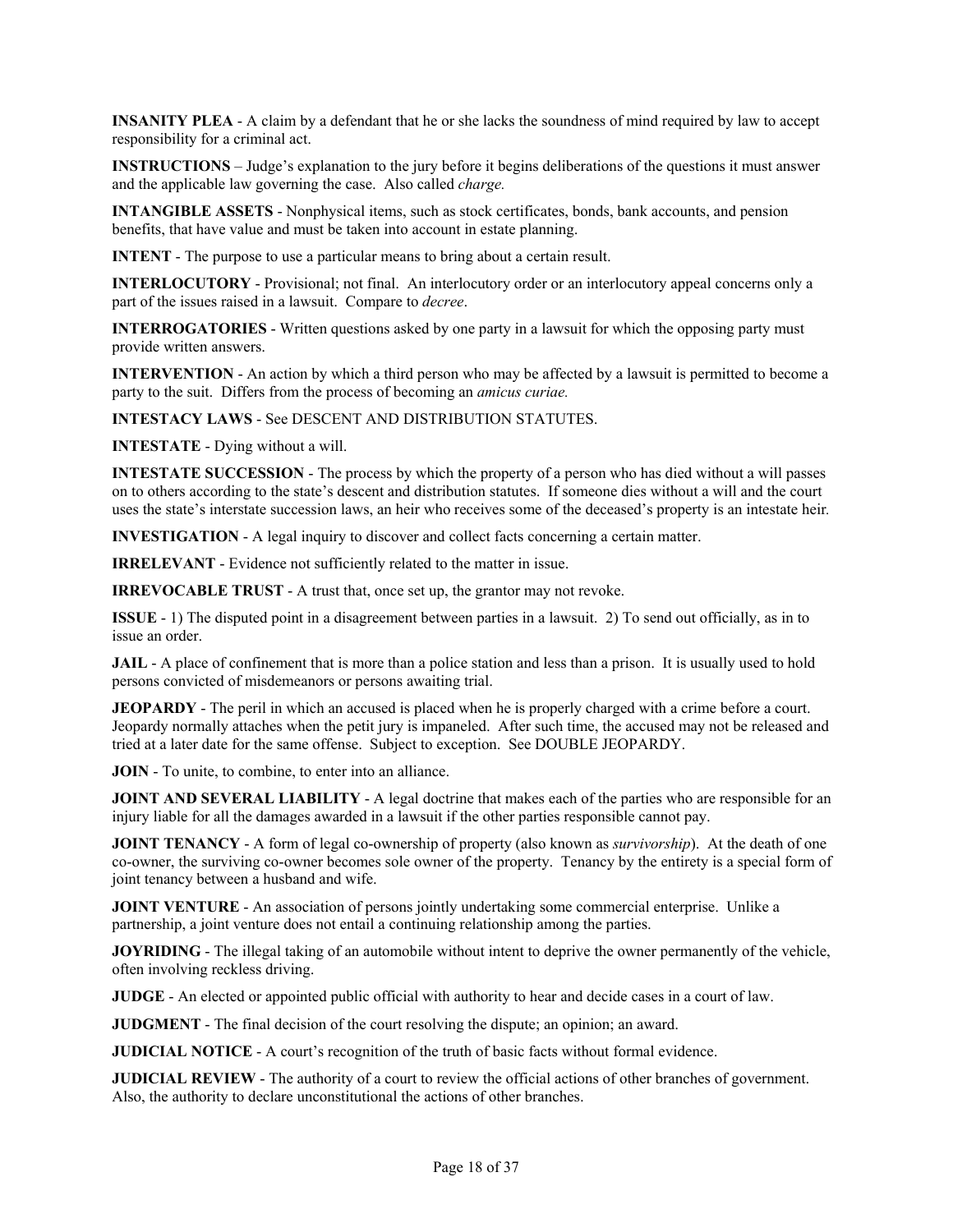**JURISDICTION** – 1) The legal authority of a court to hear and decide a case. 2) The geographic area over which the court has authority to decide cases.

**JURISPRUDENCE** - The study of law and the structure of the legal system.

**JUROR** - Member of the jury.

**JUROR, ALTERNATE** - Additional juror impaneled in case of sickness or disability of another juror.

**JURY** - A body of persons temporarily selected from the citizens of a particular district sworn to listen to the evidence in a trial and declare a verdict on matters of fact.

**JURY BOX** - The specific place in the courtroom where the jury sits during the trial.

**JURY COMMISSIONER** - The court officer responsible for choosing the panel of persons to serve as potential jurors for a particular court term.

**JURY FOREMAN** - The juror who chairs the jury during deliberations and speaks for the jury in court when announcing the verdict.

**JURY TRIAL** - Trial in which a jury decides issues of fact as opposed to trial only before a judge.

**JURY, HUNG** - A jury which is unable to agree on a verdict after a suitable period of deliberation.

**JUSTICIABLE** - Issues and claims capable of being properly examined in court.

**JUVENILE** - A young person who has not yet attained the age at which he or she should be treated as an adult for purposes of criminal law and other legal matters.

**JUVENILE HALL** - The facility where juvenile offenders are held in custody.

**JUVENILE WAIVER** - A procedure by which a charge(s) against a minor is transferred from a juvenile to circuit court.

**KIDNAPPING** - The taking or detaining of a person against his or her will and without lawful authority.

**KNOWINGLY** - With knowledge, willfully or intentionally with respect to a material element of an offense.

**LARCENY** - Stealing or theft.

**LAW** - The combination of those rules and principles of conduct promulgated by legislative authority, derived from court decisions, and established by local custom.

**LAW AND MOTION** - A setting before a judge at which time a variety of motions, pleas, sentencings, orders to show cause, or procedural requests may be presented. Normally, evidence is not taken. Defendants must be present.

**LAW CLERKS** - Persons trained in the law who assist judges in researching legal opinions.

**LAW ENFORCEMENT INFORMATION NETWORK** – Michigan statewide computerized information system.

**LAWSUIT** - An action between two or more persons in the courts of law, not a criminal matter.

**LAY PERSON** - One not trained in law.

**LEADING QUESTION** - One which instructs the witness how to answer or puts words in his mouth to be echoed back. One which suggests to the witness the answer desired.

**LEASE** - A contract by which owner of property grants to another the right to possess, use, and enjoy it for a specified period of time in exchange for payment of an agreed price (rent).

**LEGAL AID** - Professional legal services available usually to persons or organizations unable to afford such services.

**LEIN** - See LAW ENFORCEMENT INFORMATION NETWORK.

**LENIENCY** - Recommendation for a sentence less than the maximum allowed.

**LESSER INCLUDED OFFENSE** - A crime composed of some, but not all, of the elements of a greater crime; commission of the greater crime automatically includes commission of the lesser included offense.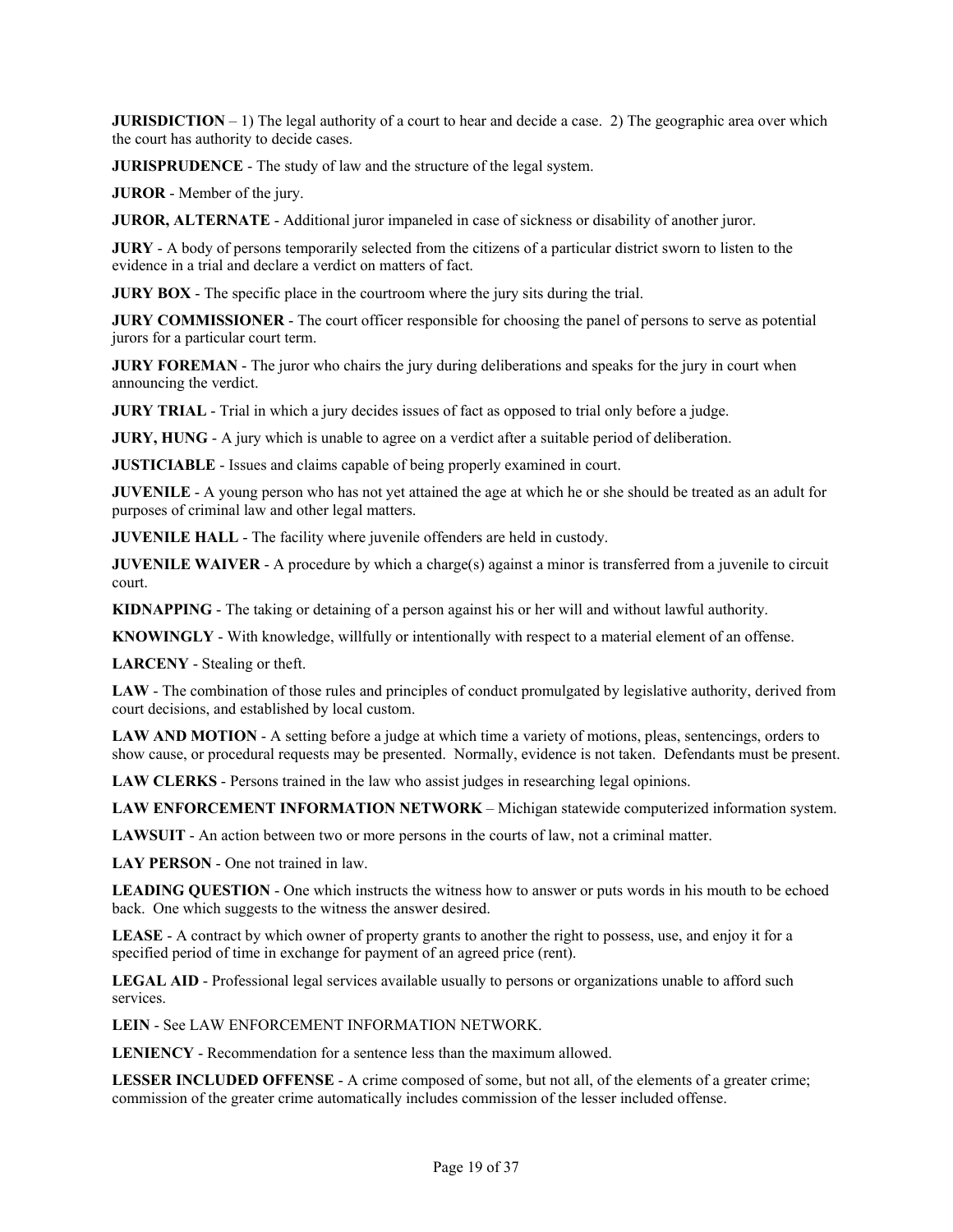**LETTERS OF ADMINISTRATION** - Legal document issued by a court that shows an administrator's legal right to take control of assets in the deceased person's name.

**LETTERS TESTAMENTARY** - Legal document issued by a court that shows an executor's legal right to take control of assets in the deceased person's name.

**LEVY** - A seizure; the obtaining of money by legal process through seizure and sale of property.

**LEWD CONDUCT** - Behavior that is obscene, lustful, indecent, vulgar.

**LIABILITY** - Legal debts and obligations.

**LIABLE** - Legally responsible.

**LIBEL** - Published words or pictures that falsely and maliciously harm the reputation of a person. See DEFAMATION.

**LIE DETECTOR** - A machine that records by a needle on a graph varying emotional disturbances when someone answers questions truly or falsely, as indicated by fluctuations in blood pressure, respiration, or perspiration.

**LIEN** - A legal claim against another person's property as security for a debt. A lien does not convey ownership of the property but gives the lienholder a right to have his or her debt satisfied out of the proceeds of the property if the debt is not otherwise paid.

**LIFE IMPRISONMENT** - A type of sentence where the convicted criminal is ordered to spend the rest of his or her life in prison.

**LIMITED ACTION** - A civil action in which recovery of less than a certain amount (as specified by statute) is sought. Simplified rules of procedure are used in such actions.

**LIMITED JURISDICTION** - Refers to courts that are limited in the types of criminal and civil cases they may hear. For example, traffic violations generally are heard by limited jurisdiction courts.

**LINEUP** - A police identification procedure by which the suspect to a crime is exhibited, along with others, before the victim or witness to determine if the victim or witness can identify the suspect as the person who committed the crime.

**LITIGANT** - A party to a lawsuit. Litigation refers to a case, controversy, or lawsuit.

**LITIGATION** - A lawsuit.

**LIVING TRUST** - A trust set up and in effect during the lifetime of the grantor. Also called *inter vivos trust.* 

**LOITERING** - To stand idly around, particularly in a public place.

**LYNCHING** - Putting a person to death, usually by hanging, without legal authority.

**MAGISTRATE** - Judicial officer exercising some of the functions of a judge. It also refers in a general way to a judge.

**MALFEASANCE** - Evildoing, ill conduct; the commission of some act which is positively prohibited by law.

**MALICE** - Ill will, hatred, or hostility by one person toward another which may prompt the intentional doing of a wrongful act without legal justification or excuse.

**MALICIOUS MISCHIEF** - Willful destruction of property from actual ill will or resentment toward its owner or possessor.

**MALICIOUS PROSECUTION** - An action instituted with intention of injuring the defendant and without probable cause and which terminates in favor of the person prosecuted.

**MALPRACTICE** - Violation of a professional duty to act with reasonable care and in good faith without fraud or collusion. This term is usually applied to such conduct by doctors, lawyers, or accountants.

**MANDATE** - A judicial command or order proceeding from a court or judicial officer directing the proper officer to enforce a judgment, sentence, or decree.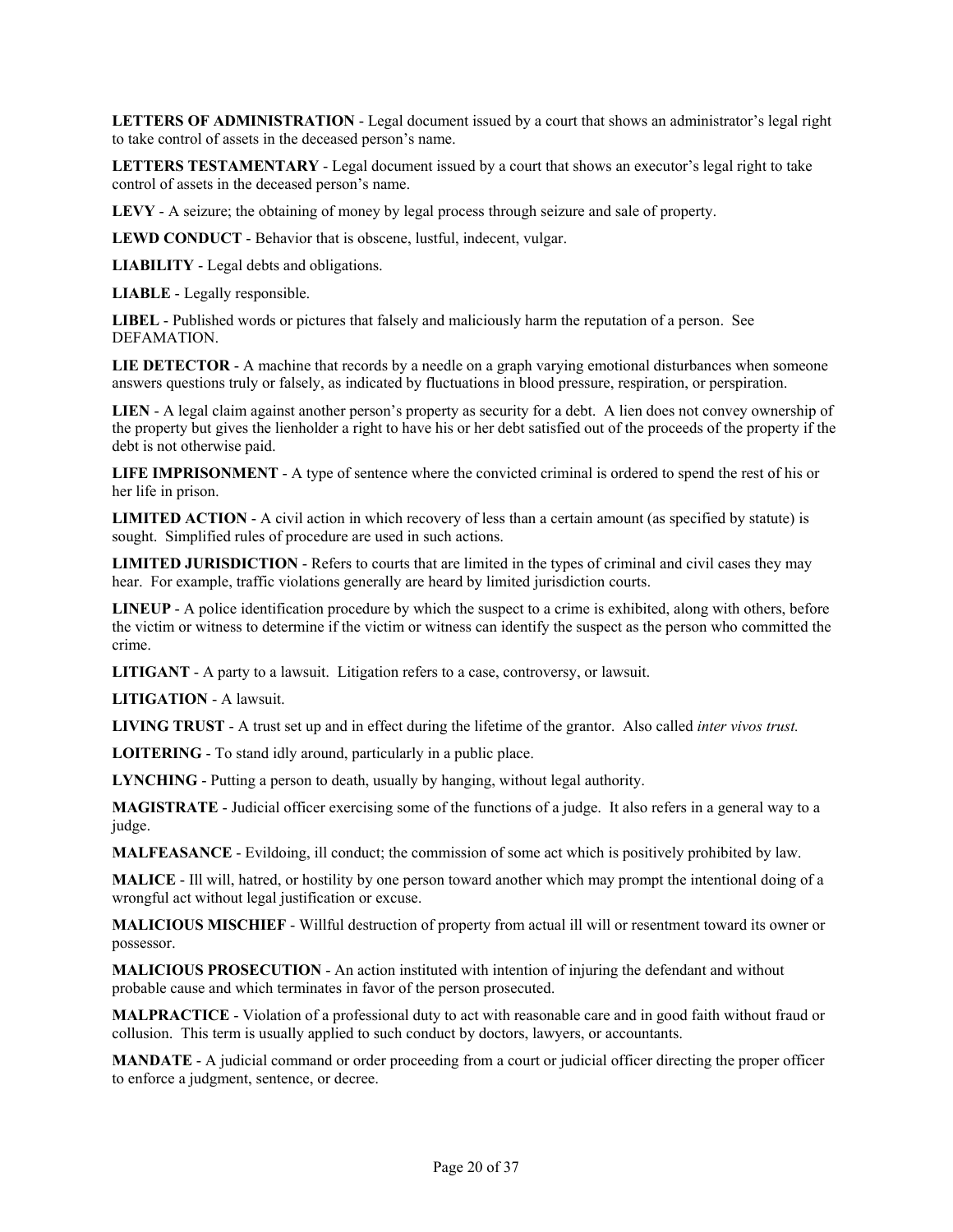**MANSLAUGHTER, INVOLUNTARY** - Unlawful killing of another, without malice, when the death is caused by some other unlawful act not usually expected to result in great bodily harm.

**MANSLAUGHTER, VOLUNTARY** - Unlawful killing of another, without malice, when the act is committed with a sudden extreme emotional impulse.

**MASTER** - An attorney who is appointed by the judges of a circuit court, with the approval of the Chief Judge of the Court of Appeals, to conduct hearings and to make findings of fact, conclusions of law, and recommendations as to an appropriate order.

**MATERIAL EVIDENCE** - That quality of evidence which tends to influence the trier of fact because of its logical connection with the issue.

**MATERIAL WITNESS** - In criminal trial, a witness whose testimony is crucial to either the defense or prosecution.

**MAYHEM** - A malicious injury which disables or disfigures another.

**MEDIATION** - A form of *alternative dispute resolution* in which the parties bring their dispute to a neutral third party, who helps them agree on a settlement.

**MEMORIALIZED** - To mark by observation in writing.

**MENTAL HEALTH** - The wellness of a person's state of mind.

**MERITS** - Strict legal rights of the parties; a decision "on the merits" is one that reaches the right(s) of a party, as distinguished from disposition of a case on a ground not reaching the right(s) raised in an action. For example, entry of *nolle prosequi* before a criminal trial begins is a disposition other than on the merits, allowing trial on those charges at a later time without double jeopardy attaching. Similarly, dismissal of a civil action on a preliminary motion raising a technicality, such as improper service of process, does not result in *res judicata* of an issue.

**MIRANDA RIGHTS** - Requirement that police tell a suspect in their custody of his or her constitutional rights before they question him or her: specifically, the right to remain silent, that any statement made may be used against him or her, the right to an attorney, and if the person cannot afford an attorney, one will be appointed if he or she desires.

## **MIRANDA WARNING** - See MIRANDA RIGHTS.

**MISDEMEANOR** - A lesser offense than a felony and generally punishable by fine or limited jail time but not in a penitentiary.

**MISTRIAL** - An invalid trial caused by some legal error. When a judge declares a mistrial, the trial must start again from the beginning, including the selection of a new jury.

**MITIGATING CIRCUMSTANCES** - Those which do not constitute a justification or excuse for an offense but which may be considered as reasons for reducing the degree of blame.

**MITIGATING FACTORS** - Facts that do not constitute a justification or excuse for an offense but which may be considered as reasons for reducing the degree of blame.

**MODIFICATION** - A change, alteration, or amendment which introduces new elements into the details or cancels some of them but leaves the general purpose and effect of the subject matter intact.

**MOOT** - A moot case or a moot point is one not subject to a judicial determination because it involves an abstract question or a pretended controversy that has not yet actually arisen or has already passed. Mootness usually refers to a court's refusal to consider a case because the issue involved has been resolved prior to the court's decision, leaving nothing that would be affected by the court's decision.

**MORAL TURPITUDE** - Immorality. An element of crimes inherently bad, as opposed to crimes bad merely because they are forbidden by statute.

**MOTION** - Oral or written request made by a party to an action before, during, or after a trial asking the judge to issue a ruling or order in that party's favor.

**MOTION DENIED** - Ruling or order issued by the judge denying the party's request.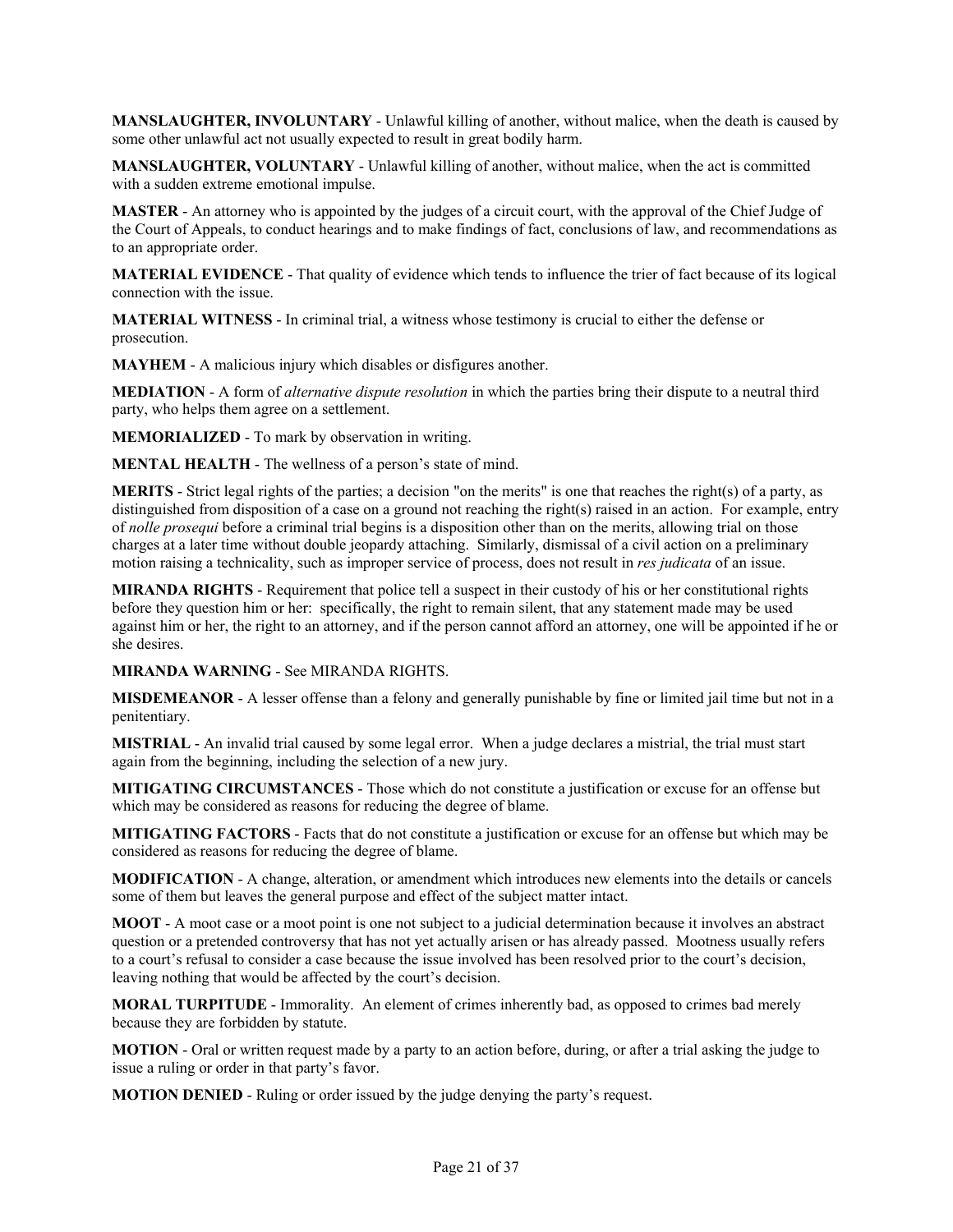**MOTION GRANTED** - Ruling or order issued by the judge granting the party's request.

**MUG SHOT** - Picture taken after a suspect is taken into custody (booked), usually used as an official photograph by police officers.

**MULTIPLICITY OF ACTIONS** - Numerous and unnecessary attempts to litigate the same issue.

**MURDER** - The unlawful killing of a human being with deliberate intent to kill.

**NEGLIGENCE** - Failure to exercise the degree of care that a reasonable person would use under the same circumstances.

**NEXT FRIEND** - One acting without formal appointment as guardian for the benefit of an infant, a person of unsound mind not judicially declared incompetent, or other person under some disability.

**NO BILL** - This phrase, endorsed by a grand jury on the written indictment submitted to it for its approval, means that the evidence was found insufficient to indict.

**NO-CONTEST CLAUSE** - Language in a will that provides that a person who makes a legal challenge to the will's validity will be disinherited.

**NO-FAULT PROCEEDINGS** - A civil case in which parties may resolve their dispute without a formal finding of error or fault.

**NOMINAL PARTY** - One who is joined as a party or defendant merely because the technical rules of pleading require his presence in the record.

**NONCAPITAL CASE** - A criminal case in which the allowable penalty does not include death.

**NOT GUILTY** - The form of verdict in criminal cases where the jury acquits the defendant, finds him or her not guilty.

**NOT GUILTY BY REASON OF INSANITY** - The jury or the judge must determine that the defendant, because of mental disease or defect, could not form the intent required to commit the offense.

**NOTICE** - Formal notification to the party that has been sued in a civil case of the fact that the lawsuit has been filed. Also, any form of notification of a legal proceeding.

**NOTICE TO PRODUCE** - In practice, a notice in writing requiring the opposite party to produce a certain described paper or document at the trial or in the course of pretrial discovery.

**NULL AND VOID** - Having no force, legal power to bind, or validity.

**NUNCUPATIVE WILL** - An oral (unwritten) will.

**OATH** - Written or oral pledge by a witness to speak the truth.

**OBJECT** - To protest to the court against an act or omission by the opposing party.

**OBJECTION** - A protest to the court against an act or omission by the opposing party.

**OBJECTION OVERRULED** - A ruling by the court upholding the act or omission of the opposing party.

**OBJECTION SUSTAINED** - A ruling by the court in favor of the party making the objection.

**OF COUNSEL** - A phrase commonly applied to counsel employed to assist in the preparation or management of the case or its presentation on appeal but who is not the principal attorney for the party.

**OFFENDER** - One who commits a crime, such as a felony, misdemeanor, or other punishable unlawful act.

**OFFENSE** - A crime, such as a felony, misdemeanor, or other punishable unlawful act.

**OFFER OF PROOF -** Presentation of evidence to the court (out of the hearing of the jury) for the court's decision of whether the evidence is admissible.

**ON A PERSON'S OWN RECOGNIZANCE** - Release of a person from custody without the payment of any *bail*  or posting of *bond* upon the promise to return to court.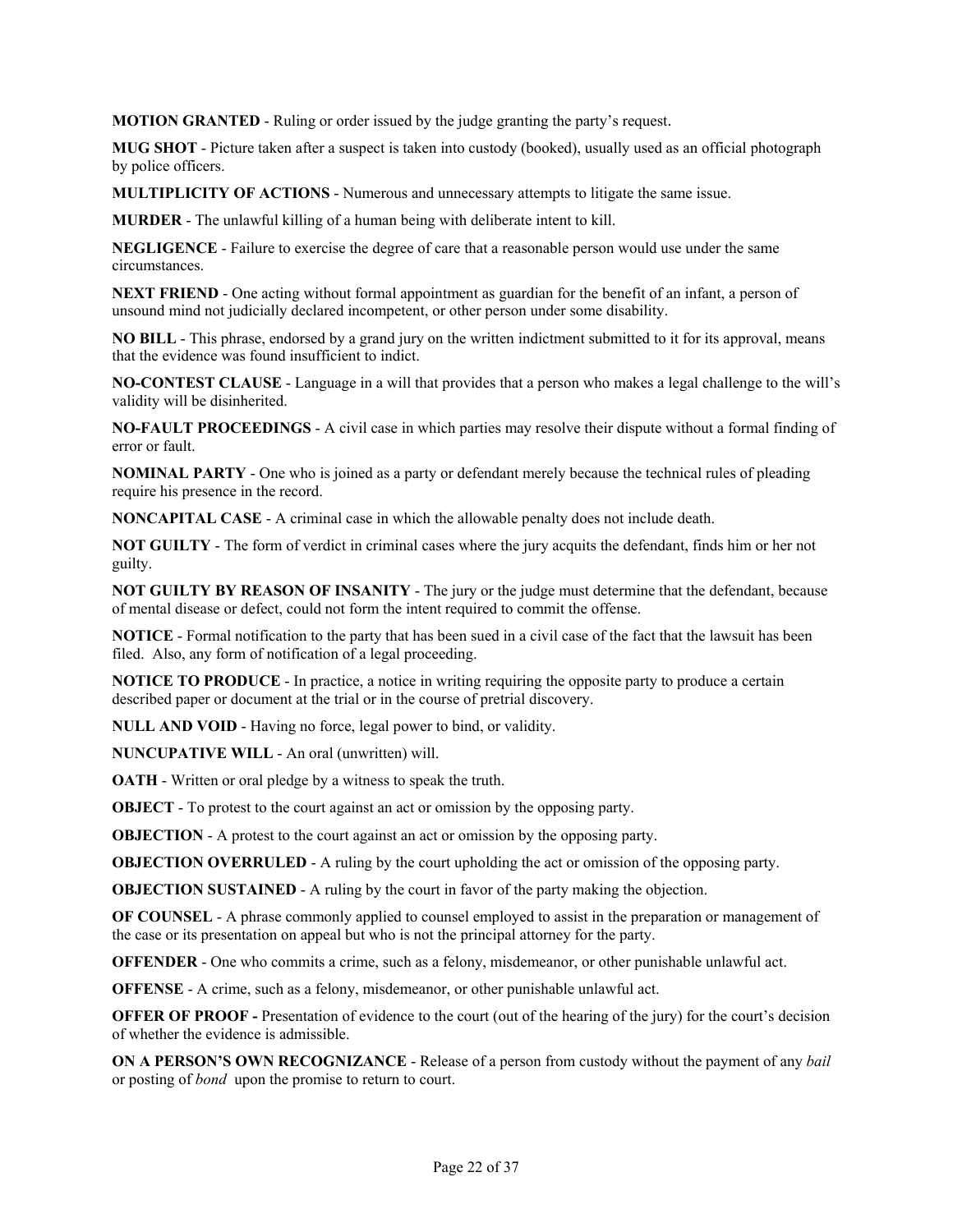**OPENING ARGUMENT** - The initial statement made by attorneys for each side outlining the facts each intends to establish during the trial.

**OPENING STATEMENT** - See OPENING ARGUMENT.

**OPINION** - A judge's written explanation of a decision of the court or of a majority of judges. A dissenting opinion disagrees with the majority opinion because of the reasoning and/or the principles of law on which the decision is based. A concurring opinion agrees with the decision of the court but offers further comment. A *per curiam opinion* is an unsigned opinion "of the court."

**OPINION EVIDENCE** - Witnesses are normally required to confine their testimony to statements of fact and are not allowed to give their opinions in court. However, if a witness is qualified as an expert in a particular field, he or she may be allowed to state an opinion as an expert based on certain facts.

**ORAL ARGUMENT** - An opportunity for lawyers to summarize their position before the court and also to answer the judge's questions.

**ORDER TO SHOW CAUSE** - Court order requiring one to appear and show cause why the court should not take a particular course of action. If the party fails to appear or to give sufficient reasons why the court should take no action, the court will take the action. In criminal cases, the defendant must show why probation should not be revoked.

**ORDER, COURT** - A written or verbal command from a court directing or forbidding an action.

**ORDINANCE** - An act of legislation of a local governing body such as a city, town, or county.

**ORIGINAL JURISDICTION** - The court in which a matter must first be filed.

**OVERRULE** - A judge's decision not to allow an objection. A decision by a higher court finding that a lower court decision was wrong.

**OVERRULED** - See OVERRULE.

**OVERT ACT** - An open act showing the intent to commit a crime.

**PANDERING** - Pimping. Arranging for acts of prostitution.

**PARALEGAL** - A person with legal skills but who is not an attorney and who works under the supervision of a lawyer or who is otherwise authorized by law to use those legal skills.

**PARDON** - A form of executive *clemency* preventing criminal prosecution or removing or extinguishing a criminal conviction.

**PAROLE** - Supervised release of a prisoner before the expiration of his or her sentence.

**PAROLE EVIDENCE** - Oral or verbal evidence rather than written. The Parole Evidence Rule limits the admissibility of parole evidence which would directly contradict the clear meaning of terms of a written contract.

**PARTY** - A person, business, or government agency actively involved in the prosecution or defense of a legal proceeding.

**PATENT** - A government grant giving an inventor the exclusive right to make or sell his or her invention for a term of years.

**PATERNITY** - Fatherhood.

**PENALTY** - Punishment, civil or criminal, generally referring to payment of money.

**PENDING** - Begun but not yet completed. Thus, an action is pending from its inception until the rendition of its final judgment.

**PENITENTIARY** - A prison or place of confinement where convicted felons are sent to serve out the term of their sentence.

**PEOPLE (PROSECUTION)** - A state, for example, the People of the State of New York.

**PEREMPTORY CHALLENGE** - The right to challenge a juror without assigning a reason for the challenge.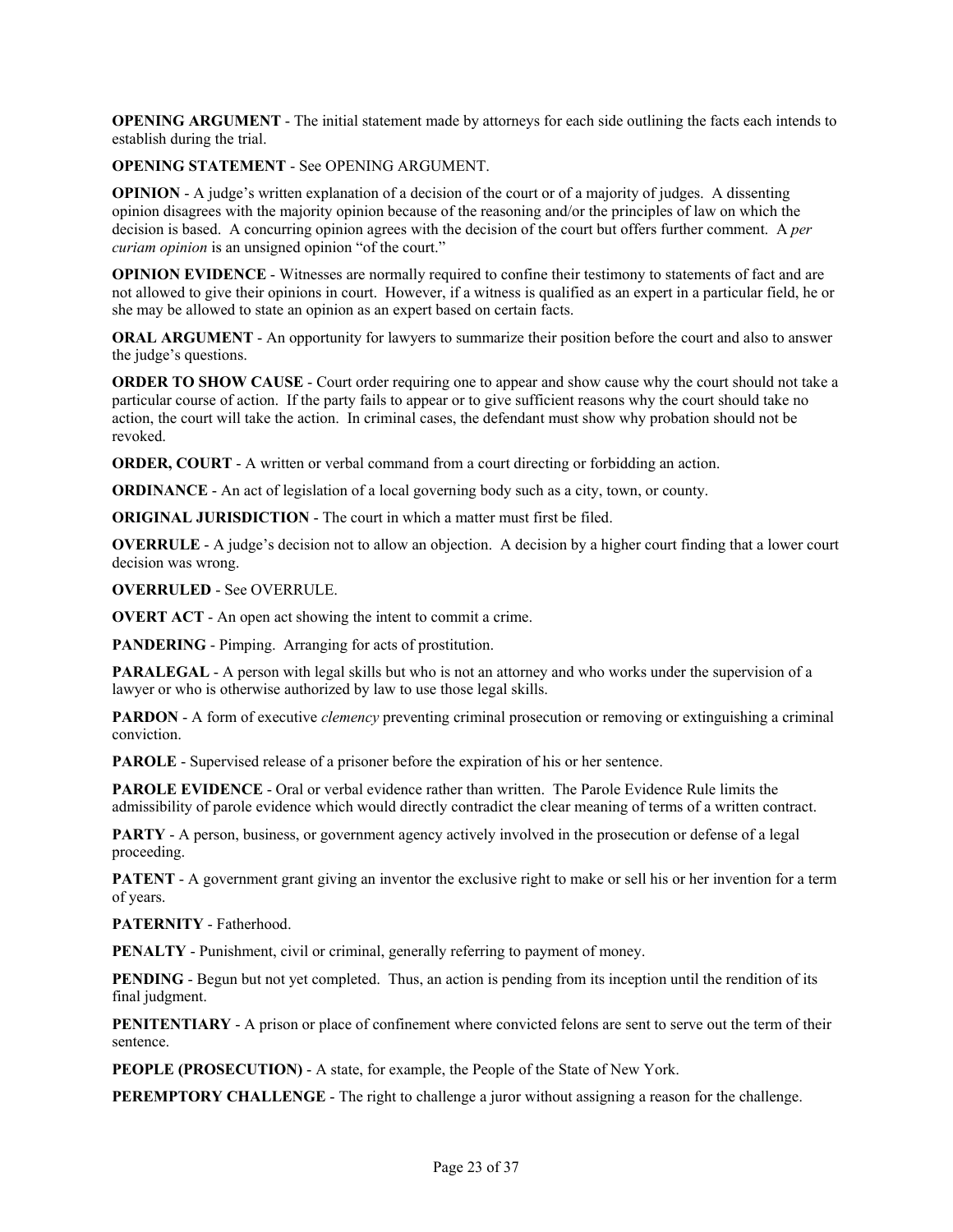**PERJURY** - A false statement given while under oath or in a sworn affidavit.

**PERMANENT INJUNCTION** - A court order requiring that some action be taken or that some party refrain from taking action. It differs from forms of temporary relief, such as a *temporary restraining order* or *preliminary injunction.* 

**PERMANENT RESIDENT** - One who lives in a location for a period of time and denotes it as their official address or residence.

**PERSON IN NEED OF SUPERVISION** - Juvenile found to have committed a status offense rather than a crime that would provide a basis for a finding of delinquency. Typical status offenses are habitual truancy, violating a curfew, or running away from home. These are not crimes, but they might be enough to place a child under supervision. In different states, status offenders might be called children in need of supervision or minors in need of supervision. See STATUS OFFENDERS.

**PERSONAL PROPERTY** - Tangible physical property (such as cars, clothing, furniture, and jewelry) and intangible personal property. This does not include real property such as land or rights in land.

**PERSONAL RECOGNIZANCE** - Pretrial release based on the person's own promise that he or she will show up for trial (no bond required). Also referred to as *release on own recognizance* or ROR. See ON A PERSON'S OWN RECOGNIZANCE.

**PERSONAL REPRESENTATIVE** - The person who administers an estate. If named in a will, that person's title is an *executor*. If there is no valid will, that person's title is an *administrator.* 

**PETIT JURY** - The ordinary jury of 12 (or fewer) persons for the trial of a civil or criminal case, so-called to distinguish it from the grand jury.

**PETITION** - A formal, written application to the court requesting judicial action on some matter.

**PETITIONER** - The person filing an action in a court of original jurisdiction. Also, the person who appeals the judgment of a lower court. The opposing party is called the *respondent.* 

**PETTY OFFENSE** - An offense for which the authorized penalty does not exceed imprisonment for three months or a fine of \$500.

**PETTY THEFT** - The act of taking and carrying away the personal property of another of a value usually below \$100 with the intent to deprive the owner or possessor of it permanently.

**PIMP** - To obtain customers for a whore or prostitute. One who obtains customers for a whore or prostitute.

**PLAINTIFF** - A person who initiates a lawsuit against another. Also called the *complainant.* 

**PLEA** - In a criminal proceeding, it is the defendant's declaration in open court that he or she is guilty or not guilty. The defendant's answer to the charges made in the indictment or information.

**PLEA BARGAIN** - The process whereby the accused and the prosecutor in a criminal case work out a mutually satisfactory disposition of the case subject to court approval. Usually involves the defendant's pleading guilty to a lesser offense or to only one.

**PLEADINGS** - The written statements of fact and law filed by the parties to a lawsuit.

**POLLING THE JURY** - The act, after a jury verdict has been announced, of asking jurors individually whether they agree with the verdict.

**POLYGRAPH** - Lie detector test and the apparatus for conducting the test.

**POSSESSION OF DRUGS** - The presence of drugs on the accused for recreational use or for the purpose to sell.

**POSTPONEMENT** - To put off or delay a court hearing.

**POUR OVER WILL** - A will that leaves some or all estate assets to a trust established before the will maker's death.

**POWER OF ATTORNEY** - Formal authorization of a person to act in the interest of another person.

**PRECEDENT** - A previously decided case that guides the decision of future cases.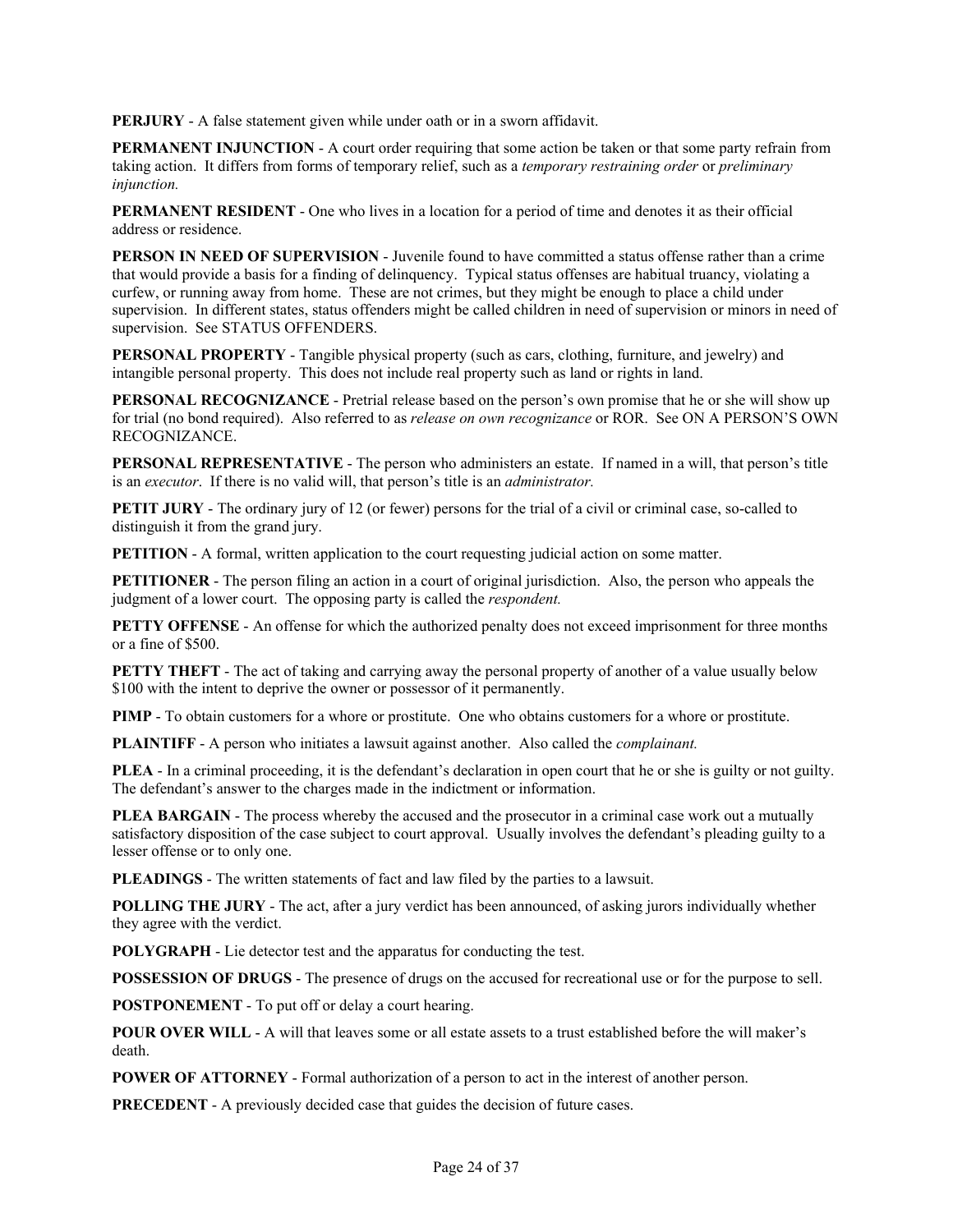**PREINJUNCTION** - Court order requiring action or forbidding action until a decision can be made whether to issue a permanent injunction. It differs from a *temporary restraining order.* 

**PREJUDICE** - A forejudgment, bias, a preconceived opinion.

**PREJUDICIAL ERROR** - Synonymous with *reversible error*; an error which warrants the appellate court in reversing the judgment before it.

**PREJUDICIAL EVIDENCE** - Evidence which might unfairly sway the judge or jury to one side or the other.

**PRELIMINARY EXAMINATION** - The hearing available to a person charged with a felony to determine if there is enough evidence (probable cause) to hold him for trial.

**PRELIMINARY HEARING** - Another term for *arraignment.* 

**PRELIMINARY INJUNCTION** - In civil cases when it is necessary to preserve the status quo prior to trial, the court may issue a preliminary injunction or temporary restraining order ordering a party to carry out a specified activity.

**PREMEDITATION** -The planning of a crime preceding the commission of the act, rather than committing the crime on the spur of the moment.

**PREPONDERANCE OF THE EVIDENCE** - Evidence which is of greater weight or more convincing than the evidence which is offered in opposition to it.

**PRESENTENCE REPORT** - A report to the sentencing judge containing background information about the crime and the defendant to assist the judge in making his or her sentencing decision.

**PRESENTMENT** - Declaration or document issued by a grand jury that either makes a neutral report or notes misdeeds by officials charged with specified public duties. It ordinarily does not include a formal charge of crime. A presentment differs from an *indictment*.

**PRESUMPTION** - An inference of the truth or falsity of a proposition or fact that stands until rebutted by evidence to the contrary.

**PRESUMPTION OF INNOCENCE** - A hallowed principle of criminal law that a person is innocent of a crime until proven guilty. The government has the burden of proving every element of a crime beyond a reasonable doubt, and the defendant has no burden to prove his innocence.

**PRESUMPTION OF LAW - A rule of law that courts and judges shall draw a particular inference from a** particular fact or from particular evidence.

**PRETERMITTED HEIR** - The child of a person who has written a will in which the child is not left anything and is not mentioned at all. After the death of the parent, a pretermitted heir has the right to demand the share he/she would have received as an heir under the laws of distribution and descent. The reasoning is that the parent either inadvertently forgot the child or incorrectly believed the child was dead and did not mean to leave him/her out.

**PRETRIAL CONFERENCE** - A meeting between the judge and the lawyers involved in a lawsuit to narrow the issues in the suit, agree on what will be presented at the trial, and make a final effort to settle the case without a trial.

**PRIORS** - A slang term meaning previous conviction(s) of the accused.

**PRISON** - A federal or state public building or other place for the confinement of persons. It is used as either a punishment imposed by the law or otherwise in the course of the administration of justice. Also known as penitentiary, penal institution, adult correctional institution, or jail.

**PRIVILEGE** - A legal right, exemption, or immunity granted to a person, company, or class that is beyond the common advantages of other citizens.

**PRIVILEGED COMMUNICATIONS** - Confidential communications to certain persons that are protected by law against any disclosure, including forced disclosure in legal proceedings. Communications between lawyer and client, physician and patient, psychotherapist and patient, priest, minister, or rabbi and penitent are typically privileged.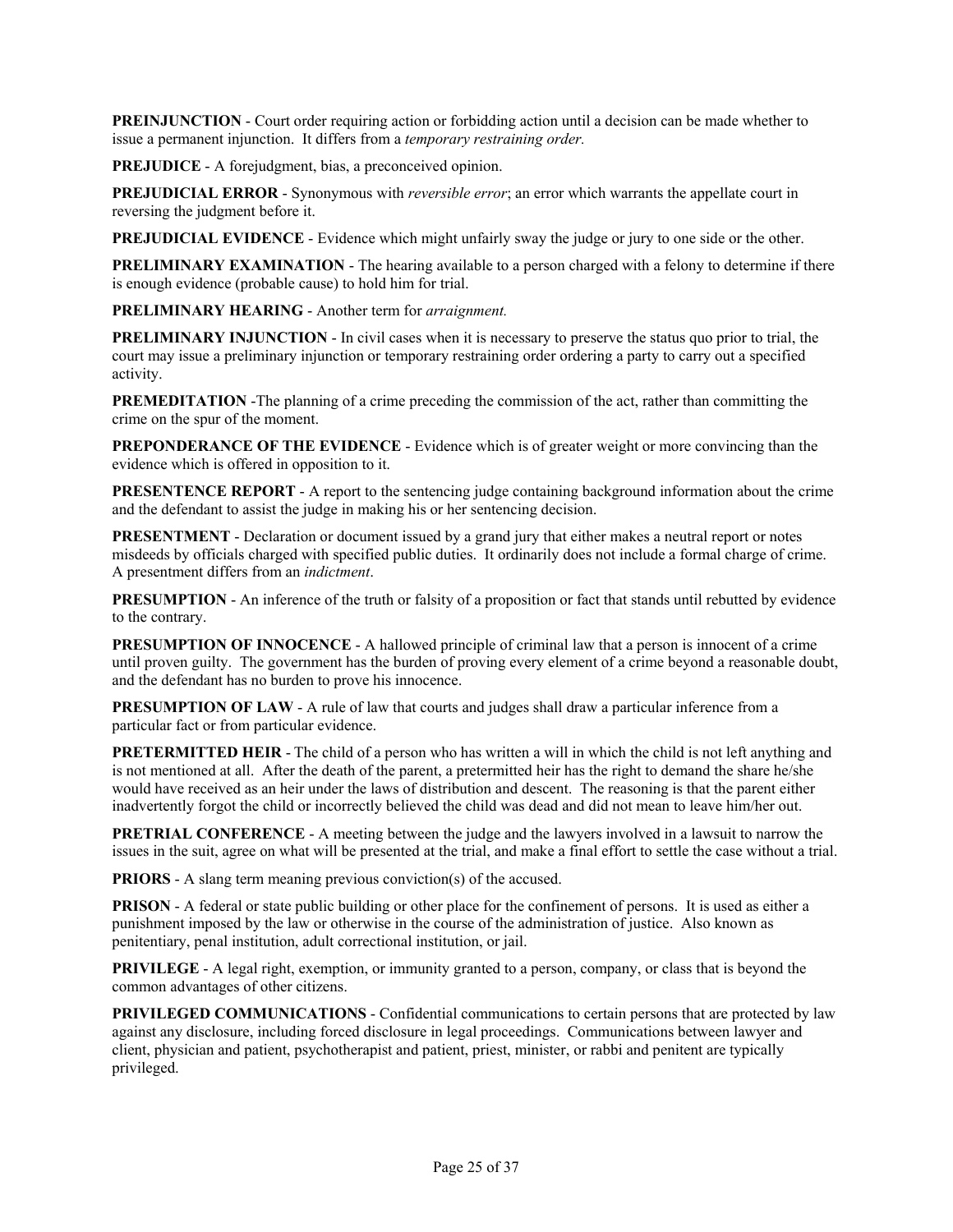**PRIVITY** - Mutual or successive relationships to the same right of property or the same interest of one person with another, which represents the same legal right.

**PROBABLE CAUSE** - A reasonable belief that a crime has or is being committed; the basis for all lawful searches, seizures, and arrests.

**PROBATE** - The court-supervised process by which a will is determined to be the will maker's final statement regarding how the will maker wants his or her property distributed. It also confirms the appointment of the personal representative of the estate. Probate also means the process by which assets are gathered; applied to pay debts, taxes, and expenses of administration; and distributed to those designated as beneficiaries in the will.

**PROBATE COURT** - The court with authority to supervise estate administration.

**PROBATE ESTATE** - Estate property that may be disposed of by a will.

**PROBATION** - A sentence imposed for the commission of a crime whereby a convicted criminal offender is released into the community, usually under conditions and under the supervision of a probation officer, instead of incarceration. A violation of probation can lead to its revocation and to imprisonment.

**PROBATION BEFORE JUDGMENT (PBJ)** - A conditional avoidance of imposition of sentence after conviction; failure to satisfy the conditions may cause imposition of sentence after a finding of violation of probation.

**PROBATION DEPARTMENT** - The department that oversees the actions of probationers as well as the location of where probation officers work.

**PROBATION OFFICER** - One who supervises a person placed on probation and is required to report the progress and to surrender the probationer if they violate the terms and conditions of the probation.

**PROCEDURAL LAW** - The method established normally by rules to be followed in a case; the formal steps in a judicial proceeding.

**PROFFER** - An offer of proof as to what the evidence would be if a witness were called to testify or answer a question.

**PROOF** - Any fact or evidence that leads to a judgment of the court.

**PROSECUTING ATTORNEY** - See PROSECUTOR and DISTRICT ATTORNEY.

**PROSECUTION** - A proceeding instituted and carried on in order to determine the guilt or innocence of the accused.

**PROSECUTOR** - A trial lawyer representing the government in a criminal case and the interests of the state in civil matters. In criminal cases, the prosecutor has the responsibility of deciding who and when to prosecute.

**PROSTITUTION** - The performance or agreement to perform a sexual act for hire.

**PROTECTIVE ORDER** - A court order to protect a person from further harassment, service of process, or discovery.

**PROXIMATE CAUSE** - The act that caused an event to occur. A person generally is liable only if an injury was proximately caused by his or her action or by his or her failure to act when he or she had a duty to act.

**PUBLIC DEFENDER** - An attorney appointed by a court or employed by a government agency whose work consists primarily of defending people who are unable to hire a lawyer due to economic reasons.

**PUNITIVE DAMAGES** - Money awarded to an injured person, over and above the measurable value of the injury, in order to punish the person who hurt him.

**PURGE** - To clean or clear, such as eliminating inactive records from court files; with respect to civil contempt, to cure the noncompliance that caused the contempt finding.

**QUASH** - To overthrow, to vacate, to annul or make void.

**QUASI-JUDICIAL** - Referring to the actions of an agency, board, or other government entity in which there are hearings, orders, judgments, or other activities similar to those conducted by courts.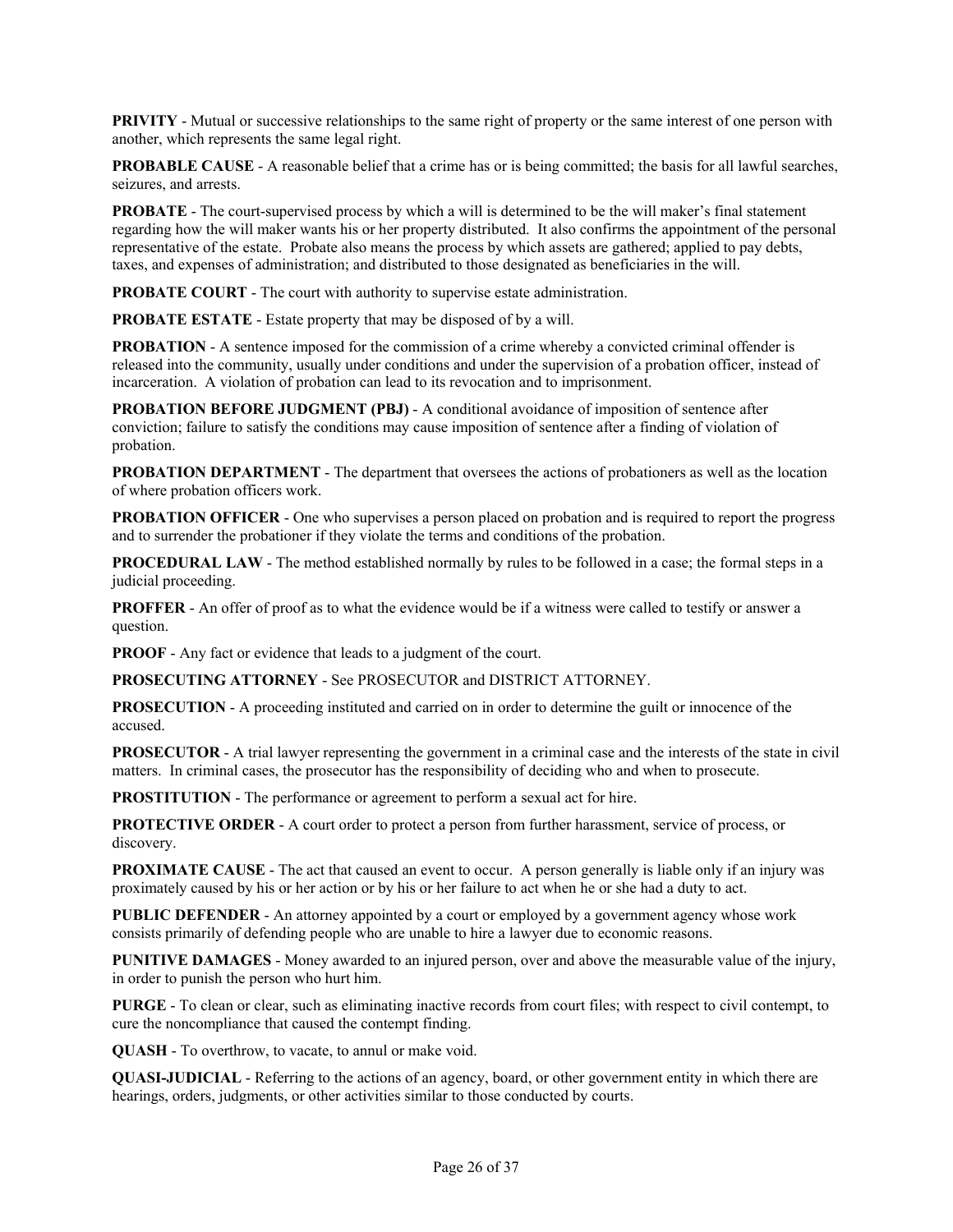**RAP SHEET** - A listing of all the criminal convictions against an individual.

**RAPE** - Unlawful sexual intercourse with an individual without their consent.

**RAPE, STATUTORY** - See STATUTORY RAPE.

**RATIFICATION** - The confirmation or adoption of a previous act done either by the party himself or by another.

**REAL EVIDENCE** - Evidence given to explain, repel, counteract, or disprove facts given in evidence by the adverse party.

**REAL PROPERTY** - Land, buildings, and other improvements affixed to the land.

**REASONABLE DOUBT, BEYOND A** - The degree of certainty required for a juror to legally find a criminal defendant guilty. An accused person is entitled to acquittal if, in the minds of the jury, his or her guilt has not been proved beyond a "reasonable doubt"; that state of mind of jurors in which they cannot say they feel an abiding conviction as to the truth of the charge.

**REASONABLE PERSON** - A phrase used to denote a hypothetical person who exercises qualities of attention, knowledge, intelligence, and judgment that society requires of its members for the protection of his or her own interest and the interests of others. Thus, the test of negligence is based on either a failure to do something that a reasonable person, guided by considerations that ordinarily regulate conduct, would do or on the doing of something that a reasonable and prudent (wise) person would not do.

**REBUTTAL** - Evidence given to explain, counteract, or disprove facts given by the opposing counsel.

**RECALL** - Cancellation by a court of a warrant before its execution by the arrest of a defendant; also, a process by which a retired judge may be asked to sit on a particular case.

**RECIDIVISM** - The continued, habitual, or compulsive commission of law violations after first having been convicted of prior offenses.

**RECKLESS DRIVING** - Operation of a motor vehicle that shows a reckless disregard of possible consequences and indifference to others' rights.

**RECOGNIZANCE** - The practice which enables an accused awaiting trial to be released without posting any security other than a promise to appear before the court at the proper time. Failure to appear in court at the proper time is a separate crime.

**RECORD** - All the documents and evidence plus transcripts of oral proceedings in a case.

**RECUSE** - The process by which a judge is disqualified from hearing a case on his or her own motion or upon the objection of either party.

**REDIRECT EXAMINATION** - Opportunity to present rebuttal evidence after one's evidence has been subjected to cross-examination.

**REDRESS** - To set right, to remedy, to compensate, to remove the causes of a grievance.

**REFEREE** - A person to whom the court refers a pending case to take testimony, hear the parties, and report back to the court. A referee is an officer with judicial powers who serves as an arm of the court.

**REGULATION** - A rule or order prescribed for management or government.

**REHEARING** - Another hearing of a civil or criminal case by the same court in which the case was originally heard.

**REJOINDER** - Opportunity for the side that opened the case to offer limited response to evidence presented during the *rebuttal* by the opposing side.

**RELEVANT** - Evidence that helps to prove a point or issue in a case.

**RELINQUISHMENT** - A forsaking, abandoning, renouncing, or giving over a right.

**REMAND** - The act of sending a case back to the trial court and ordering the trial court to conduct limited new hearings or an entirely new trial.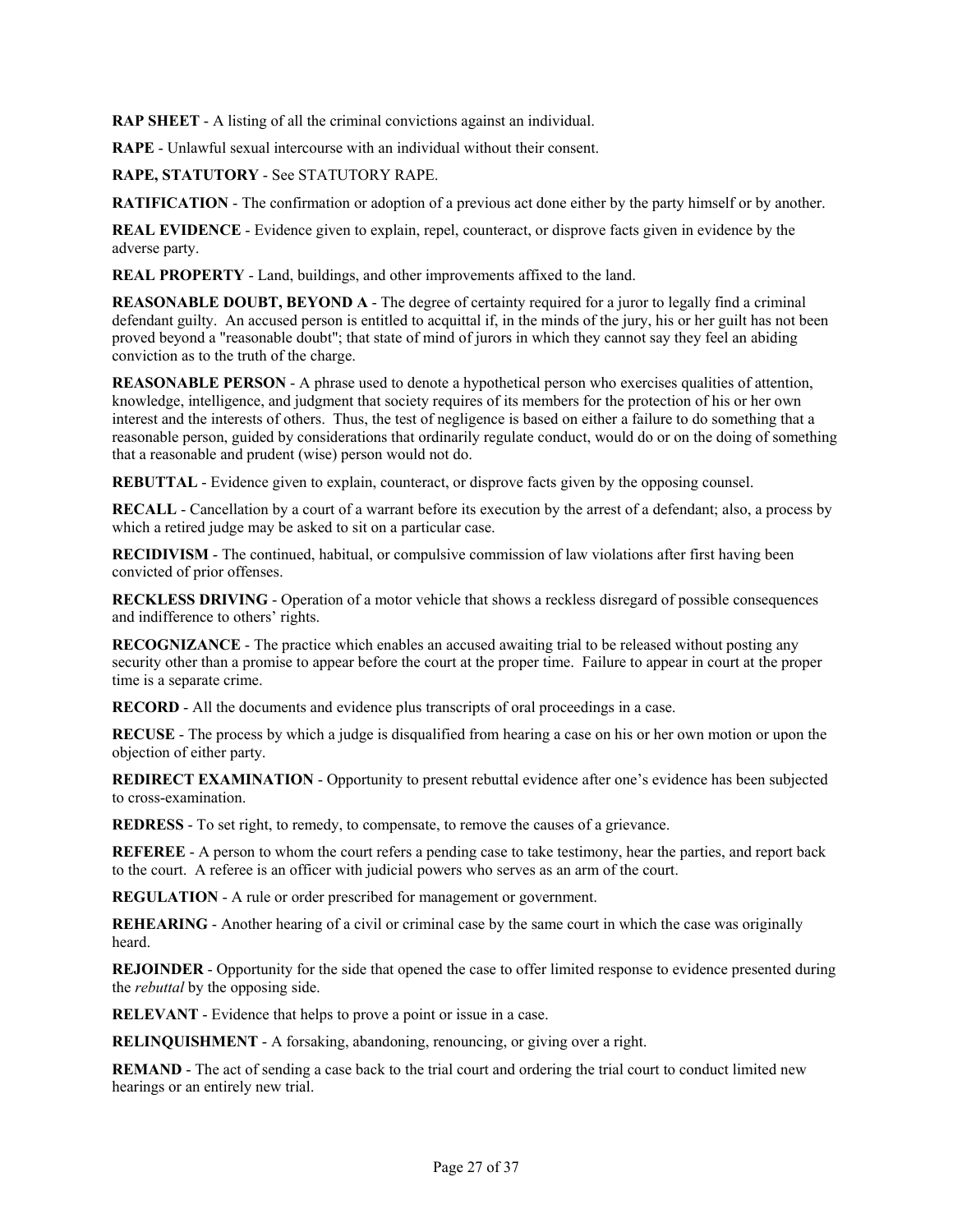**REMEDY** - The means by which a right is enforced or the violation of a right is prevented, redressed, or compensated.

**REMITTITUR** - The reduction by a judge of the damages awarded by a jury.

**REMOVAL** - The transfer of a state case to federal court for trial: in civil cases, because the parties are from different states; in criminal and some civil cases, because there is a significant possibility that there could not be a fair trial in state court.

**REPLEVIN** - An action for the recovery of a possession that has been wrongfully taken.

**REPLY** - The response by a party to charges raised in a pleading by the other party.

**REPORT** - An official or formal statement of facts or proceedings.

**RESPONDENT** - The party who makes an answer to a bill or other proceedings in equity; also refers to the party against whom an appeal is brought. Sometimes called an *appellee.* 

**REST** - A party is said to *rest* or *rest* its case when it has presented all the evidence it intends to offer.

**RESTITUTION** - Act of giving the equivalent for any loss, damage, or injury.

**RESTRAINING ORDER** - A court order forbidding the defendant from doing any action or threatened action until a hearing on the application can be conducted.

**RETAINER** - Act of the client in employing the attorney or counsel. Also denotes the fee the client pays when he or she retains the attorney to act for him or her.

**RETURN** - A report to a judge by police on the implementation of an arrest or search warrant. Also, a report to a judge in reply to a subpoena, civil or criminal.

**REVERSE** - An action of a higher court in setting aside or revoking a lower court decision.

**REVERSIBLE ERROR** - A procedural error during a trial or hearing sufficiently harmful to justify reversing the judgment of a lower court. See PREJUDICIAL ERROR.

**REVOCABLE TRUST** - A trust that the grantor may change or revoke.

**REVOKE** - To annul or make void by recalling or taking back.

**RIGHTS, CONSTITUTIONAL** - The rights of a person guaranteed by the state or federal constitutions.

**ROBBERY** - The act of taking money, personal property, or any other article of value that is in the possession of another done by means of force or fear.

**RULE** - An established standard, guide, or regulation.

**RULE OF COURT** - An order made by a court having competent jurisdiction. Rules of court are either general or special; the former are the regulations by which the practice of the court is governed, the latter are special orders made in particular cases.

**RULES OF EVIDENCE** - Standards governing whether evidence in a civil or criminal case is admissible.

**SANCTION** - A punitive act designed to secure enforcement by imposing a penalty for its violation. For example, a sanction may be imposed for failure to comply with discovery orders.

**SEALING** - The closure of court records to inspection except to the parties.

**SEARCH AND SEIZURE** - A practice whereby a person or place is searched and evidence useful in the investigation and prosecution of a crime is seized or taken. The search is conducted after an order is issued by a judge.

**SEARCH WARRANT** - An order issued by a judge or magistrate commanding a sheriff, constable, or other officer to search a specified location.

**SECURED DEBT** - In bankruptcy proceedings, a debt is secured if the debtor gave the creditor a right to repossess the property or goods used as collateral.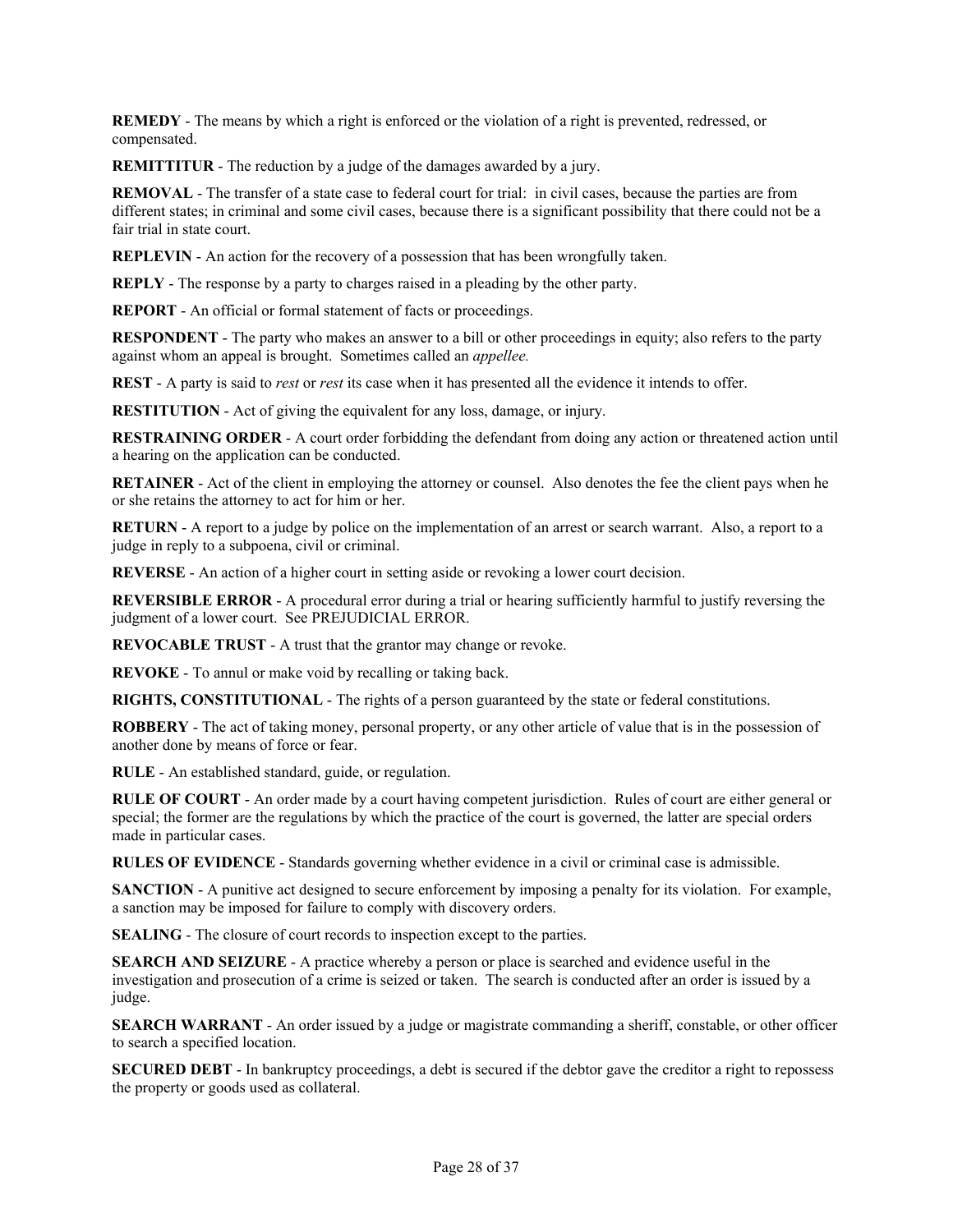**SELF-DEFENSE** - Claim that an act otherwise criminal was legally justifiable because it was necessary to protect a person or property from the threat or action of another.

**SELF-INCRIMINATION** - Acts or declarations by which one implicates oneself in a crime.

**SELF-PROVING WILL** - A will whose validity does not have to be testified to in court by the witnesses to it because the witnesses executed an *affidavit* reflecting proper execution of the will prior to the maker's death.

**SENTENCE** - The judgment formally pronounced by the court or judge upon the defendant after his or her conviction by imposing a punishment to be inflicted either in the form of a fine, incarceration, or probation.

**SENTENCE REPORT** - A document containing background material on a convicted person. It is prepared to guide the judge in the imposition of a sentence. Sometimes called a *presentence report.* 

**SENTENCE, CONCURRENT** - Two or more sentences of jail time to be served simultaneously.

**SENTENCE, CONSECUTIVE** - Two or more sentences of jail time to be served in sequence.

**SENTENCE, SUSPENDED** - A sentence postponed in which the defendant is not required to serve time unless he or she commits another crime or violates a court-imposed condition.

**SENTENCING** - The postconviction stage in which the defendant is brought before the court for imposition of sentence.

**SEPARATE MAINTENANCE** - Allowance ordered to be paid by one spouse to the other for support while the spouses are living apart but not divorced.

**SEPARATION** - An arrangement whereby a husband and wife live apart from each other while remaining married either by mutual consent or by a judicial order.

**SEQUESTRATION OF WITNESSES** - Keeping all witnesses (except plaintiff and defendant) out of the courtroom except for their time on the stand and cautioning them not to discuss their testimony with other witnesses. Also called separation of witnesses. This prevents a witness from being influenced by the testimony of a prior witness.

**SERVE A SENTENCE** - The act of spending an allotted amount of time in a designated location, such as a prison, as punishment for the crime committed.

**SERVICE** - The delivery of a legal document, such as a complaint, summons, or subpoena, notifying a person of a lawsuit or other legal action taken against him or her. Service, which constitutes formal legal notice, must be made by an officially authorized person in accordance with the formal requirements of the applicable laws.

**SERVICE OF PROCESS** - Notifying a person that he or she has been named as a party to a lawsuit or has been accused of some offense. Process consists of a summons, citation, or warrant to which a copy of the complaint is attached.

**SETTLEMENT** - An agreement between parties that dictates what is being received from one party to the other.

**SETTLOR** - The person who sets up a trust. Also called the *grantor.* 

**SEXUAL MOLESTATION** - Illegal sex acts performed against a minor.

**SHERIFF** - Elected officer of a county whose job is to conserve peace within his or her territorial jurisdiction as well as aid in the criminal and civil court processes.

**SHOPLIFTING** - The willful taking and concealing of merchandise from a store or business establishment with the intention of using the goods for one's personal use without paying the purchase price.

**SHOW CAUSE** - An order requiring a person to appear in court and present reasons why a certain order, judgment, or decree should not be issued.

**SIDEBAR** - A conference between the judge and lawyers, usually in the courtroom, out of the hearing of the jury and spectators.

**SLANDER** - False and defamatory spoken words tending to harm another's reputation, community standing, office, trade, business, or means of livelihood. See DEFAMATION.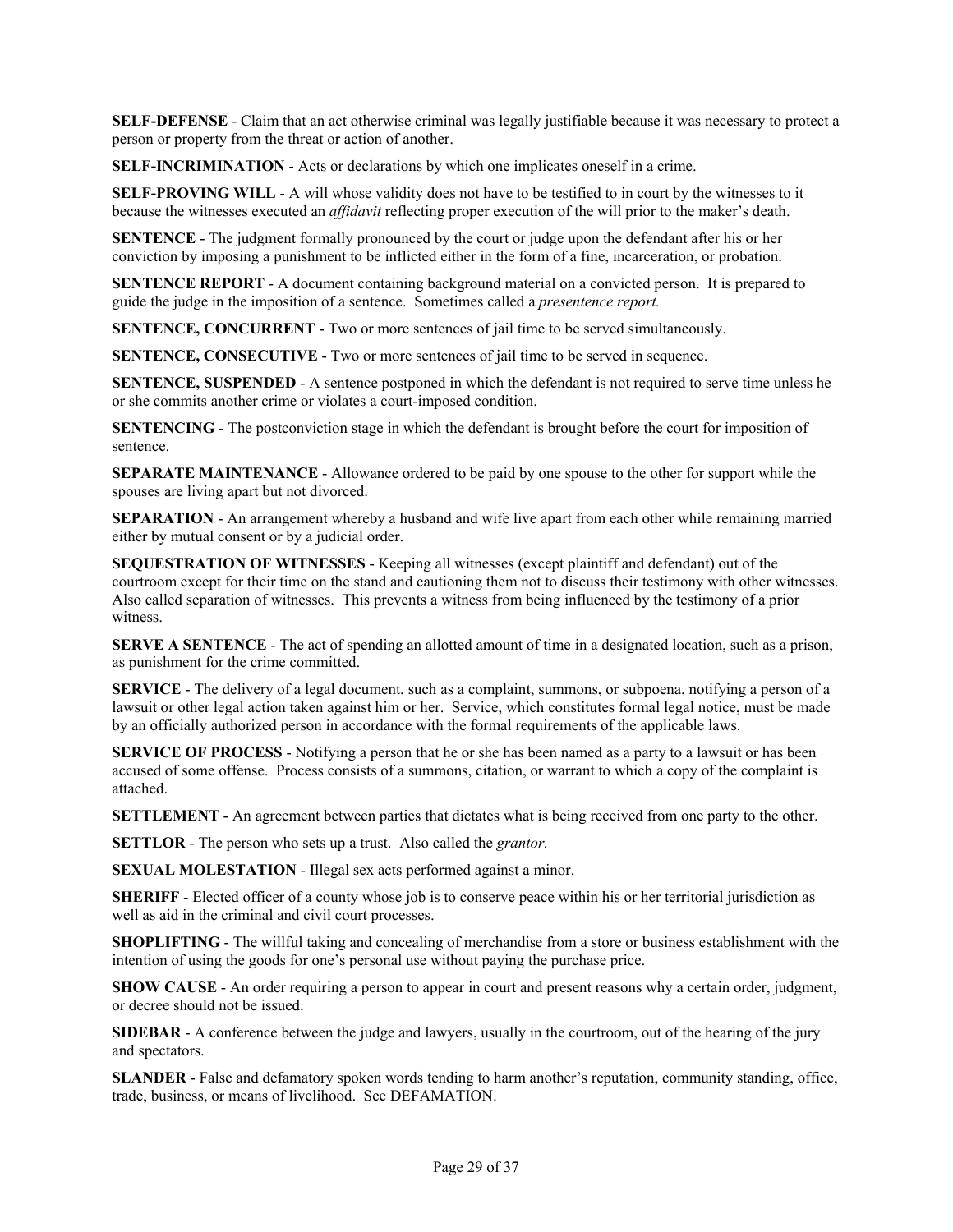**SMALL CLAIMS COURT** - A court that handles civil claims for small amounts of money. People often represent themselves rather than hire an attorney.

**SODOMY** - Noncoital and especially anal or oral copulation with a member of the opposite sex.

**SOVEREIGN IMMUNITY** - The doctrine that the government, state or federal, is immune to lawsuit unless it gives its consent.

**SPECIFIC PERFORMANCE** - A remedy requiring a person who has breached a contract to perform specifically what he or she has agreed to do. Specific performance is ordered when damages would be inadequate compensation.

**SPEEDY TRIAL** - The right of an accused to a speedy trial as guaranteed by the Sixth Amendment of the United States Constitution.

**SPENDTHRIFT TRUST** - A trust set up for the benefit of someone who the grantor believes would be incapable of managing his or her own financial affairs.

**STANDARD OF PROOF** - There are essentially three standards of proof applicable in most court proceedings. In criminal cases, the offense must be proven *beyond a reasonable doubt*, the highest standard. In civil cases and neglect and dependency proceedings, the lowest standard applies by a mere *preponderance of the evidence*, (more likely than not). In some civil cases and in juvenile proceedings such as a permanent termination of parental rights, an intermediate standard applies, proof by *clear and convincing evidence.* 

**STANDING** - The legal right to bring a lawsuit. Only a person with something at stake has standing to bring a lawsuit.

**STATEMENT, CLOSING** - The final statements by the attorneys to the jury or court summarizing the evidence that they have established and the evidence that the other side has failed to establish. Also known as *closing argument*.

**STATEMENT, OPENING** - Outline or summary of the nature of the case and of the anticipated proof presented by the attorney to the jury before any evidence is submitted. Also known as *opening argument*.

**STATUS OFFENDERS** - Youths charged with the status of being beyond the control of their legal guardian or are habitually disobedient, truant from school, or have committed other acts that would not be a crime if committed by an adult. They are not delinquents (in that they have not committed a crime) but are rather persons in need of supervision, minors in need of supervision, or children in need of supervision, depending on the state in which they live. Status offenders are placed under the supervision of the juvenile court. See PERSON IN NEED OF SUPERVISION.

**STATUTE** - A formal, written statement by a legislature declaring, commanding, or prohibiting something.

**STATUTE OF LIMITATIONS** - The time within which a plaintiff must begin a lawsuit (in civil cases) or a prosecutor must bring charges (in criminal cases). There are different statutes of limitations at both the federal and state levels for different kinds of lawsuits or crimes.

**STATUTORY CONSTRUCTION** - Process by which a court seeks to interpret the meaning and scope of legislation.

**STATUTORY LAW** - Law enacted by the legislative branch of government, as distinguished from *case law* or *common law*.

**STATUTORY RAPE** - The unlawful sexual intercourse with a person under an age set by statute, regardless of whether they consent to the act.

**STAY** - The act of stopping a judicial proceeding by order of the court.

**STIPULATE** - An agreement by attorneys on both sides of a civil or criminal case about some aspect of the case; e.g., to extend the time to answer, to adjourn the trial date, or to admit certain facts at the trial.

**STRICT LIABILITY** - A concept applied by courts in product liability cases in which a seller is liable for any and all defective or hazardous products which unduly threaten a consumer's personal safety.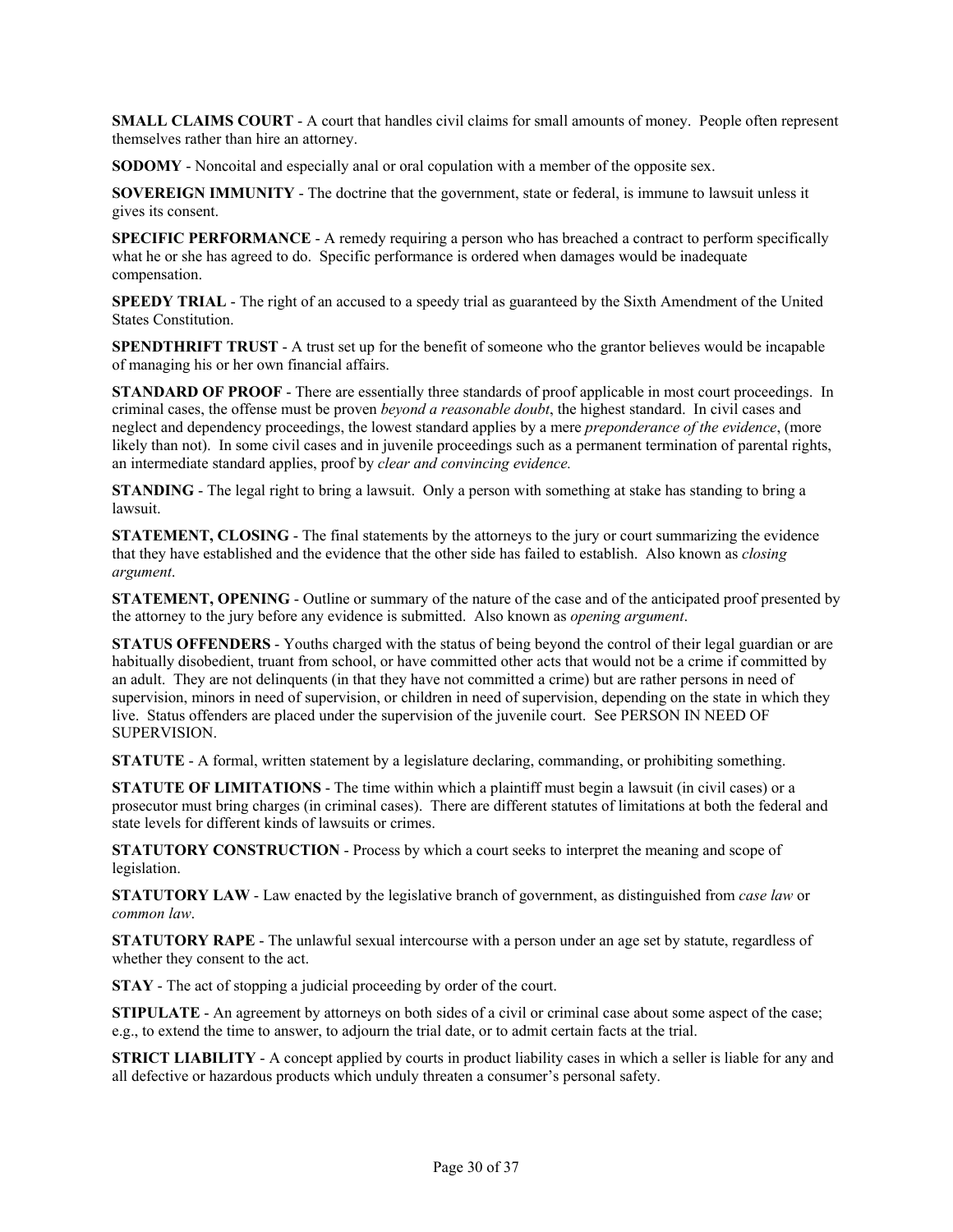**STRIKE** - The act of quitting work by a group of workers for the purpose of coercing their employer to accept some demand(s) they have made upon their employer who has initially refused.

**SUBMIT** - To yield to the will of another.

**SUBPOENA** - An order of the court which requires a person to be present at a certain time and place to give testimony upon a certain matter. Failure to appear may be punishable as contempt of court.

**SUBSTANTIVE LAW** - The law dealing with rights, duties, and liabilities, as contrasted with *procedural law*, which governs the technical aspects of enforcing civil or criminal laws.

**SUE** - To commence legal proceedings for recovery of a right.

**SUIT** - Any proceeding by one person or persons against another in a court of law.

**SUMMARY JUDGMENT** - A decision made on the basis of statements and evidence presented for the record without a trial. It is used when there is no dispute as to the facts of the case, and one party is entitled to judgment as a matter of law.

**SUMMONS** - A notice to a defendant that he or she has been sued or charged with a crime and is required to appear in court. A jury *summons* requires the person receiving it to report for possible jury duty.

**SUPPORT TRUST** - A trust that instructs the trustee to spend only as much income and principal (the assets held in the trust) as needed for the beneficiary's support.

**SUPPRESS** - To forbid the use of evidence at a trial because it is improper or was improperly obtained. See also EXCLUSIONARY RULE*.* 

**SUPPRESSION HEARING** - A hearing on a criminal defendant's motion to prohibit the prosecutor's use of evidence alleged to have been obtained in violation of the defendant's rights. This hearing is held outside the presence of the jury either prior to or at trial. The judge must rule as a matter of law on the motion.

**SURETY BOND** - A bond purchased at the expense of the estate to insure the executor's proper performance. Often called a *fidelity bond.* 

**SURVIVORSHIP** - Another name for *joint tenancy.* 

**SUSTAIN**- To maintain, to affirm, to approve.

**SWEAR** - To put to oath and declare as truth.

**TANGIBLE** - Capable of being perceived, especially by the sense of touch.

**TANGIBLE PERSONAL PROPERTY MEMORANDUM (TPPM)** - A legal document referred to in a will and used to guide the distribution of tangible personal property.

**TEMPORARY RELIEF** - Any form of action by a court granting one of the parties an order to protect its interest pending further action by the court.

**TEMPORARY RESTRAINING ORDER** - A judge's order forbidding certain actions until a full hearing can be held, usually of short duration. Often referred to as a *TRO.* 

**TENANCY** - An interest in realty which passes to the tenant.

**TESTAMENT** - A will disposing of personal property. See WILL.

**TESTAMENTARY CAPACITY** - The legal ability to make a will.

**TESTAMENTARY TRUST** - A trust set up by a will.

**TESTATE** - One who has died leaving a will or one who has made a will.

**TESTATOR** - Male person who makes a will (female: *testatrix*)*.* 

**TESTATRIX** - Female person who makes a will (male: *testator*).

**TESTIFY** - To make a declaration under oath in a judicial inquiry for the purpose of establishing or proving some fact.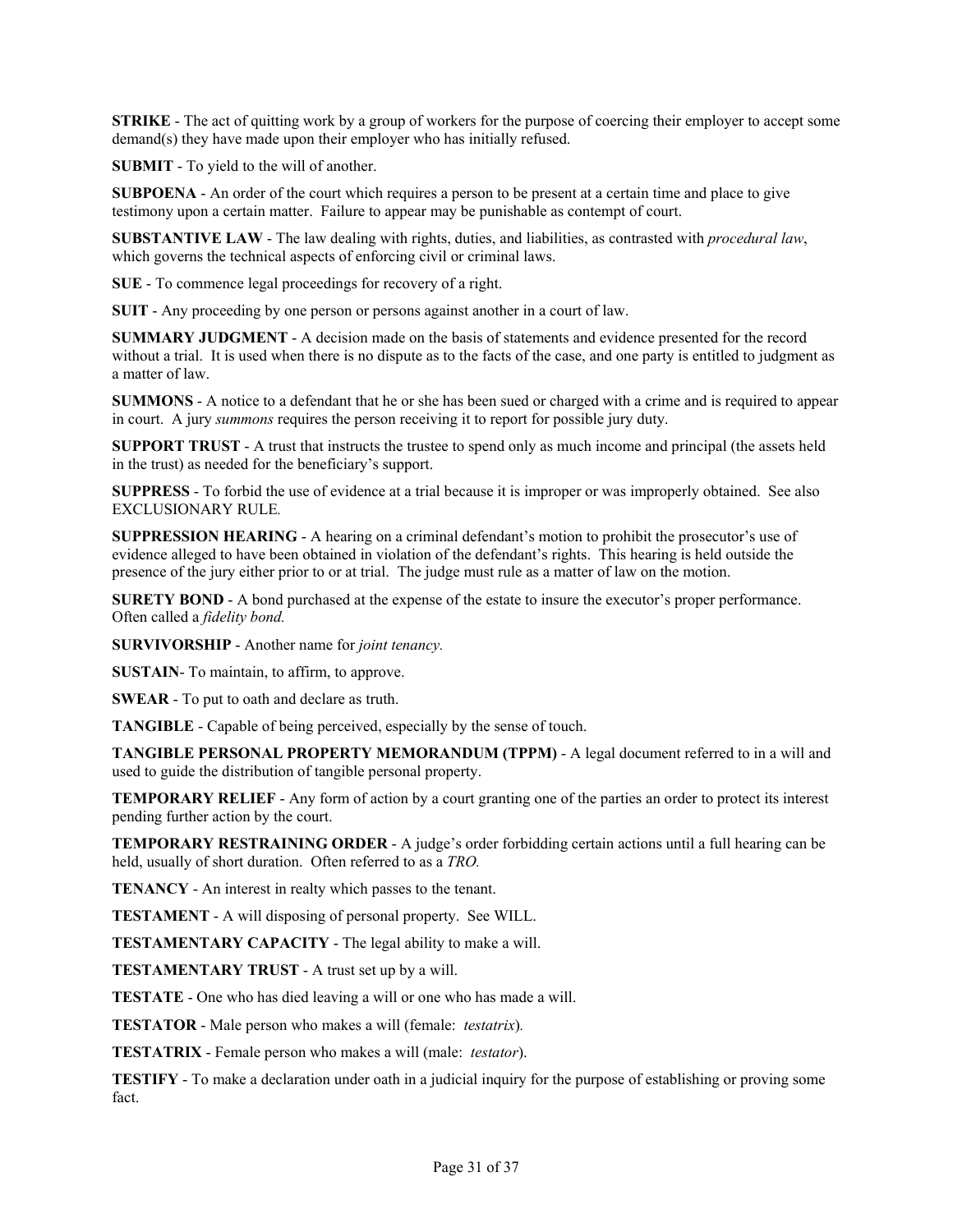**TESTIMONY** - The evidence given by a witness under oath. It does not include evidence from documents and other physical evidence.

**THEFT** - The act of stealing or the taking of property without the owner's consent.

**THIRD-PARTY** - A person, business, or government agency not actively involved in a legal proceeding, agreement, or transaction.

**THIRD-PARTY CLAIM** - An action by the defendant that brings a third party into a lawsuit.

**TIME SERVED** - A sentence given by the court to a convicted criminal equal to the amount of time that the criminal was incarcerated during the trial.

**TITLE** - Legal ownership of property, usually real property or automobiles.

**TORT** - A civil injury or wrong committed on the person or property of another. A tort is an infringement on the rights of an individual but not founded on a contract. The most common tort action is a suit for damages sustained in an automobile accident. See EX DELICTO.

**TRANSCRIPT** -A written, word-for-word record of what was said, either in a proceeding such as a trial or during some other conversation, as in a transcript of a hearing or oral deposition.

**TRANSITORY** - Actions are "transitory" when they might have taken place anywhere and are "local" when they could occur only in some particular place.

**TRESPASSING** - Unlawful interference with one's person, property, and rights.

**TRIAL** - A judicial examination and determination of issues between parties before a court that has jurisdiction.

**TRIAL COURT** - See TRIAL, COURT (BENCH).

**TRIAL, COURT (BENCH)** - A trial where the jury is waived and the case is heard by the judge alone.

**TRIAL, SPEEDY** - The Sixth Amendment of the Constitution guarantees the accused to an immediate trial in accordance with prevailing rules, regulations, and proceedings of law.

**TRIER OF FACT** - Term includes the jury, or the judge in a jury-waived trial, who has the obligation to make findings of fact rather than rulings of law.

**TRO** - See TEMPORARY RESTRAINING ORDER.

**TRUE BILL** - The endorsement made by a grand jury on a bill of indictment when it finds sufficient evidence for trial on the charge alleged.

**TRUE TEST COPY** - A copy of a court document given under the clerk's seal but not certified.

**TRUST** - A legal device used to manage real or personal property, established by one person (the *grantor* or *settlor)*  for the benefit of another (the *beneficiary).* A third person *(*the *trustee)* or the grantor manages the trust.

**TRUST AGREEMENT OR DECLARATION - The legal document that sets up a living trust. Testamentary** trusts are set up in a will.

**TRUSTEE** - The person or institution that manages the property put in trust.

**TURNCOAT WITNESS** - A witness whose testimony was expected to be favorable but who later becomes an adverse witness.

**UNCONSCIONABILITY** - An absence of meaningful choice on the part of one of the parties to a contract and contract terms which are unreasonably favorable to the other party.

**UNCONSTITUTIONAL** - That which is contrary to or in conflict with the federal or state constitutions.

**UNDERCOVER** - A person participating in a secret investigation in order to acquire information about the crime without the other party's realizing their identity.

**UNDUE INFLUENCE** - Whatever destroys free will and causes a person to do something he would not do if left to himself.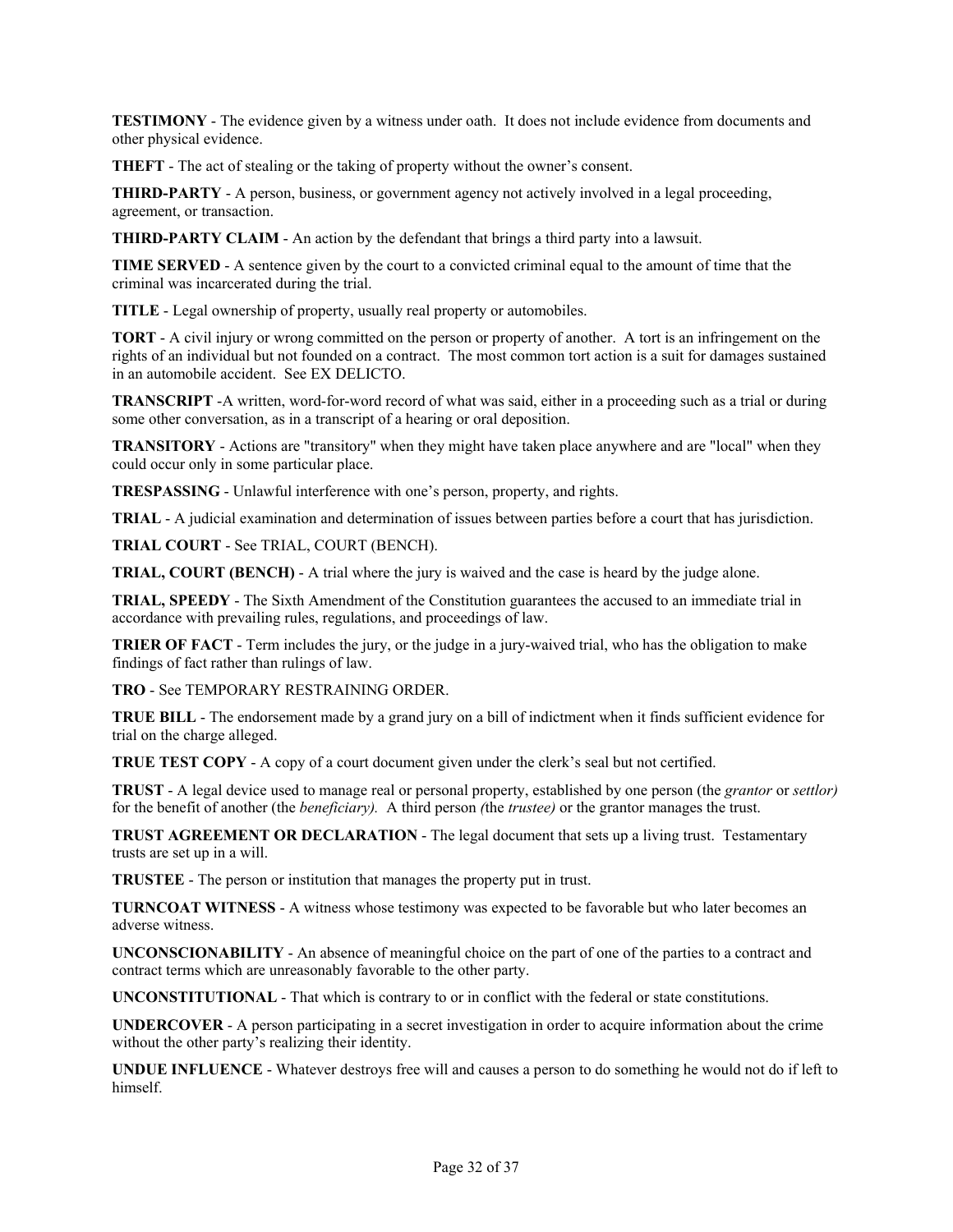**UNEMPLOYMENT** - State or condition of not being employed.

**UNILATERAL** - One-sided, ex parte, or having a relation to only one of two or more persons or things.

**UNJUST ENRICHMENT, DOCTRINE OF** - The principle that one person should not be permitted to unjustly enrich himself at the expense of another but should be required to make restitution for the property or benefit received.

**UNLAWFUL DETAINER** - The unjustifiable act of retaining possession without right, e.g., a tenant whose lease has expired.

**UNSECURED** - In bankruptcy proceedings, for the purposes of filing a claim, a claim is unsecured if there is no collateral or to the extent the value of collateral is less than the amount of the debt.

**USURY**- Charging a higher interest rate or higher fees than the law allows.

**VACATE** - To render an act void; to set aside.

**VAGRANCY** - The state or manner of living by wandering from place to place without a home, job, or means of support.

**VANDALISM** - Willful or malicious acts that are intended to damage or destroy public or private property.

**VENUE** - The proper geographical area (county, city, or district) in which a court with jurisdiction over the subject matter may hear a case.

**VERDICT** - The opinion of a jury, or a judge where there is no jury, on the factual issues of a case.

**VICTIM** - A person who is the object of a crime or civil wrongdoing.

**VICTIM IMPACT STATEMENT** - A statement during sentencing which informs the sentencer of the impact of the crime on the victim or the victim's family.

**VIOLATION** - The act of breaking, infringing, or transgressing the law.

**VISITATION** - The right given to a noncustodial parent to see his or her child at court-appointed times.

**WAIVE (RIGHTS)** - A knowing and knowledgeable act to abandon, renounce, or surrender a person's rights.

**WAIVER OF IMMUNITY** - A means authorized by statute by which a witness, before testifying or producing evidence, may relinquish the right to refuse to testify against himself or herself, thereby making it possible for his or her testimony to be used against him or her in future proceedings.

**WAIVER OF RIGHTS** - See WAIVE (RIGHTS).

**WARRANT** - Most commonly, a court order authorizing law enforcement officers to make an arrest or conduct a search. An affidavit seeking a warrant must establish probable cause by detailing the facts upon which the request is based.

**WARRANT OF ARREST** - See WARRANT, ARREST.

**WARRANT, ARREST** - An order of a court directing the sheriff or other officer to seize a particular person to answer a complaint or otherwise appear before the court.

**WARRANT, SEARCH** - A written order directing a law-enforcement officer to conduct a search of a specified place and to seize any evidence directly related to the criminal offense.

**WEAPON** - An instrument used or designed to be used to threaten, injure, or kill someone.

**WEAPON, CONCEALED** - A weapon that is carried by a person but that is not visible by ordinary observation.

**WEAPON, DEADLY** - A weapon, device, instrument, material, or substance, whether animate or inanimate, which, if used as it is used or intended to be used, is known to be capable of producing death or serious bodily injury.

**WEIGHT OF THE EVIDENCE** - The persuasiveness of certain evidence when compared with other evidence that is presented.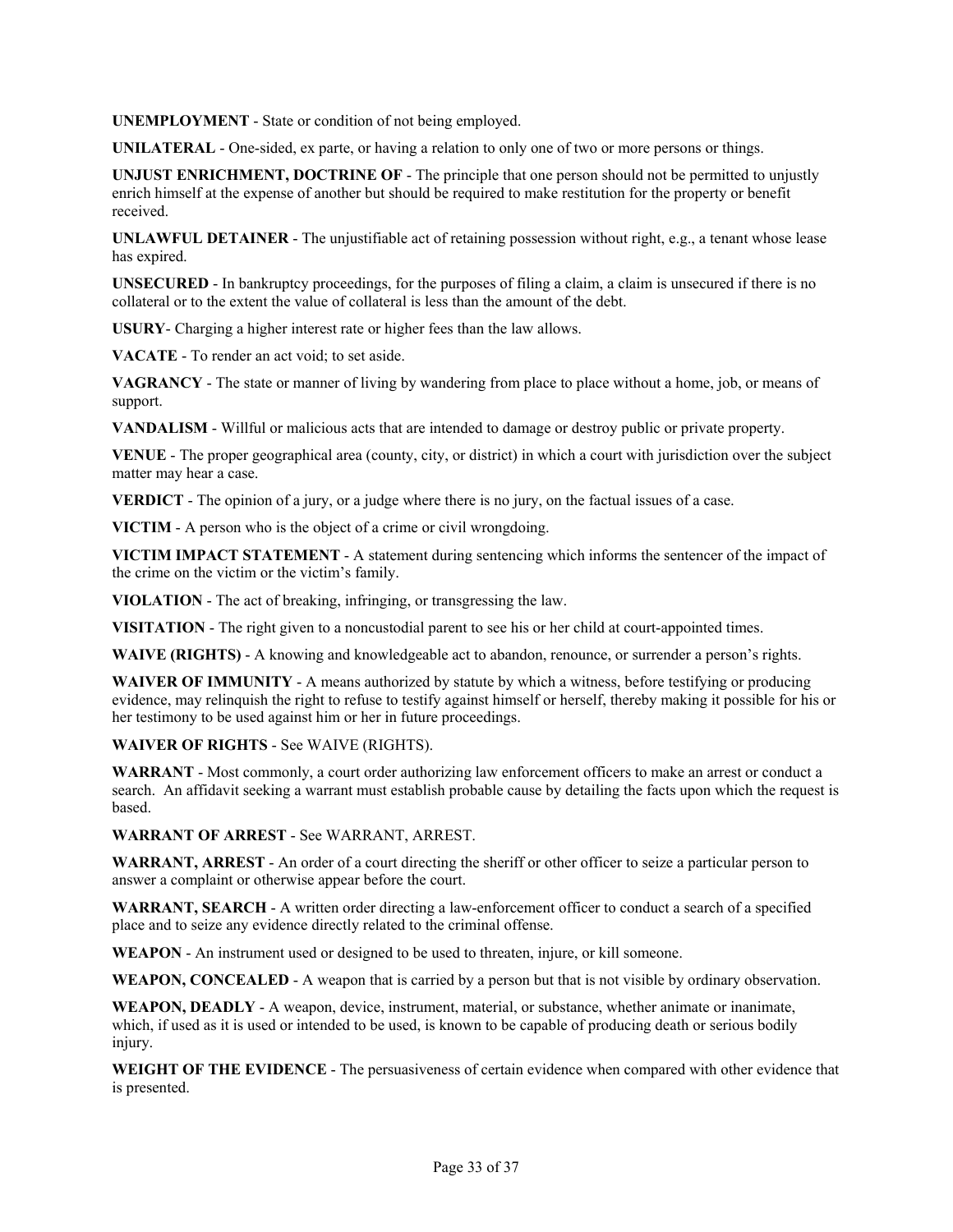**WILL** - A legal declaration that disposes of a person's property when that person dies. See TESTAMENT.

**WILLFUL** - A "willful" act is one done intentionally as distinguished from an act done carelessly or inadvertently.

**WITH PREJUDICE** - Applied to orders of judgment dismissing a case, meaning that the plaintiff is forever barred from bringing a lawsuit on the same claim or cause.

**WITHOUT PREJUDICE** - A claim or cause dismissed without prejudice may be the subject of a new lawsuit.

**WITNESS** - 1. One who testifies to what they have seen, heard, or otherwise observed. 2. (v.) To subscribe one's name to a document for the purpose of authenticity.

**WITNESS STAND** - The space in the courtroom occupied by a witness while testifying.

**WITNESS, DEFENSE** - A nonhostile witness that is called by the defense counsel to assist in proving the defense's case.

**WITNESS, EXPERT** - A witness who is qualified by knowledge, skill, experience, training, or education to provide a scientific, technical, or specialized opinion of the subject about which he or she is to testify. That knowledge must generally be such as is not normally possessed by the average person.

**WITNESS, HOSTILE** - A witness whose relationship to the opposing party is such that his or her testimony may be prejudiced against that party. A witness declared to be hostile may be asked leading questions and is subject to cross-examination by the party that called him or her.

**WITNESS, MATERIAL** - A witness who can give testimony relating to a particular matter that very few others, if any, can give.

**WITNESS, PROSECUTION** - The person whose complaint commences a criminal prosecution and whose testimony is mainly relied on to secure a conviction at the trial.

**WORK FURLOUGH** - See WORK RELEASE.

**WORK RELEASE** - A correctional program which allows inmates, primarily those being readied for discharge, to leave the institution for the purpose of continuing regular employment during the daytime but reporting back on nights and weekends.

**WRIT** - A court's written order commanding the addressee to do or refrain from doing some specified act.

**WRIT OF EXECUTION** - A writ to put in force the judgment or decree of a court.

**ZONING** - The division of a city by legislative regulation into districts, and the design of regulations having to do with structural and architectural design and use of buildings.

## *LATIN TERMS*

**ACTION IN PERSONAM** - An action against the person, founded on a personal liability. In contrast to action in rem, an action for the recovery of a specific object, usually an item of personal property such as an automobile.

**ACTION IN REM** - Proceeding "against the thing" as compared to personal actions (*in personam*). Usually a proceeding where property is involved.

**AD LITEM** - A Latin term meaning "for the purposes of the legal action only." For example, a *guardian ad litem*  is a person appointed by the court to protect the interests of a minor or legally incompetent person in a lawsuit.

**ADDITUR** - An increase by a judge in the amount of damages awarded by a jury.

**AMICUS CURIAE** - A friend of the court. One not a party to a case who volunteers to offer information on a point of law or some other aspect of the case to assist the court in deciding a matter before it.

**CAVEAT** - A warning; a note of caution.

**CAVEAT EMPTOR** - "Let the buyer beware." Encourages a purchaser to examine, judge, and test for himself.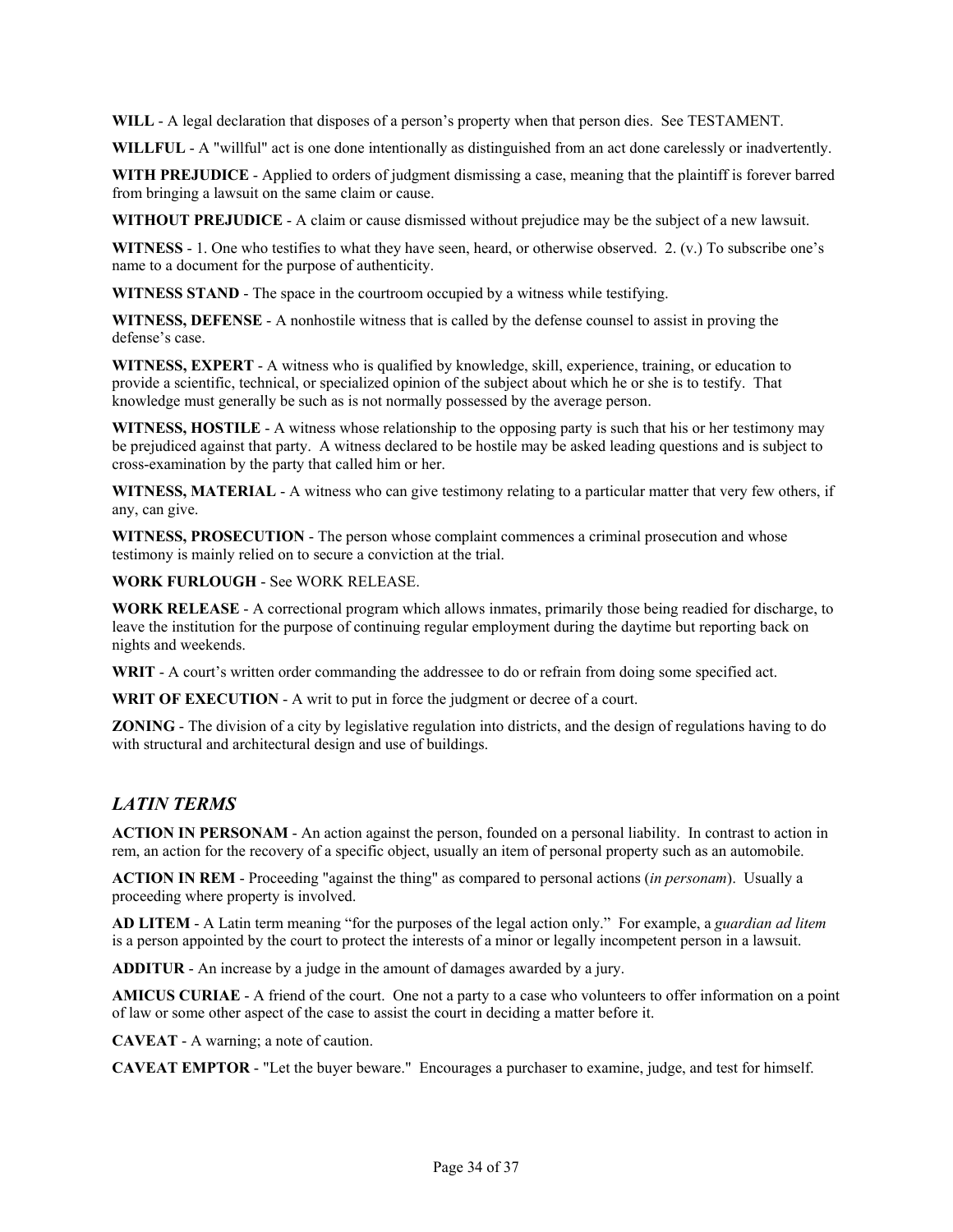**CERTIORI** - A means of getting an appellate court to review a lower court's decision. The loser of a case will often ask the appellate court to issue a writ of certiorari, which orders the lower court to convey the record of the case to the appellate court and to certify it as accurate and complete. If an appellate court grants a writ of certiorari, it agrees to take the appeal. This is often referred to as granting cert.

**CORPUS DELECTI** - Body of the crime. The objective proof that a crime has been committed. It sometimes refers to the body of the victim of a homicide or to the charred shell of a burned house, but the term has a broader meaning. For the state to introduce a confession or to convict the accused, it must prove a corpus delicti, that is, the occurrence of a specific injury or loss and a criminal act as the source of that particular injury or loss.

**DE NOVO** – Anew. A *trial de novo* is a new trial of a case.

**ET AL** - And others.

**ET SEQ** - An abbreviation for et sequentes or et sequentia, "and the following," ordinarily used in referring to a section of statutes.

**EX CONTRACTU** - Arising from a contract.

**EX DELICTO** - Arising from a wrong, breach of duty. See TORT.

**EX PARTE** - On behalf of only one party, without notice to any other party. For example, a request for a search warrant is an ex parte proceeding since the person subject to the search is not notified of the proceeding and is not present at the hearing.

**EX PARTE PROCEEDING** - The legal procedure in which only one side is represented. It differs from *adversary system* or adversary proceeding.

**EX POST FACTO** - After the fact. The Constitution prohibits the enactment of ex post facto laws. These are laws that permit conviction and punishment for a lawful act performed before the law was changed and the act made illegal.

**GUARDIAN AD LITEM** - A person appointed by a court to look after the interests of an infant, child, or incompetent during court proceedings.

**HABEAS CORPUS** - A writ which commands that a party be brought before a court or judge and to protect him or her from unlawful imprisonment or custody.

**HEARING DE NOVO** - A full new hearing.

**IN CAMERA** - In chambers or in private. A hearing in camera takes place in the judge's office outside the presence of the jury and the public.

**IN FORMA PAUPERIS** - "In the manner of a pauper." Permission given to a person to sue without payment of court fees on claim of indigence or poverty.

**IN LOCO PARENTIS** - "In the place of the parent" refers to actions of a custodian, guardian, or other person acting in the parent's place.

**IN PROPIA PERSONA** - In courts, it refers to persons who present their own cases without lawyers. See PRO PER and PRO SE.

**IN REM** - A procedural term used to designate proceedings or actions instituted against the thing in contrast to actions instituted *in personam* or against the person.

**INTER ALIA** - Among other things.

**INTER VIVOS GIFT** - A gift made during the giver's life.

**INTER VIVOS TRUST** - Another name for a *living trust.* 

**LIMINE** - A motion requesting that the court not allow certain evidence that might prejudice the jury.

**LIS PENDENS** - A pending suit.

**LOCUS DELICTI** - The place of the offense.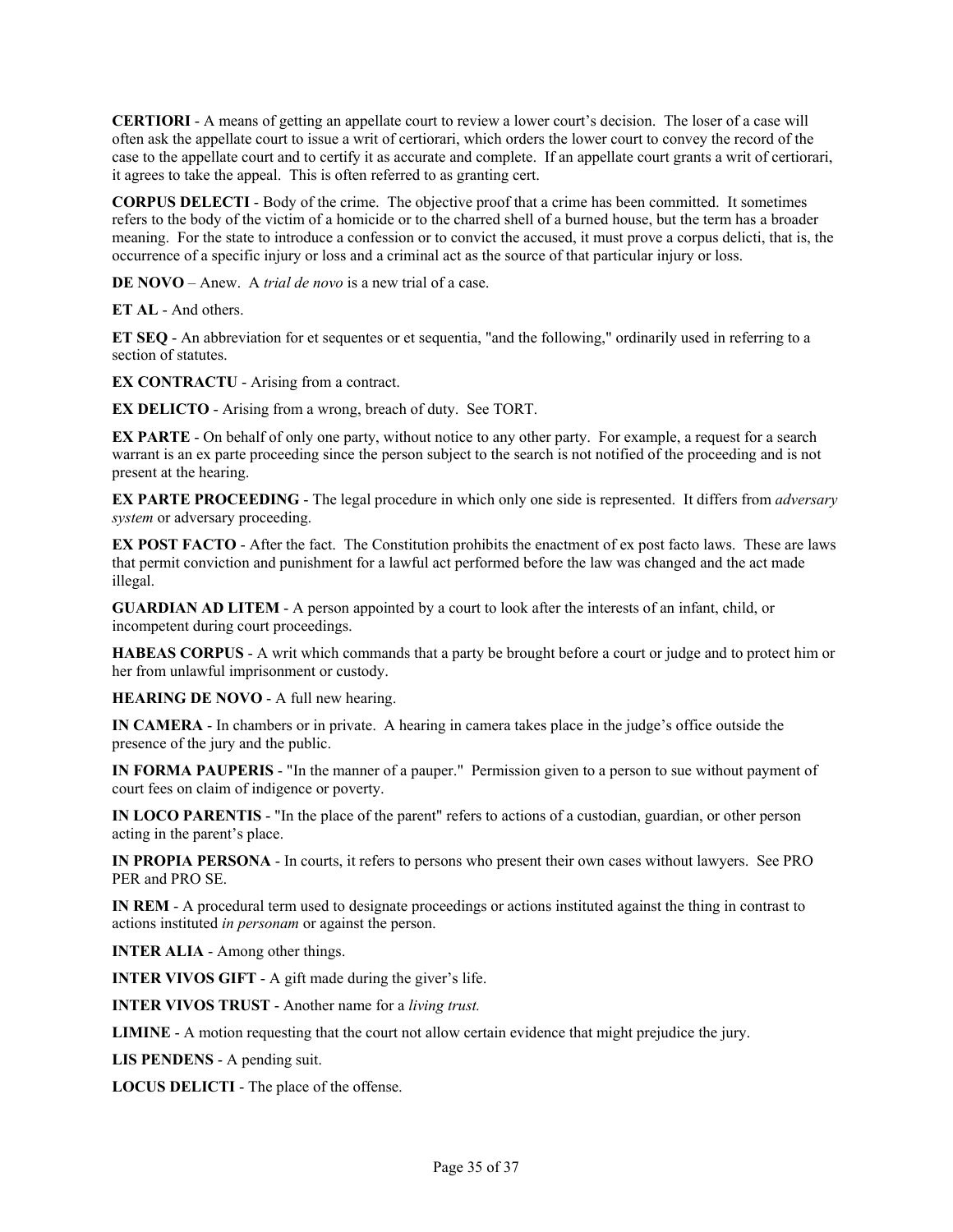**MANDAMUS** - A writ issued by a court ordering a public official to perform an act.

**MENS REA** - The "guilty mind" necessary to establish criminal responsibility.

**MITTIMUS** – A warrant of commitment to prison..

**MOTION IN LIMINE** - A written motion which is usually made before or after the beginning of a jury trial for a protective order against prejudicial questions and statements.

**NE EXEAT** - A writ which forbids the person to whom it is addressed to leave the country, the state, or the jurisdiction of the court.

**NOLLE PROSEQUI** - Decision by a prosecutor not to go forward with charging a crime. It translates, "I do not choose to prosecute." Also loosely called nolle pros*.* 

**NOLO CONTENDERE** - A plea of no contest. In many jurisdictions, it is an expression that the matter will not be contested but without an admission of guilt. In other jurisdictions, it is an admission of the charges and is equivalent to a guilty plea.

**NON COMPOS MENTIS** - Not of sound mind; insane.

**NON EST (INVENTUS)** - Translated: "not to be found"; a sheriff's return of process when service is not made because the person to be served was not found.

**NON OBSTANTE VERDICTO (N.O.V.)** - Notwithstanding the verdict. A verdict entered by the judge contrary to a jury's verdict.

**NUNC PRO TUNC** -A legal phrase applied to acts which are allowed after the time when they should be done with a retroactive effect.

**PARENS PATRIAE** - The doctrine under which the court protects the interests of a juvenile.

**PER CURIUM OPINION** - An unsigned *opinion* of the court.

**PRIMA FACIE CASE** - A case that is sufficient and has the minimum amount of evidence necessary to allow it to continue in the judicial process.

**PRO BONO PUBLICO** - For the public good. Lawyers representing clients without a fee are said to be working pro bono publico.

**PRO PER** - One who represents oneself in a court proceeding without the assistance of a lawyer. Also known as *pro se.* See also IN PROPIA PERSONA.

**PRO SE** - A Latin term meaning "on one's own behalf"; in courts, it refers to persons who present their own cases without lawyers. See IN PROPIA PERSONA and PRO PER.

**QUANTUM MERUIT** - Expression means "as much as he deserves" and describes the extent of liability on a contract implied by law.

**QUID PRO QUO** - What for what; something for something; giving one valuable thing for another.

**QUO WARRANTO** - A writ issuable by the state through which it demands an individual to show by what right he or she exercises an authority which can only be exercised through grant or franchise from the state or why he or she should not be removed from office.

**RATIO DECIDENDI** - The ground or reason of the decision in a case.

**RES IPSA LOQUITUR** - Literally, "a thing that speaks for itself." In tort law, the doctrine which holds a defendant guilty of negligence without an actual showing that he or she was negligent.

**RES JUDICATA** - A rule of civil law that once a matter has been litigated and final judgment has been rendered by the trial court, the matter cannot be relitigated by the parties in the same court or any other trial court.

**RESPONDEAT SUPERIOR** - "Let the master answer." The doctrine which holds that employers are responsible for the acts and omissions of their employees and agents when done within the scope of the employees' duties.